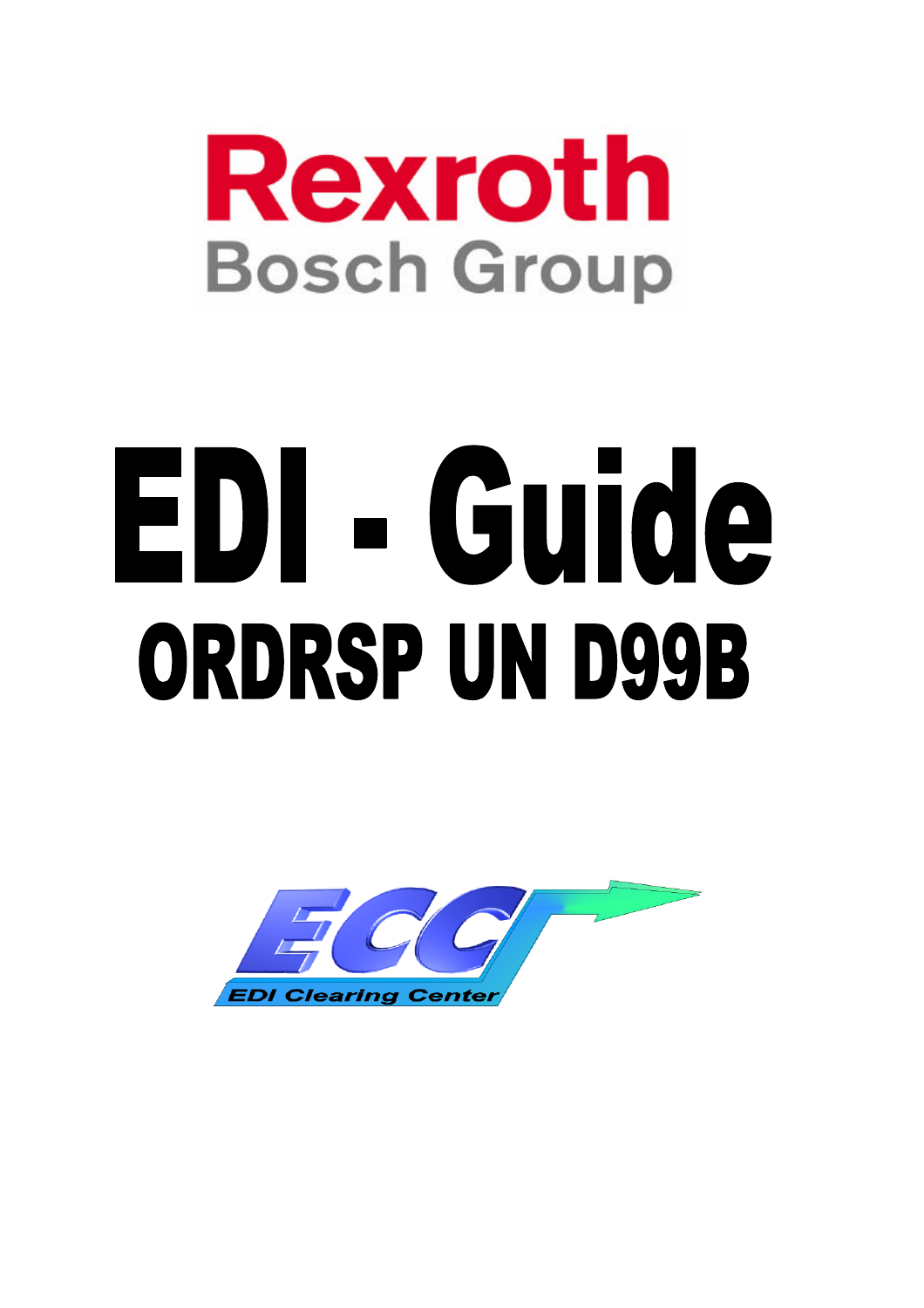



#### **Who should read this document?**

This document is for EDI-administrators who will implement this EDI-guide to be able to receive EDIFACT orders from Bosch Rexroth AG.

#### **Explanation of usage:**

First of all, the usage of each segment has to be considered, so if a segment is mandatory (M), it has to appear in the data file.

It might happen, that a segment itself is optional (O), but the elements wihtin the segment are declared as mandatory. This means, it is not required that the segment is included, but as soon as the segment is in data file, the mandatory fields must be filled.

The same procedure has to be applied to segment groups and segemnts: A segment group can be optional, while the contained segments are mandatory. In this case all mandatory segments of a segment group has to apear in the data file, if you decide to use this segment group.

In case that in a segment describtion is listed more than one segement group, you have to read them from bottom to top. The first segment group is that group which contains the segment. The next segment group above is the segment group which contains the previous segment group.

The request of certain segment groups, segments or fields may differ from the describtion of ORDERS D99B like it is distributed from the UNECE. We have changed the request of some elements from optional to mandatory as they are important for our processes.

If you have questions to this guide, send an e-mail to: **edi.admin@boschrexroth.de**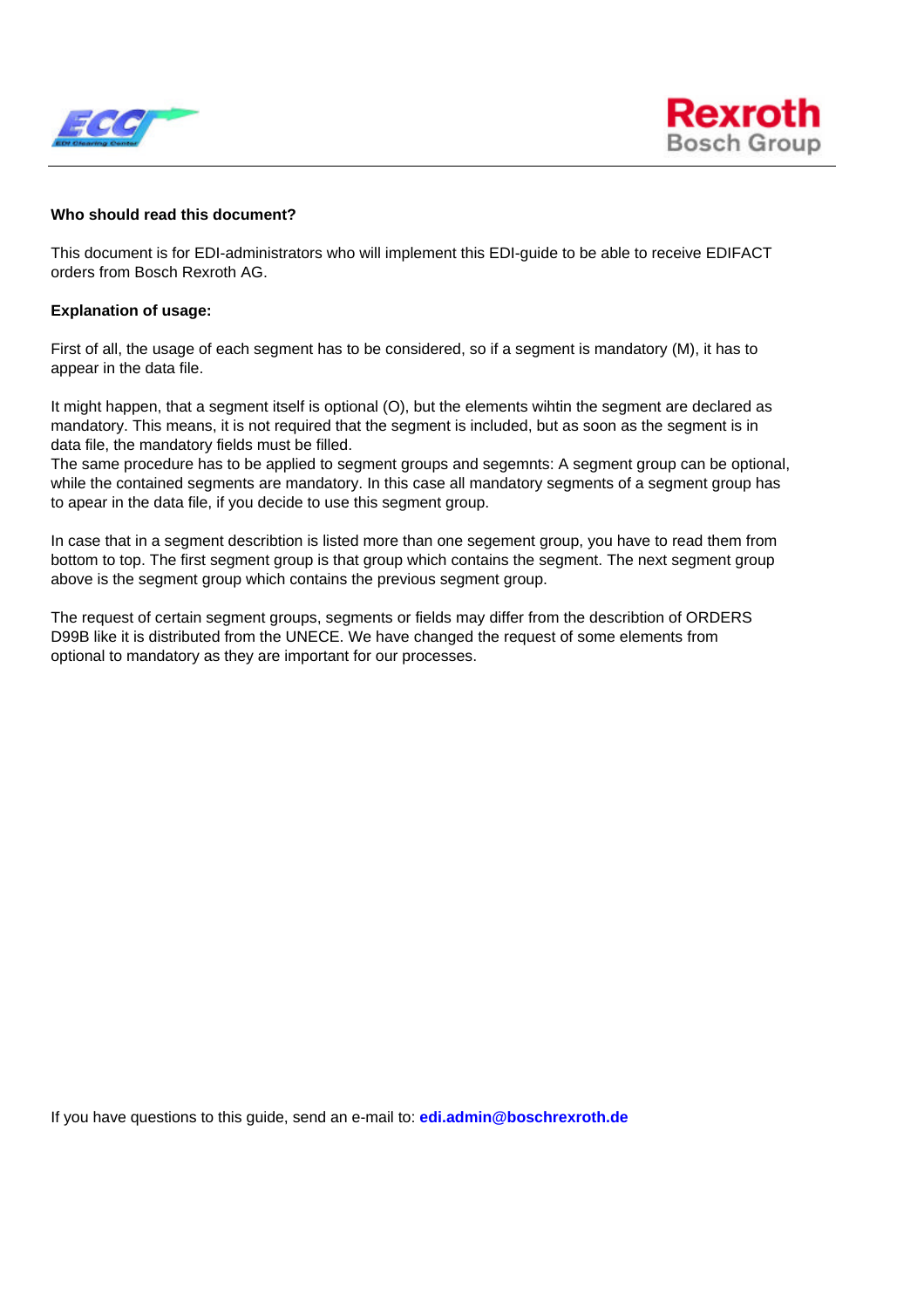#### **HEADER SECTION**

| <b>UNH</b><br><b>BGM</b><br><b>DTM</b><br>PAI<br>ALI<br><b>IMD</b><br><b>FTX</b><br><b>GIR</b> | Message header<br>Beginning of message<br>Date/time/period<br>Payment instructions<br>Additional information<br>Item description<br>Free text<br>Related identification number | M<br>M<br>M<br>O<br>O<br>O<br>O<br>O | 35<br>1<br>5<br>999<br>99<br>10 |                           |                                       |
|------------------------------------------------------------------------------------------------|--------------------------------------------------------------------------------------------------------------------------------------------------------------------------------|--------------------------------------|---------------------------------|---------------------------|---------------------------------------|
| <b>RFF</b><br><b>DTM</b>                                                                       | Segment group 1<br>Reference<br>Date/time/period                                                                                                                               | $\circ$<br>M<br>$\circ$              | 9999<br>1<br>5                  |                           | 1                                     |
| AJT<br><b>FTX</b>                                                                              | Segment group 2<br>Adjustment details<br>Free text                                                                                                                             | $\circ$<br>M<br>$\circ$              | 1<br>5                          |                           | 2<br>$\overline{2}$<br>$\overline{2}$ |
| <b>NAD</b><br>LOC<br><b>FII</b>                                                                | Segment group 3<br>Name and address<br>Place/location identifaction<br>Financial institution information                                                                       | M<br>M<br>O<br>$\circ$               | 99<br>1<br>25<br>5              |                           | 3<br>3<br>3<br>3<br>3                 |
| <b>RFF</b><br><b>DTM</b>                                                                       | Segment group 4<br>Reference<br>Date/time/period                                                                                                                               | $\circ$<br>M<br>$\circ$              | 99<br>1<br>5                    | $\overline{4}$<br>4<br>4  | 3<br>3<br>3<br>3                      |
| <b>DOC</b><br><b>DTM</b>                                                                       | Segment group 5<br>Document/message details<br>Date/time/period                                                                                                                | $\circ$<br>M<br>$\circ$              | 5<br>1<br>5                     | 5<br>5<br>5               | 3<br>3<br>3<br>3                      |
| <b>CTA</b><br><b>COM</b>                                                                       | Segment group 6<br><b>Contact information</b><br><b>Communication contact</b>                                                                                                  | $\circ$<br>M<br>O                    | 5<br>1<br>5                     | 6<br>$6\phantom{1}6$<br>6 | 3<br>3<br>3                           |
| <b>TAX</b><br><b>MOA</b><br><b>LOC</b>                                                         | Segment group 7<br>Duty/tax/fee details<br>Monetary amount<br>Place/location identification                                                                                    | O<br>M<br>O<br>$\circ$               | 5<br>1<br>5                     |                           | 7<br>7<br>$\prime$<br>7               |
| <b>CUX</b><br><b>PCD</b><br><b>DTM</b>                                                         | Segment group 8<br>Currencies<br>Percentage details<br>Date/time/period                                                                                                        | $\circ$<br>M<br>O<br>$\circ$         | 5<br>1<br>5<br>5                |                           | 8<br>8<br>8<br>8                      |
| <b>PAT</b><br><b>DTM</b><br><b>PCD</b><br><b>MOA</b>                                           | Segment group 9<br>Payment terms basis<br>Date/time/period<br>Percentage details<br>Monetary amount                                                                            | $\circ$<br>M<br>O<br>O<br>$\circ$    | 10<br>5<br>1<br>1               |                           | 9<br>9<br>9<br>9<br>9                 |
| <b>TDT</b>                                                                                     | Segment group 10<br>Details of transport                                                                                                                                       | O<br>M                               | 10<br>1                         |                           | 10<br>10<br>10                        |
| <b>LOC</b><br><b>DTM</b>                                                                       | Segment group 11<br>Place/location identification<br>Date/time/period                                                                                                          | O<br>M<br>$\circ$                    | 10<br>5                         | 11<br>11<br>11            | 10<br>10<br>10                        |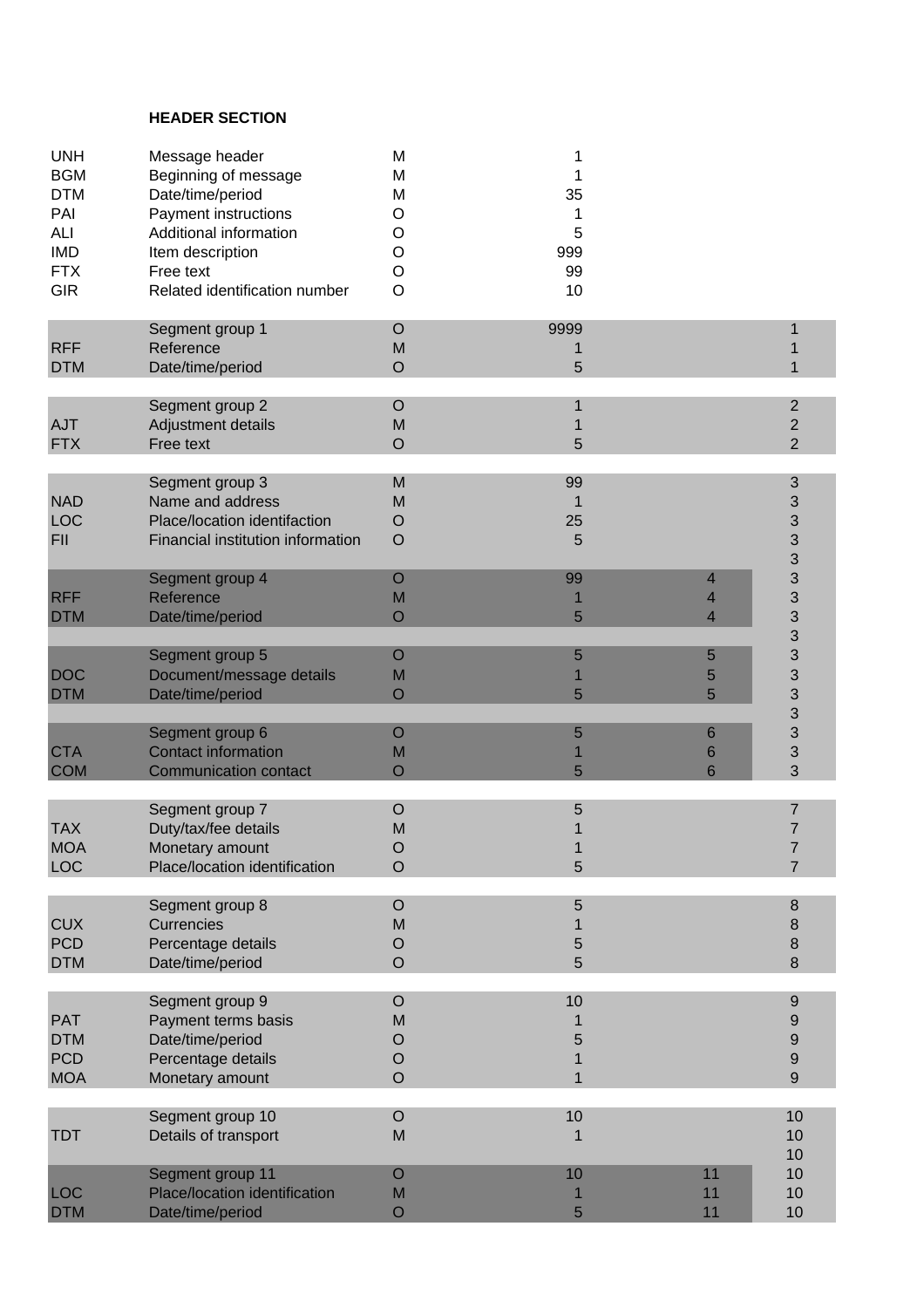| <b>TOD</b><br><b>LOC</b>                             | Segment group 12<br>Terms of delivery or transport<br>Place/location identification                              | $\circ$<br>M<br>$\circ$                  | 5<br>1<br>$\overline{2}$       |                            | 12<br>12<br>12             |
|------------------------------------------------------|------------------------------------------------------------------------------------------------------------------|------------------------------------------|--------------------------------|----------------------------|----------------------------|
| <b>PAC</b><br><b>MEA</b>                             | Segment group 13<br>Package<br>Measurements                                                                      | $\circ$<br>M<br>$\circ$                  | 99<br>1<br>5                   |                            | 13<br>13<br>13<br>13       |
| PCI<br><b>RFF</b><br><b>DTM</b><br><b>GIN</b>        | Segment group 14<br>Package identification<br>Reference<br>Date/time/period<br><b>Goods identity number</b>      | $\circ$<br>M<br>Ő<br>O<br>$\circ$        | 99<br>5<br>99                  | 14<br>14<br>14<br>14<br>14 | 13<br>13<br>13<br>13<br>13 |
| <b>EQD</b><br><b>HAN</b><br><b>MEA</b><br><b>FTX</b> | Segment group 15<br><b>Equipment details</b><br><b>Handling instructions</b><br><b>Measurements</b><br>Free text | $\circ$<br>M<br>O<br>O<br>$\overline{O}$ | 10<br>1<br>5<br>5<br>5         |                            | 15<br>15<br>15<br>15<br>15 |
| <b>SCC</b><br><b>FTX</b><br><b>RFF</b>               | Segment group 16<br><b>Scheduling conditions</b><br>Free text<br>Reference                                       | $\circ$<br>M<br>O<br>$\circ$             | 10<br>1<br>5<br>5              |                            | 16<br>16<br>16<br>16<br>16 |
| QTY<br><b>DTM</b>                                    | Segment group 17<br>Quantity<br>Date/time/period                                                                 | $\circ$<br>M<br>$\circ$                  | 10<br>1<br>5                   | 17<br>17<br>17             | 16<br>16<br>16             |
| <b>APR</b><br><b>DTM</b><br><b>RNG</b>               | Segment group 18<br>Additional price information<br>Date/time/period<br>Range details                            | O<br>M<br>O<br>$\circ$                   | 25<br>1<br>5<br>$\overline{1}$ |                            | 18<br>18<br>18<br>18       |
| <b>ALC</b><br><b>ALI</b><br><b>DTM</b>               | Segment group 19<br>Allowance or charge<br>Additional information<br>Date/time/period                            | $\circ$<br>M<br>O<br>O                   | 99<br>1<br>5<br>5              |                            | 19<br>19<br>19<br>19<br>19 |
| QTY<br><b>RNG</b>                                    | Segment group 20<br>Quantity<br>Range details                                                                    | $\circ$<br>M<br>O                        |                                | 20<br>20<br>20             | 19<br>19<br>19<br>19       |
| <b>PCD</b><br><b>RNG</b>                             | Segment group 21<br>Percentage details<br>Range details                                                          | O<br>M<br>$\circ$                        |                                | 21<br>21<br>21             | 19<br>19<br>19<br>19       |
| <b>MOA</b><br><b>RNG</b>                             | Segment group 22<br>Monetary amount<br>Range details                                                             | O<br>M<br>$\circ$                        | 2                              | 22<br>22<br>22             | 19<br>19<br>19<br>19       |
| <b>RTE</b><br><b>RNG</b>                             | Segment group 23<br><b>Rate details</b><br>Range details                                                         | $\circ$<br>M<br>$\circ$                  |                                | 23<br>23<br>23             | 19<br>19<br>19             |
| <b>TAX</b><br><b>MOA</b>                             | Segment group 24<br>Duty/tax/fee details<br>Monetary amount                                                      | $\circ$<br>M<br>$\circ$                  | 5                              | 24<br>24<br>24             | 19<br>19<br>19<br>19       |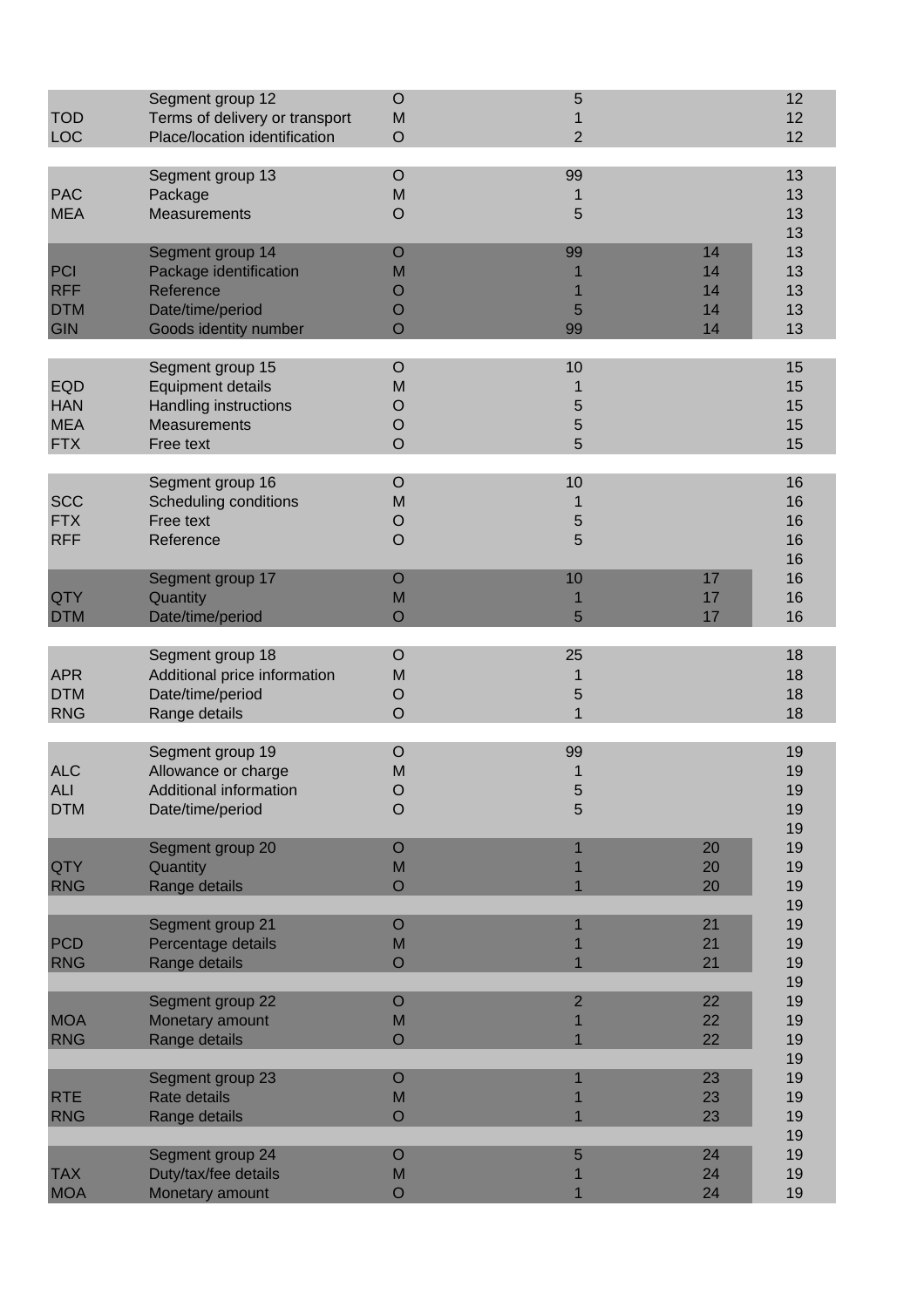|            | Segment group 25            |   | 999   | 25 |
|------------|-----------------------------|---|-------|----|
| <b>RCS</b> | Requirements and conditions | M |       | 25 |
| <b>RFF</b> | Reference                   |   |       | 25 |
| <b>DTM</b> | Date/time/period            |   |       | 25 |
| <b>FTX</b> | Free text                   |   | 99999 | 25 |

### **DETAIL SECTION**

| <b>LIN</b><br><b>PIA</b><br><b>IMD</b><br><b>MEA</b><br>QTY<br><b>PCD</b><br><b>ALI</b><br><b>DTM</b><br><b>MOA</b><br>GIS<br><b>GIN</b><br><b>GIR</b><br>QVR<br><b>DOC</b><br>PAI<br><b>FTX</b> | Segment group 26<br>Line item<br>Additional product id<br>Item description<br><b>Measurements</b><br>Quantity<br>Percentage details<br>Additional information<br>Date/time/period<br>Monetary amount<br>General indicator<br>Goods identity number<br>Related identification numbers<br><b>Quantity variances</b><br>Document/message details<br>Payment instructions<br>Free text | M<br>M<br>O<br>O<br>O<br>O<br>$\circ$<br>O<br>O<br>O<br>O<br>O<br>$\circ$<br>$\circ$<br>$\circ$<br>$\circ$<br>$\overline{O}$ | 200000<br>1<br>25<br>99<br>99<br>99<br>5<br>5<br>35<br>10<br>99<br>1000<br>1000<br>1<br>99<br>1<br>99 |    |                                        | 26<br>26<br>26<br>26<br>26<br>26<br>26<br>26<br>26<br>26<br>26<br>26<br>26<br>26<br>26<br>26<br>26<br>26 |
|--------------------------------------------------------------------------------------------------------------------------------------------------------------------------------------------------|------------------------------------------------------------------------------------------------------------------------------------------------------------------------------------------------------------------------------------------------------------------------------------------------------------------------------------------------------------------------------------|------------------------------------------------------------------------------------------------------------------------------|-------------------------------------------------------------------------------------------------------|----|----------------------------------------|----------------------------------------------------------------------------------------------------------|
| CCI<br>CAV<br><b>MEA</b>                                                                                                                                                                         | Segment group 27<br>Characteristic/class id<br>Characteristic value<br><b>Measurements</b>                                                                                                                                                                                                                                                                                         | $\circ$<br>M<br>O<br>$\circ$                                                                                                 | 999<br>1<br>10<br>10                                                                                  |    | 27<br>27<br>27<br>27                   | 26<br>26<br>26<br>26                                                                                     |
| <b>PAT</b><br><b>DTM</b><br><b>PCD</b><br><b>MOA</b>                                                                                                                                             | Segment group 28<br>Payment terms basis<br>Date/time/period<br>Percentage details<br>Monetary amount                                                                                                                                                                                                                                                                               | $\circ$<br>M<br>O<br>O<br>O                                                                                                  | 10<br>1<br>5                                                                                          |    | 28<br>28<br>28<br>28<br>28             | 26<br>26<br>26<br>26<br>26<br>26<br>26                                                                   |
| <b>AJT</b><br><b>FTX</b>                                                                                                                                                                         | Segment group 29<br>Adjustment details<br>Free text                                                                                                                                                                                                                                                                                                                                | $\circ$<br>M<br>$\overline{O}$                                                                                               | 1<br>5                                                                                                |    | 29<br>29<br>29                         | 26<br>26<br>26                                                                                           |
| PRI<br><b>CUX</b><br><b>APR</b><br><b>RNG</b><br><b>DTM</b>                                                                                                                                      | Segment group 30<br><b>Price details</b><br><b>Currencies</b><br>Additional price information<br>Range details<br>Date/time/period                                                                                                                                                                                                                                                 | $\circ$<br>M<br>$\overline{O}$<br>$\circ$<br>O<br>$\circ$                                                                    | 25<br>1<br>1<br>5                                                                                     |    | 30<br>30<br>30<br>30<br>30<br>30       | 26<br>26<br>26<br>26<br>26<br>26<br>26<br>26                                                             |
| <b>RFF</b><br><b>DTM</b>                                                                                                                                                                         | Segment group 31<br>Reference<br>Date/time/period                                                                                                                                                                                                                                                                                                                                  | $\mathsf{M}% _{T}=\mathsf{M}_{T}\!\left( a,b\right) ,\ \mathsf{M}_{T}=\mathsf{M}_{T}\!\left( a,b\right) ,$<br>M<br>$\circ$   | 9999<br>1<br>5                                                                                        |    | 31<br>31<br>31                         | 26<br>26<br>26<br>26                                                                                     |
| <b>PAC</b><br><b>MEA</b><br>QTY<br><b>DTM</b>                                                                                                                                                    | Segment group 32<br>Package<br><b>Measurements</b><br>Quantity<br>Date/time/period<br>Segment group 33                                                                                                                                                                                                                                                                             | $\circ$<br>M<br>O<br>O<br>O<br>$\circ$                                                                                       | 99<br>1<br>5<br>5<br>5<br>1                                                                           | 33 | 32<br>32<br>32<br>32<br>32<br>32<br>32 | 26<br>26<br>26<br>26<br>26<br>26<br>26                                                                   |
| <b>RFF</b>                                                                                                                                                                                       | Reference                                                                                                                                                                                                                                                                                                                                                                          | ${\sf M}$                                                                                                                    | 1                                                                                                     | 33 | 32                                     | 26                                                                                                       |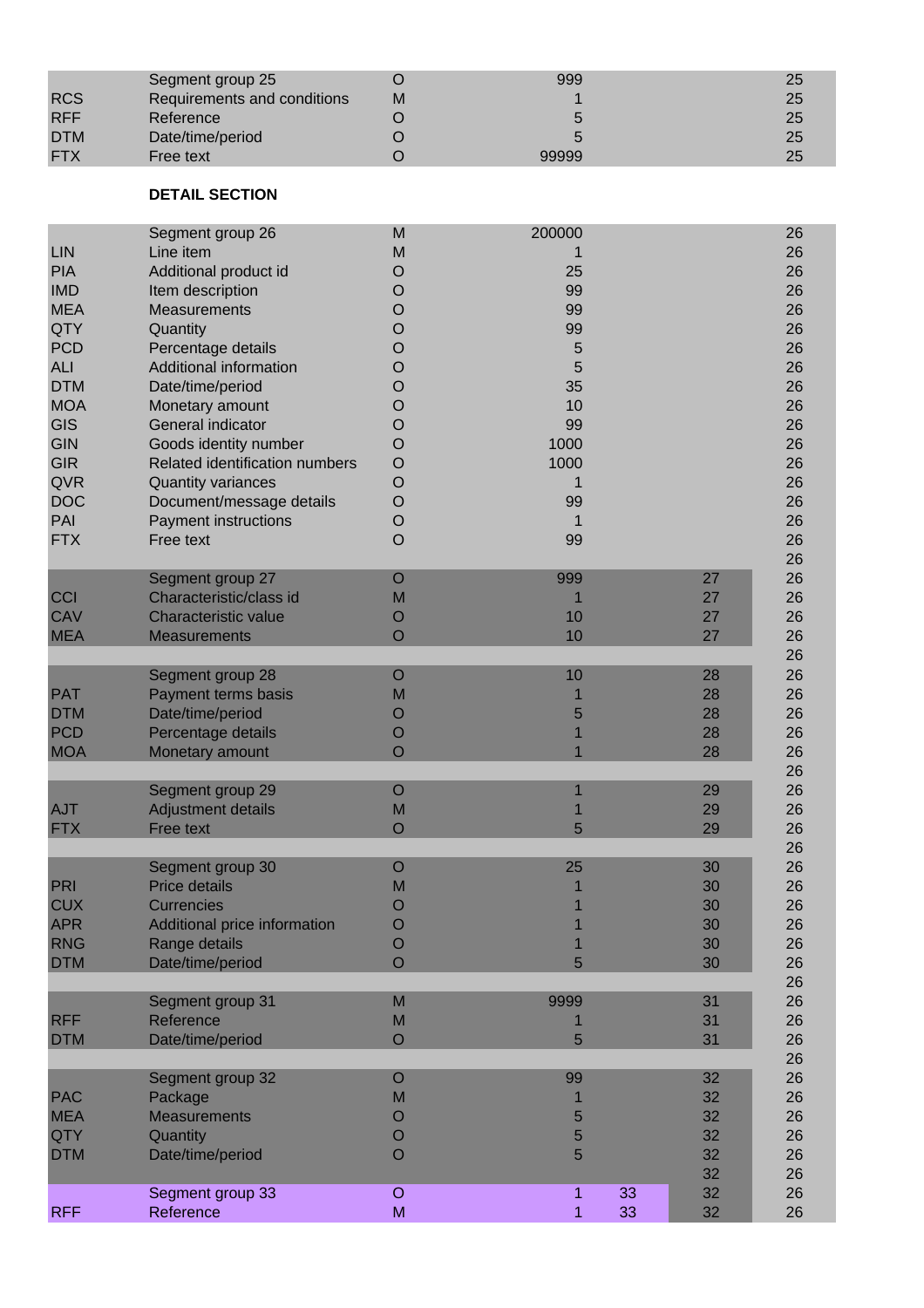| <b>DTM</b>                                    | Date/time/period                                                                                           | $\circ$                                                                                               | 5                        | 33                         | 32                               | 26                               |
|-----------------------------------------------|------------------------------------------------------------------------------------------------------------|-------------------------------------------------------------------------------------------------------|--------------------------|----------------------------|----------------------------------|----------------------------------|
| PCI<br><b>RFF</b><br><b>DTM</b><br><b>GIN</b> | Segment group 34<br>Package identification<br>Reference<br>Date/time/period<br>Goods identity number       | O<br>M<br>$\circ$<br>$\circ$<br>$\circ$                                                               | 99<br>1<br>1<br>5<br>99  | 34<br>34<br>34<br>34<br>34 | 32<br>32<br>32<br>32<br>32<br>32 | 26<br>26<br>26<br>26<br>26<br>26 |
| <b>LOC</b><br>QTY<br><b>PCD</b><br><b>DTM</b> | Segment group 35<br>Place/location identification<br>Quantity<br>Percentage details<br>Date/time/period    | $\circ$<br>M<br>$\circ$<br>$\circ$<br>$\overline{O}$                                                  | 9999<br>5                |                            | 35<br>35<br>35<br>35<br>35       | 26<br>26<br>26<br>26<br>26<br>26 |
| <b>TAX</b><br><b>MOA</b><br><b>LOC</b>        | Segment group 36<br>Duty/tax/fee details<br>Monetary amount<br>Place/location identification               | $\circ$<br>M<br>$\circ$<br>$\circ$                                                                    | 10<br>5                  |                            | 36<br>36<br>36<br>36             | 26<br>26<br>26<br>26<br>26<br>26 |
| <b>NAD</b><br><b>LOC</b><br><b>FII</b>        | Segment group 37<br>Name and address<br>Place/location identification<br>Financial institution information | $\circ$<br>M<br>$\circ$<br>O                                                                          | 999<br>1<br>5<br>5       |                            | 37<br>37<br>37<br>37<br>37       | 26<br>26<br>26<br>26<br>26       |
| <b>RFF</b><br><b>DTM</b>                      | Segment group 38<br>Reference<br>Date/time/period                                                          | $\circ$<br>M<br>O                                                                                     | 99<br>1<br>5             | 38<br>38<br>38             | 37<br>37<br>37<br>37             | 26<br>26<br>26<br>26             |
| <b>DOC</b><br><b>DTM</b>                      | Segment group 39<br>Document/message details<br>Date/time/period                                           | $\circ$<br>M<br>$\circ$                                                                               | 5<br>1<br>5              | 39<br>39<br>39             | 37<br>37<br>37<br>37             | 26<br>26<br>26<br>26             |
| <b>CTA</b><br><b>COM</b>                      | Segment group 40<br><b>Contact information</b><br><b>Communication contact</b>                             | $\circ$<br>M<br>$\circ$                                                                               | 5<br>1<br>5              | 40<br>40<br>40             | 37<br>37<br>37                   | 26<br>26<br>26<br>26             |
| <b>ALC</b><br>ALI<br><b>DTM</b>               | Segment group 41<br>Allowance or charge<br><b>Additional information</b><br>Date/time/period               | $\circ$<br>M<br>$\circ$<br>$\circ$                                                                    | 99<br>5<br>5             |                            | 41<br>41<br>41<br>41<br>41       | 26<br>26<br>26<br>26<br>26       |
| <b>QTY</b><br><b>RNG</b>                      | Segment group 42<br>Quantity<br>Range details                                                              | $\circ$<br>$\mathsf{M}% _{T}=\mathsf{M}_{T}\!\left( a,b\right) ,\ \mathsf{M}_{T}=\mathsf{M}_{T}$<br>O | 1<br>1<br>1              | 42<br>42<br>42             | 41<br>41<br>41<br>41             | 26<br>26<br>26<br>26             |
| <b>PCD</b><br><b>RNG</b>                      | Segment group 43<br>Percentage details<br>Range details                                                    | $\circ$<br>M<br>O                                                                                     | 1<br>1<br>1              | 43<br>43<br>43             | 41<br>41<br>41<br>41             | 26<br>26<br>26<br>26             |
| <b>MOA</b><br><b>RNG</b>                      | Segment group 44<br>Monetary amount<br>Range details                                                       | $\circ$<br>M<br>$\circ$                                                                               | $\overline{2}$<br>1<br>1 | 44<br>44<br>44             | 41<br>41<br>41<br>41             | 26<br>26<br>26<br>26             |
| <b>RTE</b><br><b>RNG</b>                      | Segment group 45<br>Rate details<br>Range details                                                          | $\circ$<br>M<br>$\circ$                                                                               | 1<br>1<br>1              | 45<br>45<br>45             | 41<br>41<br>41<br>41             | 26<br>26<br>26<br>26             |
| <b>TAX</b><br><b>MOA</b>                      | Segment group 46<br>Duty/tax/fee details<br>Monetary amount                                                | $\circ$<br>M<br>O                                                                                     | 5<br>1<br>1              | 46<br>46<br>46             | 41<br>41<br>41                   | 26<br>26<br>26                   |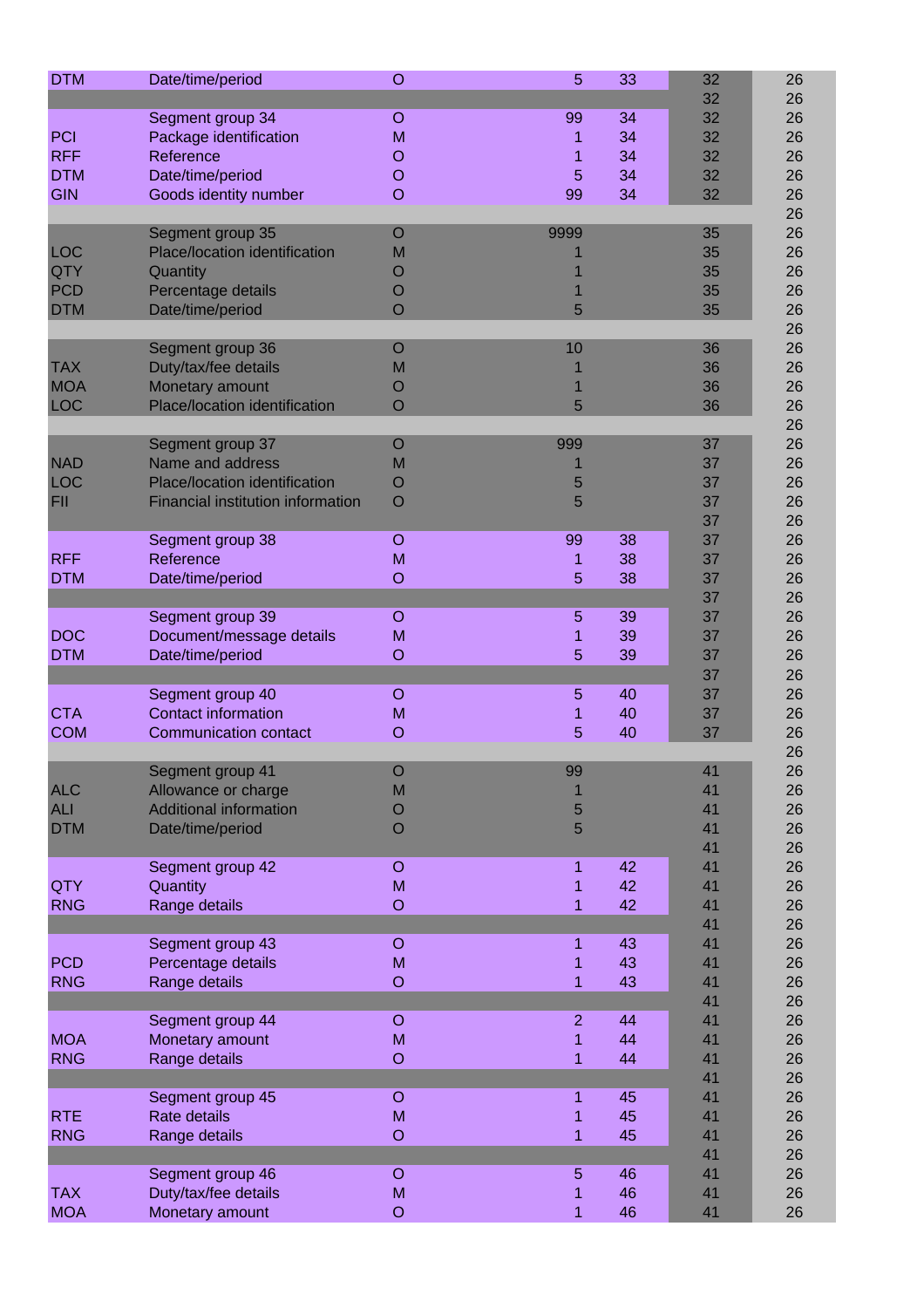|            |                                    |             |                |    |          | 26       |
|------------|------------------------------------|-------------|----------------|----|----------|----------|
|            | Segment group 47                   | $\circ$     | 10             |    | 47       | 26       |
| <b>TDT</b> | Details of transport               | M           |                |    | 47       | 26       |
|            | Segment group 48                   | O           | 10             | 48 | 47<br>47 | 26<br>26 |
| <b>LOC</b> | Place/location identification      | M           | 1              | 48 | 47       | 26       |
| <b>DTM</b> | Date/time/period                   | O           | 5              | 48 | 47       | 26       |
|            |                                    |             |                |    |          | 26       |
|            | Segment group 49                   | $\circ$     | 5              |    | 49       | 26       |
| <b>TOD</b> | Terms of delivery or transport     | M           | $\mathbf 1$    |    | 49       | 26       |
| LOC        | Place/location identification      | $\circ$     | $\overline{2}$ |    | 49       | 26       |
|            |                                    |             |                |    |          | 26       |
|            | Segment group 50                   | $\circ$     | 10             |    | 50       | 26       |
| <b>EQD</b> | <b>Equipment details</b>           | M           | 1              |    | 50       | 26       |
| <b>HAN</b> | <b>Handling instructions</b>       | O           | 5              |    | 50       | 26       |
| <b>MEA</b> | <b>Measurements</b>                | $\circ$     | 5              |    | 50       | 26       |
| <b>FTX</b> | Free text                          | $\circ$     | 5              |    | 50       | 26<br>26 |
|            | Segment group 51                   | $\circ$     | 100            |    | 51       | 26       |
| <b>SCC</b> | <b>Scheduling conditions</b>       | M           |                |    | 51       | 26       |
| <b>FTX</b> | Free text                          | O           | 5              |    | 51       | 26       |
| <b>RFF</b> | Reference                          | $\circ$     | 5              |    | 51       | 26       |
|            |                                    |             |                |    | 51       | 26       |
|            | Segment group 52                   | $\circ$     | 10             | 52 | 51       | 26       |
| QTY        | Quantity                           | M           | 1              | 52 | 51       | 26       |
| <b>DTM</b> | Date/time/period                   | $\circ$     | 5              | 52 | 51       | 26       |
|            |                                    |             |                |    |          | 26       |
|            | Segment group 53                   | $\circ$     | 999            |    | 53       | 26       |
| <b>RCS</b> | <b>Requirements and conditions</b> | M           |                |    | 53       | 26       |
| <b>RFF</b> | Reference                          | $\circ$     | 5              |    | 53       | 26       |
| <b>DTM</b> | Date/time/period                   | $\circ$     | 5              |    | 53       | 26       |
| <b>FTX</b> | Free text                          | $\circ$     | 99999          |    | 53       | 26<br>26 |
|            | Segment group 54                   | $\circ$     | 10             |    | 54       | 26       |
| <b>STG</b> | <b>Stages</b>                      | M           | 1              |    | 54       | 26       |
|            |                                    |             |                |    | 54       | 26       |
|            | Segment group 55                   | $\mathsf O$ | 3              | 55 | 54       | 26       |
| <b>QTY</b> | Quantity                           | M           | 1              | 55 | 54       | 26       |
| <b>MOA</b> | Monetary amount                    | $\circ$     | 1              | 55 | 54       | 26       |
|            |                                    |             |                |    |          |          |
|            | <b>SUMMARY SECTION</b>             |             |                |    |          |          |
|            |                                    |             |                |    |          |          |
| <b>UNS</b> | Section control                    | M           | 1              |    |          |          |
| <b>MOA</b> | Monetary amount                    | O           | 12             |    |          |          |
| <b>CNT</b> | Control total                      | O           | 10             |    |          |          |
|            | Segment group 56                   | $\mathsf C$ | 10             |    |          | 56       |
| <b>ALC</b> | Allowance or charge                | M           | 1              |    |          | 56       |
| <b>ALI</b> | Additional informatin              | $\mathsf C$ | 1              |    |          | 56       |
| <b>MOA</b> | Monetary amount                    | M           | $\overline{2}$ |    |          | 56       |
|            |                                    |             |                |    |          |          |
| <b>UNT</b> | Message trailer                    | M           | $\mathbf{1}$   |    |          |          |
|            |                                    |             |                |    |          |          |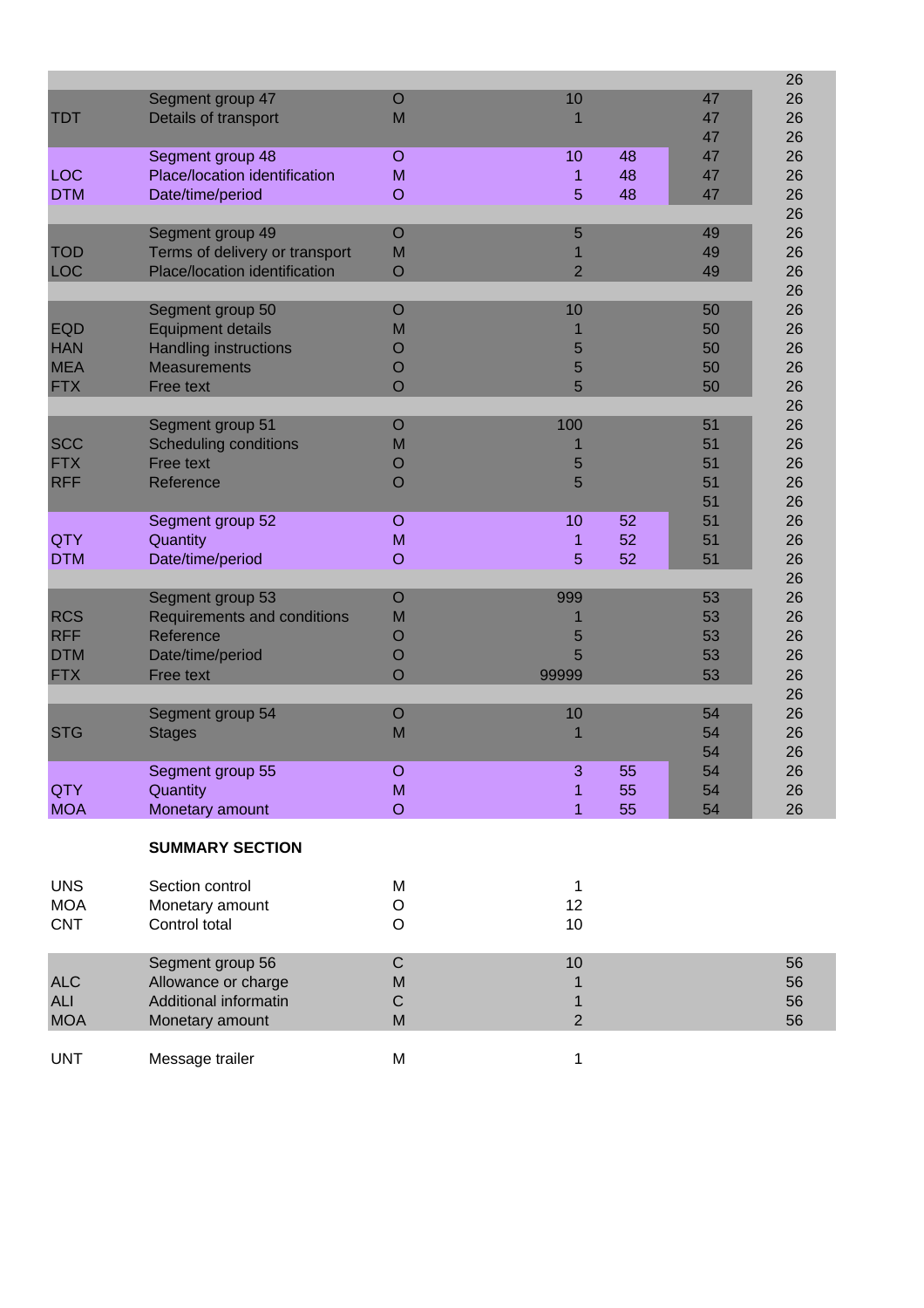



| <b>UNB</b>  | <b>Interchange Header</b>                     | M              | $\mathbf{1}$   |      |                                        |
|-------------|-----------------------------------------------|----------------|----------------|------|----------------------------------------|
| Function    | To start, identify and specify an interchange |                |                |      |                                        |
| <b>S001</b> | <b>SYNTAX IDENTIFIER</b>                      | M              | 1              |      |                                        |
|             | 0001 Syntax identifier                        | $\overline{M}$ |                | an.4 | <b>UNOC</b>                            |
|             | 0002 Syntax version number                    | M              |                | a.1  | 1                                      |
|             |                                               |                |                |      |                                        |
| <b>S002</b> | <b>INTERCHANGE SENDER</b>                     | M              | 1              |      |                                        |
|             | 0004 Sender identification                    | M              |                | an35 | your sender id                         |
|             | 0007 Partner identification                   | M              |                | an.4 | your partner id                        |
|             | 0008 Adress for reverse routing               | $\circ$        |                | an14 |                                        |
|             |                                               |                |                |      |                                        |
| <b>S003</b> | <b>INTERCHANGE RECIPIENT</b>                  | M              | 1              |      |                                        |
|             | 0010 Recipient Identification                 | M              |                | an35 | <b>ECCREX</b>                          |
|             | 0007 Partner identification                   | M              |                | an.4 | ZZ                                     |
|             | 0014 Routing adress                           | $\circ$        |                | an14 |                                        |
|             |                                               |                |                |      |                                        |
| <b>S004</b> | <b>DATE/TIME OF PREPARATION</b>               | M              | 1              |      |                                        |
|             | 0017 Date                                     | M              |                | n.6  | YYMMDD                                 |
|             | $\overline{0019}$ Time                        | M              |                | n.4  | <b>HHMM</b>                            |
|             |                                               |                |                |      |                                        |
| 0020        | INTERCHANGE CONTROL REFERENCE                 | M              | $\mathbf{1}$   | an14 | unique reference assigned by<br>sender |
|             |                                               |                |                |      |                                        |
| <b>S005</b> | <b>RECIPIENTS REFERENCE, PASSWORD</b>         | $\mathbf{o}$   | $\overline{1}$ |      |                                        |
|             | 0022 Recipients reference, password           | M              |                | an14 | as specified                           |
|             | 0025 Recipients reference, password qualifier | $\circ$        |                | an.2 |                                        |
|             |                                               |                |                |      |                                        |
| 0026        | <b>APPLICATION REFERENCE</b>                  | $\circ$        | 1              | an14 |                                        |
|             |                                               |                |                |      |                                        |
| 0029        | PROCESSING PRIORITY CODE                      | $\circ$        | 1              | an.1 |                                        |
|             |                                               |                |                |      |                                        |
| 0031        | ACKNOWLEDGEMENT REQUEST                       | O              | 1              | n.1  |                                        |
|             |                                               |                |                |      |                                        |
| 0032        | <b>COMMUNICATIONS AGREEMENT ID</b>            | O              | 1              | an35 |                                        |
|             |                                               |                |                |      |                                        |
| 0035        | <b>TEST INDICATOR</b>                         | $\circ$        | $\mathbf{1}$   | n.1  |                                        |

**Example:** UNB+UNOA:1+123456:AB+ECCREX:ZZ+030905:1058+1024+1024'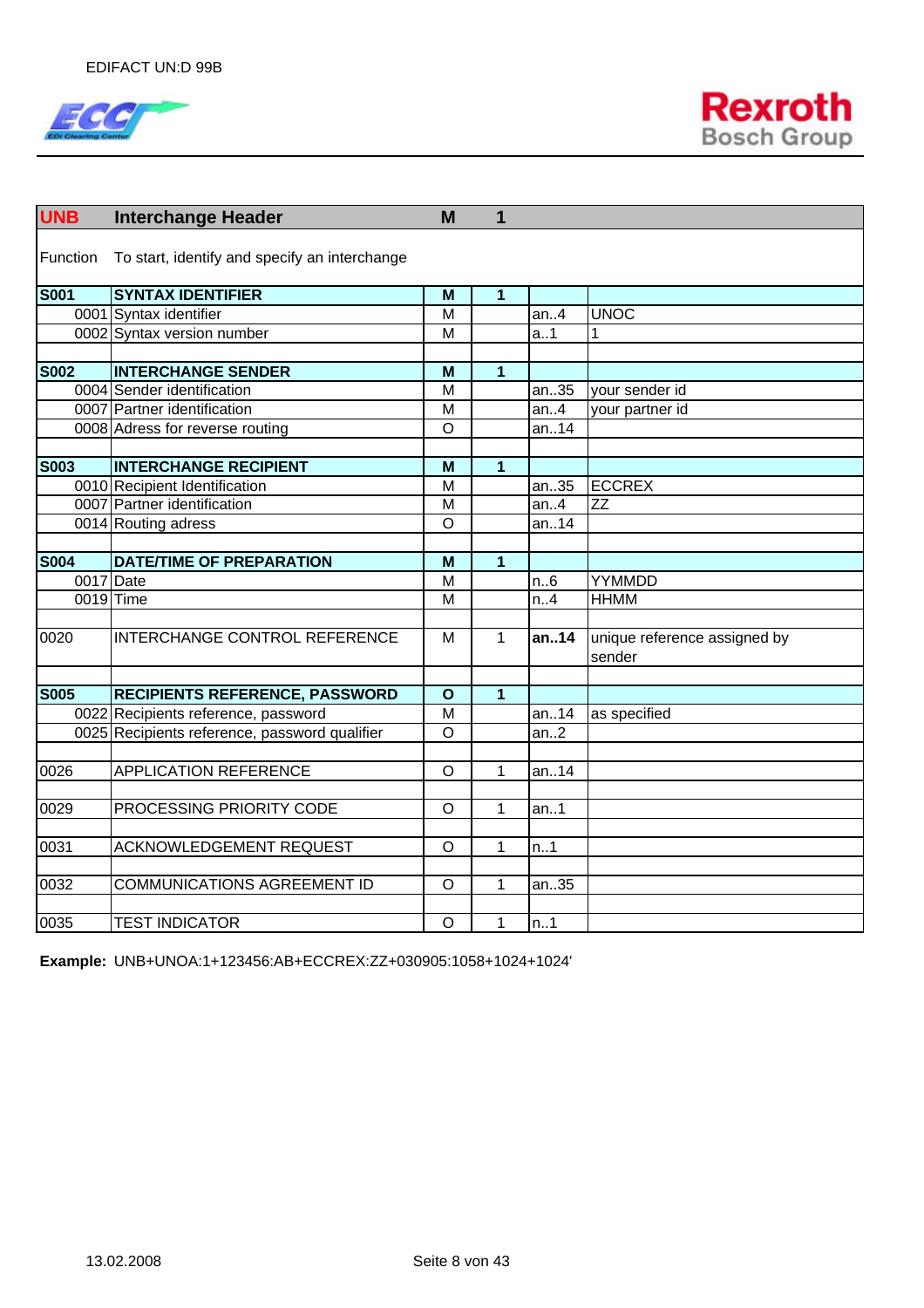

| <b>UNH</b>  | <b>Message header</b>                             | M | 1 |                |                                                                 |
|-------------|---------------------------------------------------|---|---|----------------|-----------------------------------------------------------------|
|             | Function: To head, identify and specify a message |   |   |                |                                                                 |
| 0062        | <b>MESSAGE REFERENCE NUMBER</b>                   | М |   | an14           | Contains a unique alphanumerical<br>identification of a message |
|             |                                                   |   |   |                |                                                                 |
| <b>S009</b> | <b>MESSAGE IDENTIFIER</b>                         | M | 1 |                |                                                                 |
|             | 0065 Message type                                 | М |   | an.6           | <b>ORDRSP</b>                                                   |
|             | 0052 Message version number                       | М |   | an.3           | D                                                               |
|             | 0054 Message release number                       | М |   | an.3           | 99B                                                             |
|             | 0051 Controlling agency                           | М |   | an. $.2$       | <b>UN</b>                                                       |
|             | 0057 Association assigned code                    | O |   | an $6$         |                                                                 |
|             |                                                   |   |   |                |                                                                 |
| 0068        | <b>COMMON ACCESS REFERENCE</b>                    | O |   | an35           |                                                                 |
|             |                                                   |   |   |                |                                                                 |
| <b>S010</b> | <b>STATUS OF THE TRANSFER</b>                     | O |   |                |                                                                 |
|             | 0070 Sequence of transfers                        | М |   | n <sub>2</sub> |                                                                 |
|             | 0073 First and last transfer                      | O |   |                |                                                                 |

**Example:** UNH+00002406000001+ORDRSP:D:99B:UN'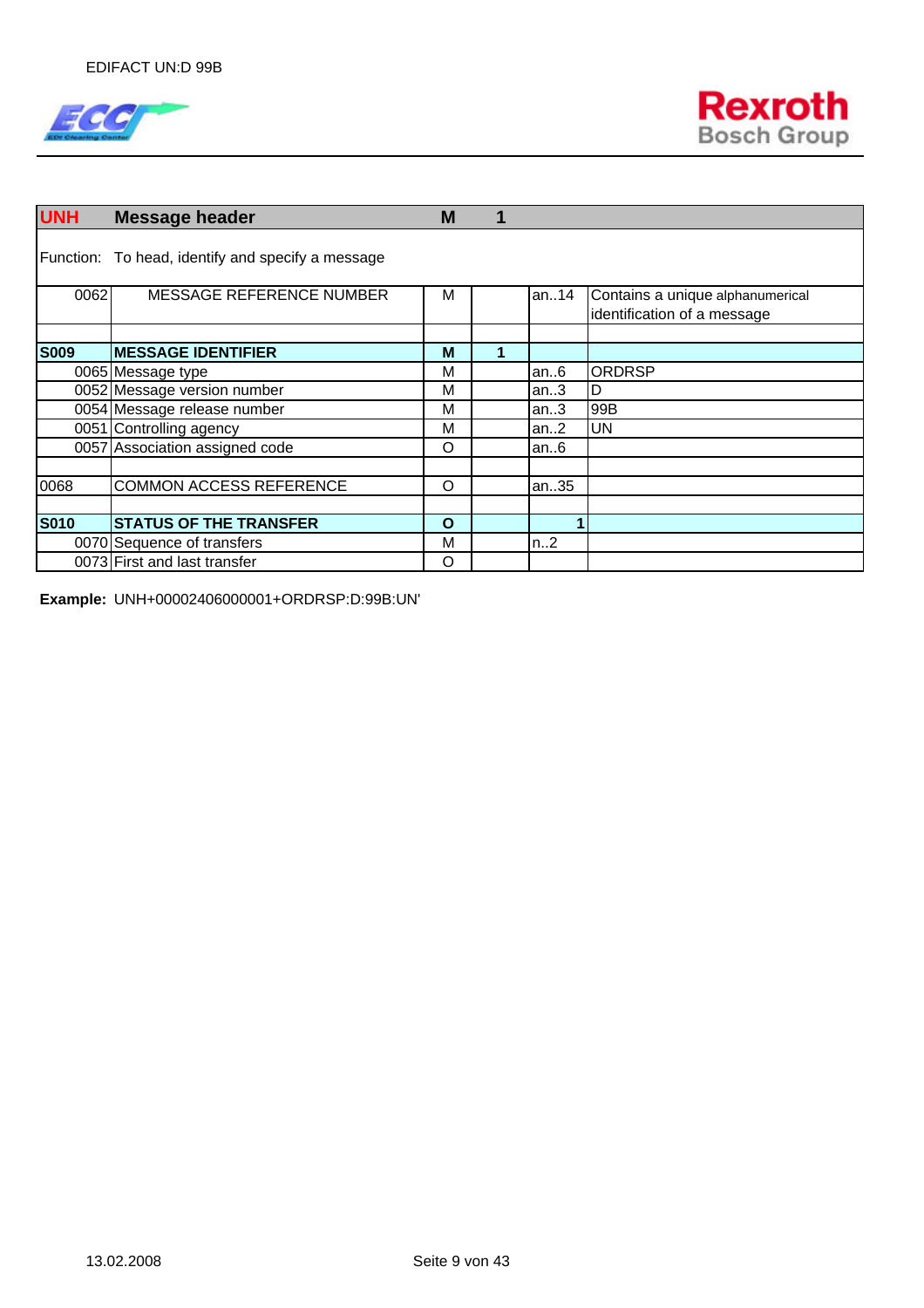



| <b>BGM</b>       | <b>Beginn of Message</b>                                   | M |   |      |                               |  |  |  |  |
|------------------|------------------------------------------------------------|---|---|------|-------------------------------|--|--|--|--|
|                  | Function: The segment is used to transfer the order number |   |   |      |                               |  |  |  |  |
| <b>C002</b>      | <b>DOCUMENT/MESSAGE NAME</b>                               | O |   |      |                               |  |  |  |  |
| 1001             | Document name code                                         | М |   | an.3 | 231 = Purchase Order Response |  |  |  |  |
| 1131 L           | Code list identification code                              | O |   | an.3 |                               |  |  |  |  |
| 3055             | Code list responsible agency code                          | O |   | an.3 |                               |  |  |  |  |
|                  | 1000 Document name                                         | O |   | an.3 |                               |  |  |  |  |
|                  |                                                            |   |   |      |                               |  |  |  |  |
| C <sub>106</sub> | <b>DOCUMENT/MESSAGE IDENTIFICATION</b>                     | O | 1 |      |                               |  |  |  |  |
| 1004             | Document/message number                                    | М |   | an.3 | Document message number       |  |  |  |  |
| 1056             | Version                                                    | O |   | an.9 |                               |  |  |  |  |
|                  | 1060 Revision number                                       | O |   | an.6 |                               |  |  |  |  |
|                  |                                                            |   |   |      |                               |  |  |  |  |
| 1225             | MESSAGE FUNCTION CODE                                      | М |   | an.3 | = Response<br>11              |  |  |  |  |
|                  |                                                            |   |   |      |                               |  |  |  |  |
| 4343             | <b>RESPONSE TYPE CODE</b>                                  | O |   | an.3 |                               |  |  |  |  |

**Example:** BGM+231+0044090225'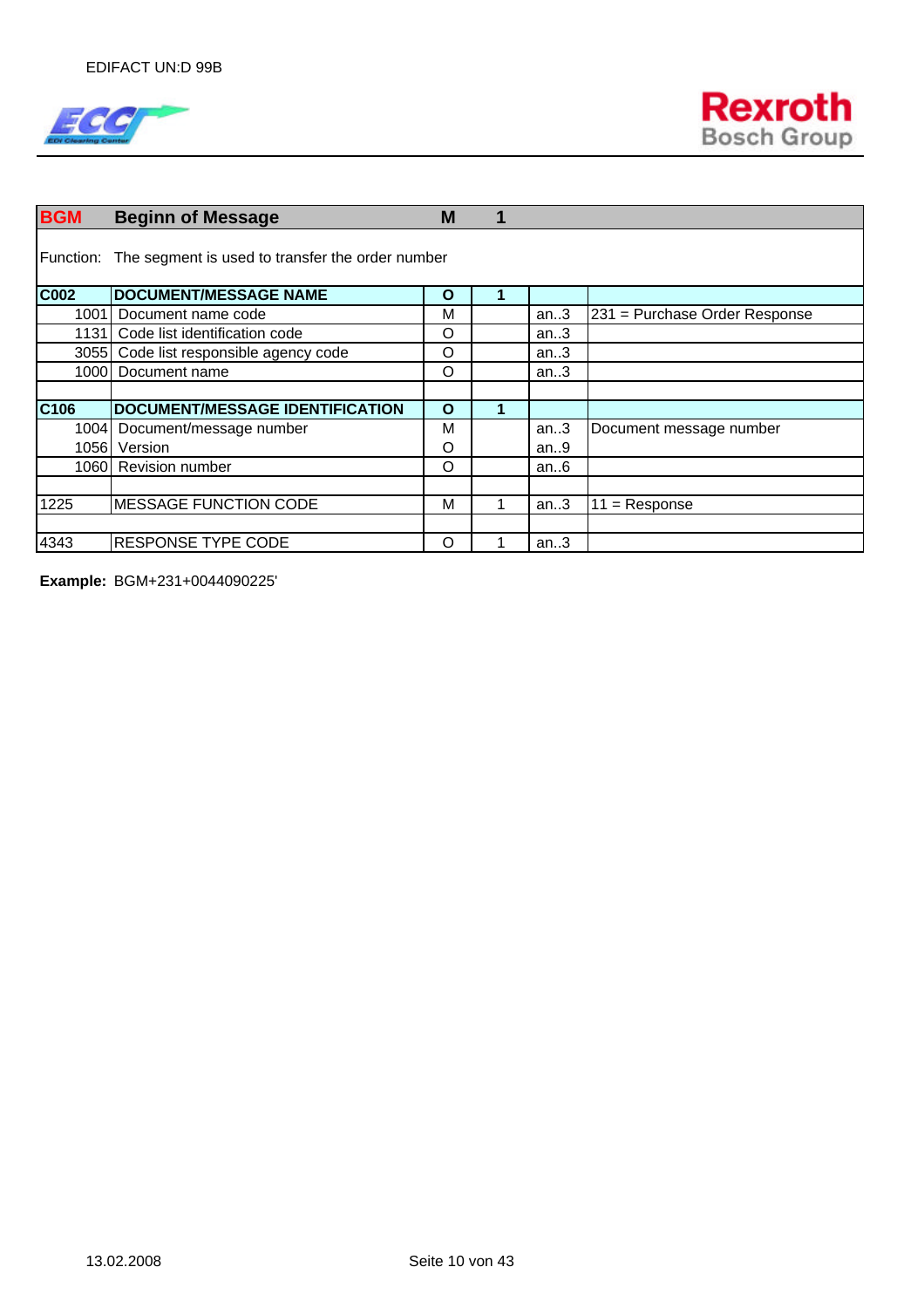

| <b>DTM</b> | Date / Time / Period                               |   | 35 |       |                                                              |
|------------|----------------------------------------------------|---|----|-------|--------------------------------------------------------------|
|            | Function: To specify date, and/or time, or period. |   |    |       |                                                              |
| C507       | DATE/TIME/PERIOD                                   | M |    |       |                                                              |
|            | 2005 Date/time/period function code qualifier      | М |    | lan3  | $2$ = requested delivery date<br>137 = document/message date |
| 2380       | Date/time/period value                             | М |    | lan35 |                                                              |
|            | 2379 Date/time/period format code                  | М |    | an3   | $"102" = YYYYMMDD$                                           |

**Example:** DTM+2:20031103:102'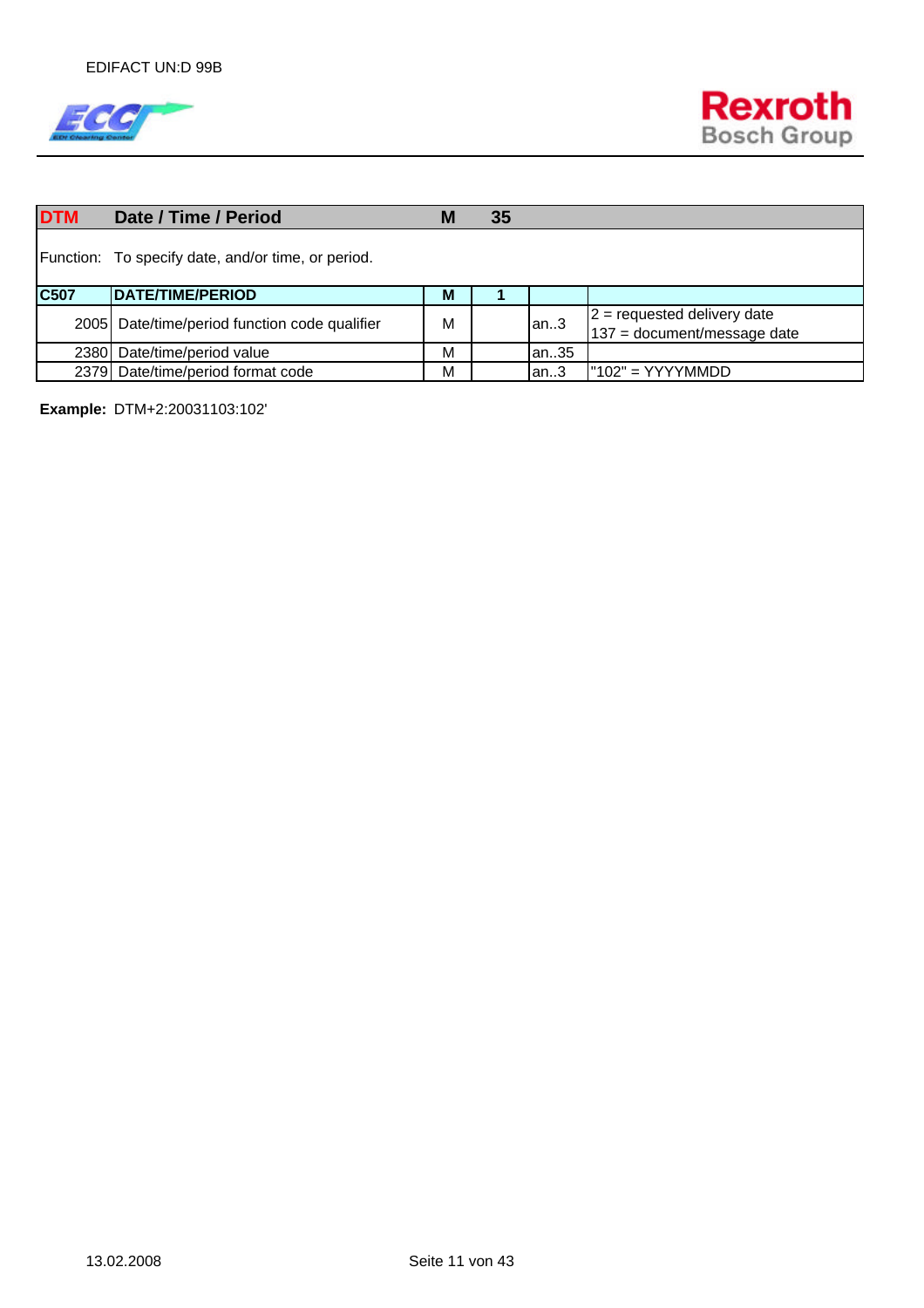



| <b>FTX</b>          | <b>Free text</b>                       | O           | 99 |       |                                                  |
|---------------------|----------------------------------------|-------------|----|-------|--------------------------------------------------|
| Function: Free text |                                        |             |    |       |                                                  |
|                     | 4451 TEXT SUBJECT CODE QUALIFIER       | М           | 1  | an.3  | AAI = general information                        |
| 4453                | TEXT FUNCTION, CODED                   | O           | 1  | an.3  |                                                  |
|                     |                                        |             |    |       |                                                  |
| C <sub>107</sub>    | <b>TEXT REFERENCE</b>                  | O           | 1  |       |                                                  |
|                     | 4441 Free text value code              | M           |    | an.17 |                                                  |
|                     | 1131 Code list identification code     | O           |    | an.3  |                                                  |
|                     | 3055 Code list responsible agency code | O           |    | an.3  |                                                  |
|                     |                                        |             |    |       |                                                  |
| C108                | <b>TEXT LITERAL</b>                    | $\mathbf O$ | 1  |       |                                                  |
|                     | 4440 Free text value                   | М           |    |       | an512 additonal text                             |
|                     | 4440 Free text value                   | O           |    |       | an512 additonal text                             |
|                     | 4440 Free text value                   | O           |    |       | an512 additonal text                             |
|                     | 4440 Free text value                   | O           |    |       | an512 additonal text                             |
|                     | 4440 Free text value                   | O           |    |       | an512 additonal text                             |
| 3453                | <b>LANGUAGE NAME CODE</b>              | O           | 1  | an.3  | $DE = German$<br>$EN =$ English<br>$FR = French$ |
| 4447                | TEXT FORMATTING, CODED                 | O           | 1  | an.3  |                                                  |

**Example:** FTX+AAI+++\*\*\*\*\*\*\*\*\*\*\*\*\*\*\*\*\*\*\*\*\*\*\*\*\*\*\*\*\*\*\*\*\*\*\*\*\*\*\*\*:\* VERPACKUNGSVORSCHRIFT \*'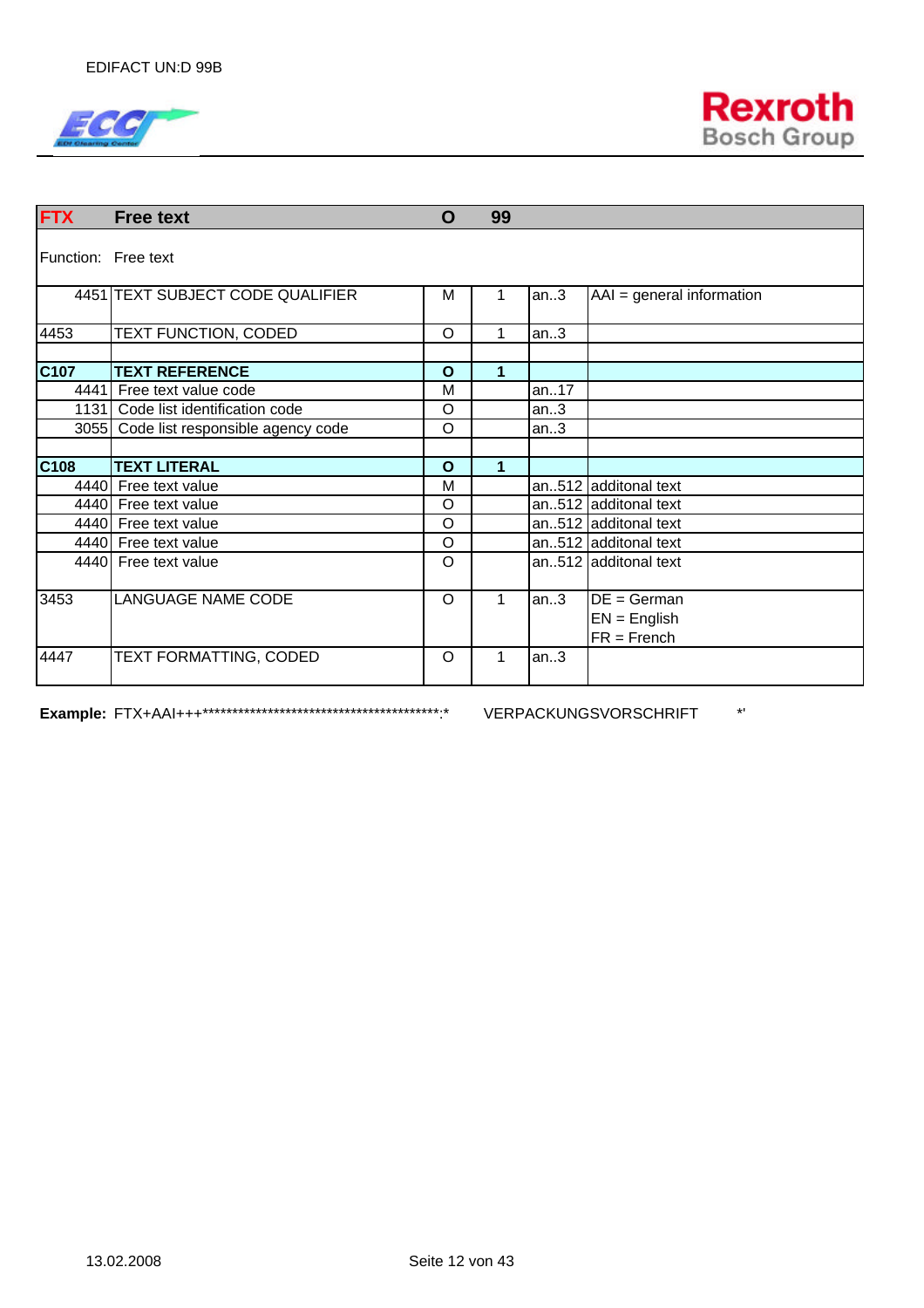

| <b>RFF</b> | <b>Reference</b>                       |   | 9999 |       |                                                                        |
|------------|----------------------------------------|---|------|-------|------------------------------------------------------------------------|
|            | Function: To specify a reference.      |   |      |       |                                                                        |
| C506       | <b>REFERENCE</b>                       | М |      |       |                                                                        |
|            | 1153 Reference function code qualifier | М |      | an.3  | $(M)$ ON = order number (customer)<br>$(M)$ VN = order number (vendor) |
|            | 1154 Reference identifier              | м |      | lan35 | document number                                                        |
|            | 1156 Line number                       | Ω |      | an6   |                                                                        |
|            | 4000 Reference version identifier      | Ω |      | lan35 |                                                                        |
|            | 1060 Revision number                   | Ω |      | an6   |                                                                        |
|            |                                        |   |      |       |                                                                        |

**Example:** RFF+VN:1000163620'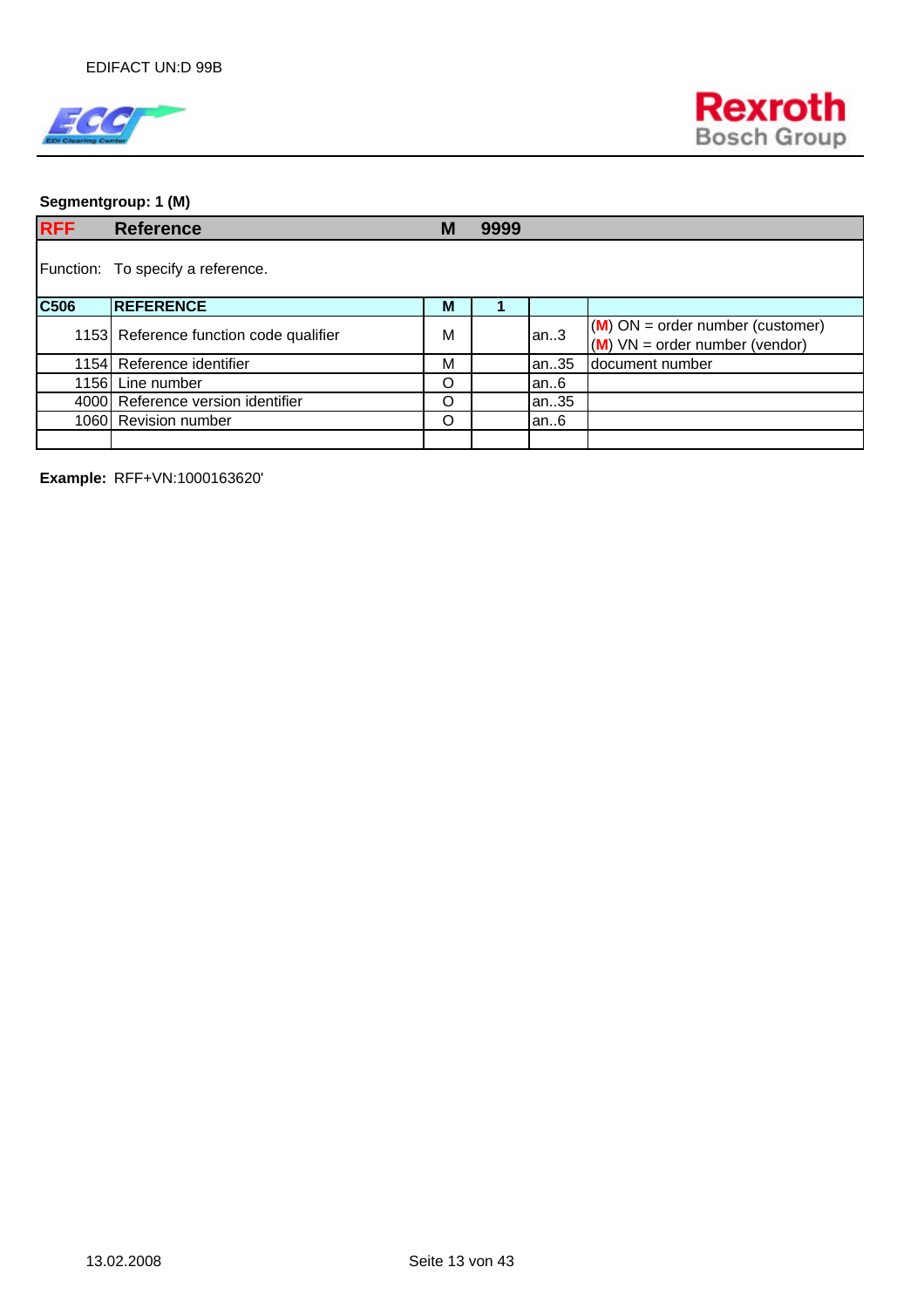

# **Segmentgroup: 1 (O)**

| <b>DTM</b> | Date / Time / Period                               |   | 5 |        |                     |
|------------|----------------------------------------------------|---|---|--------|---------------------|
|            | Function: To specify date, and/or time, or period. |   |   |        |                     |
| C507       | DATE/TIME/PERIOD                                   | М |   |        |                     |
|            | 2005 Date/time/period function code qualifier      | м |   | lan3   | $4 = order date$    |
|            | 2380 Date/time/period value                        | М |   | lan.35 | date                |
|            | 2379 Date/time/period format code                  | М |   | an.3   | $"102" = YYYYMMDD"$ |

**Example:** DTM+4:20031103:102'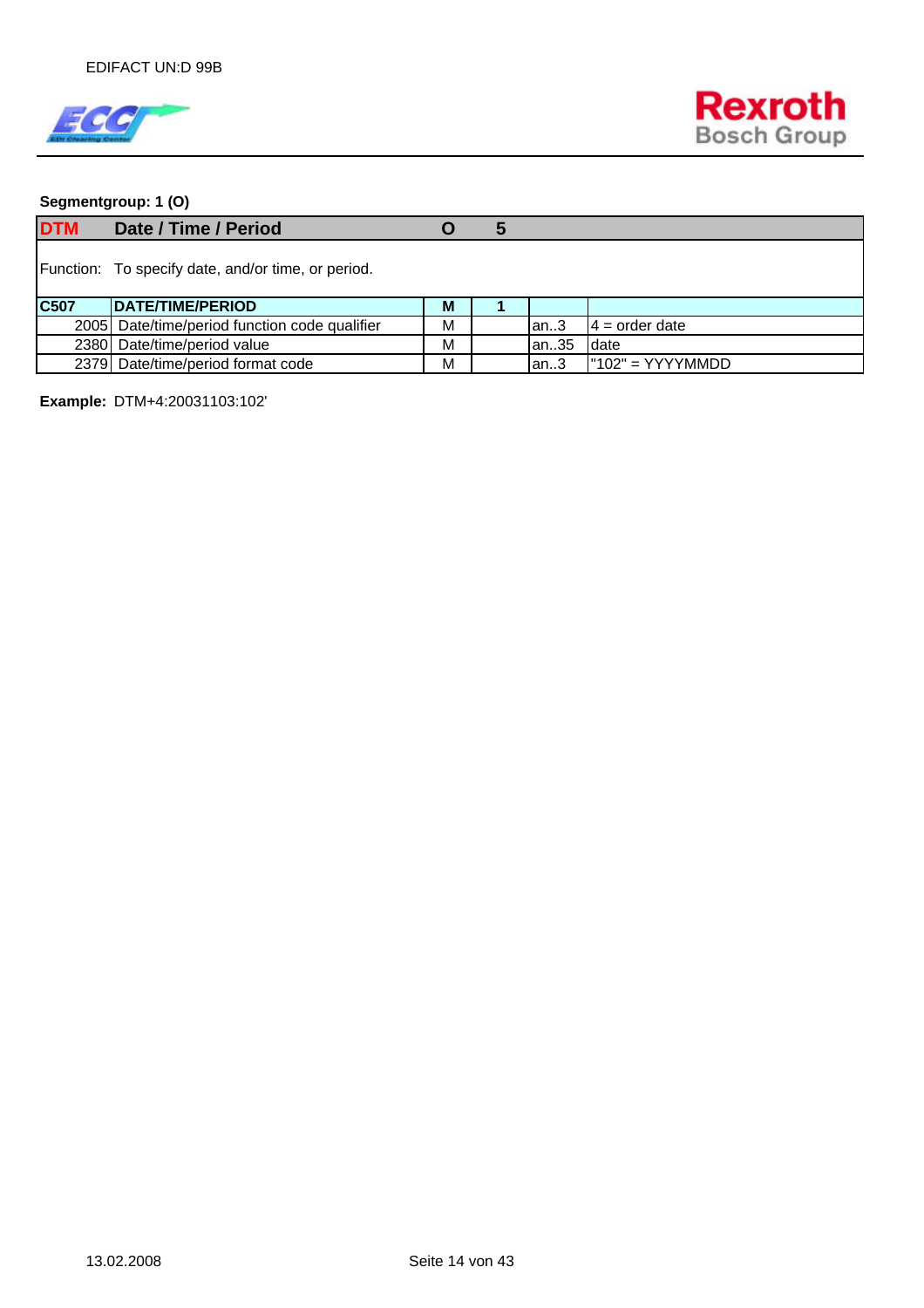

| <b>NAD</b>  | <b>Name and address</b>                                          | M                  | 99           |              |                                                                                                                                                                                                  |
|-------------|------------------------------------------------------------------|--------------------|--------------|--------------|--------------------------------------------------------------------------------------------------------------------------------------------------------------------------------------------------|
|             | Function: To specify the name/address and their related function |                    |              |              |                                                                                                                                                                                                  |
| 3035        | PARTY FUNCTION CODE QUALIFIER                                    | М                  | 1            | an.3         | $(M)$ SU = supplier<br>$(M) BY = buyer$<br>$(O) CA = carrier$<br>$(O)$ CN = consignee (ship to)<br>(O) $PK = contact$ party<br>$(O)$ PR = payer<br>(O) $BT =$ party to be billed (bill-to party) |
| <b>C082</b> | <b>PARTY IDENTIFICATION DETAILS</b>                              | $\mathbf{o}$       | $\mathbf{1}$ |              |                                                                                                                                                                                                  |
|             | 3039 Party identifier                                            | M                  |              | an35         | party identification                                                                                                                                                                             |
|             | 1131 Code list identification code                               | $\circ$            |              | an.3         |                                                                                                                                                                                                  |
|             | 3055 Code list responsible agency code                           | O                  |              | an.3         |                                                                                                                                                                                                  |
|             |                                                                  |                    |              |              |                                                                                                                                                                                                  |
| C058        | <b>NAME AND ADDRESS</b>                                          | $\mathbf{o}$       | $\mathbf{1}$ |              |                                                                                                                                                                                                  |
|             | 3124 Name and address line                                       | M                  |              | an35         |                                                                                                                                                                                                  |
|             | 3124 Name and address line<br>3124 Name and address line         | $\circ$<br>$\circ$ |              | an35<br>an35 |                                                                                                                                                                                                  |
|             | 3124 Name and address line                                       | $\circ$            |              | an35         |                                                                                                                                                                                                  |
|             | 3124 Name and address line                                       | $\overline{O}$     |              |              |                                                                                                                                                                                                  |
|             |                                                                  |                    |              | an35         |                                                                                                                                                                                                  |
| <b>C080</b> | <b>PARTY NAME</b>                                                | $\mathbf{o}$       | $\mathbf{1}$ |              |                                                                                                                                                                                                  |
|             | 3036 Party name                                                  | M                  |              | an35         | name1                                                                                                                                                                                            |
|             | 3036 Party name                                                  | $\circ$            |              | an35         | name2                                                                                                                                                                                            |
|             | 3036 Party name                                                  | $\circ$            |              | an35         | name3                                                                                                                                                                                            |
|             | 3036 Party name                                                  | O                  |              | an35         | name4                                                                                                                                                                                            |
|             | 3036 Party name                                                  | $\circ$            |              | an35         |                                                                                                                                                                                                  |
|             | 3045 Party name format code                                      | O                  |              | an.3         |                                                                                                                                                                                                  |
|             |                                                                  |                    |              |              |                                                                                                                                                                                                  |
| C059        | <b>STREET</b>                                                    | $\mathbf{o}$       | $\mathbf{1}$ |              |                                                                                                                                                                                                  |
|             | 3042 Street and number/p.o. box                                  | M                  |              | an35         | street an number or P.O. box                                                                                                                                                                     |
|             | 3042 Street and number/p.o. box                                  | $\circ$            |              | an35         | street an number or P.O. box                                                                                                                                                                     |
|             | 3042 Street and number/p.o. box                                  | $\circ$            |              | an35         | P.O. box                                                                                                                                                                                         |
|             | 3042 Street and number/p.o. box                                  | $\circ$            |              | an35         |                                                                                                                                                                                                  |
| 3164        | <b>CITY NAME</b>                                                 | $\circ$            |              |              |                                                                                                                                                                                                  |
|             |                                                                  |                    | 1            | an35         | city                                                                                                                                                                                             |
| C819        | <b>COUNTRY SUB-ENTITY DETAILS</b>                                | $\mathbf{o}$       | $\mathbf{1}$ |              |                                                                                                                                                                                                  |
|             | 3229 Country sub-entity name code                                | $\circ$            |              | an.9         |                                                                                                                                                                                                  |
|             | 1131 Code list identification code                               | O                  |              | an.3         |                                                                                                                                                                                                  |
|             | 3055 Code list responsible agency code                           | O                  |              | an.3         |                                                                                                                                                                                                  |
|             | 3228 Country sub-entity name                                     | O                  |              | an35         |                                                                                                                                                                                                  |
|             |                                                                  |                    |              |              |                                                                                                                                                                                                  |
| 3251        | POSTAL IDENTIFICATION CODE                                       | O                  | 1            | an17         | postcode identification                                                                                                                                                                          |
|             |                                                                  |                    |              |              |                                                                                                                                                                                                  |
| 3207        | <b>COUNTRY NAME CODE</b>                                         | Μ                  | 1            | an3          | $DE = German$                                                                                                                                                                                    |
|             |                                                                  |                    |              |              | $EN = English$                                                                                                                                                                                   |
|             |                                                                  |                    |              |              | $FR = French$                                                                                                                                                                                    |
|             |                                                                  |                    |              |              | (other ISO-Codes can be agreed)                                                                                                                                                                  |

**Example:** NAD+BY+0001234567++TESTPARTNER+MAIN STREET 8+BERLIN++12345+DE'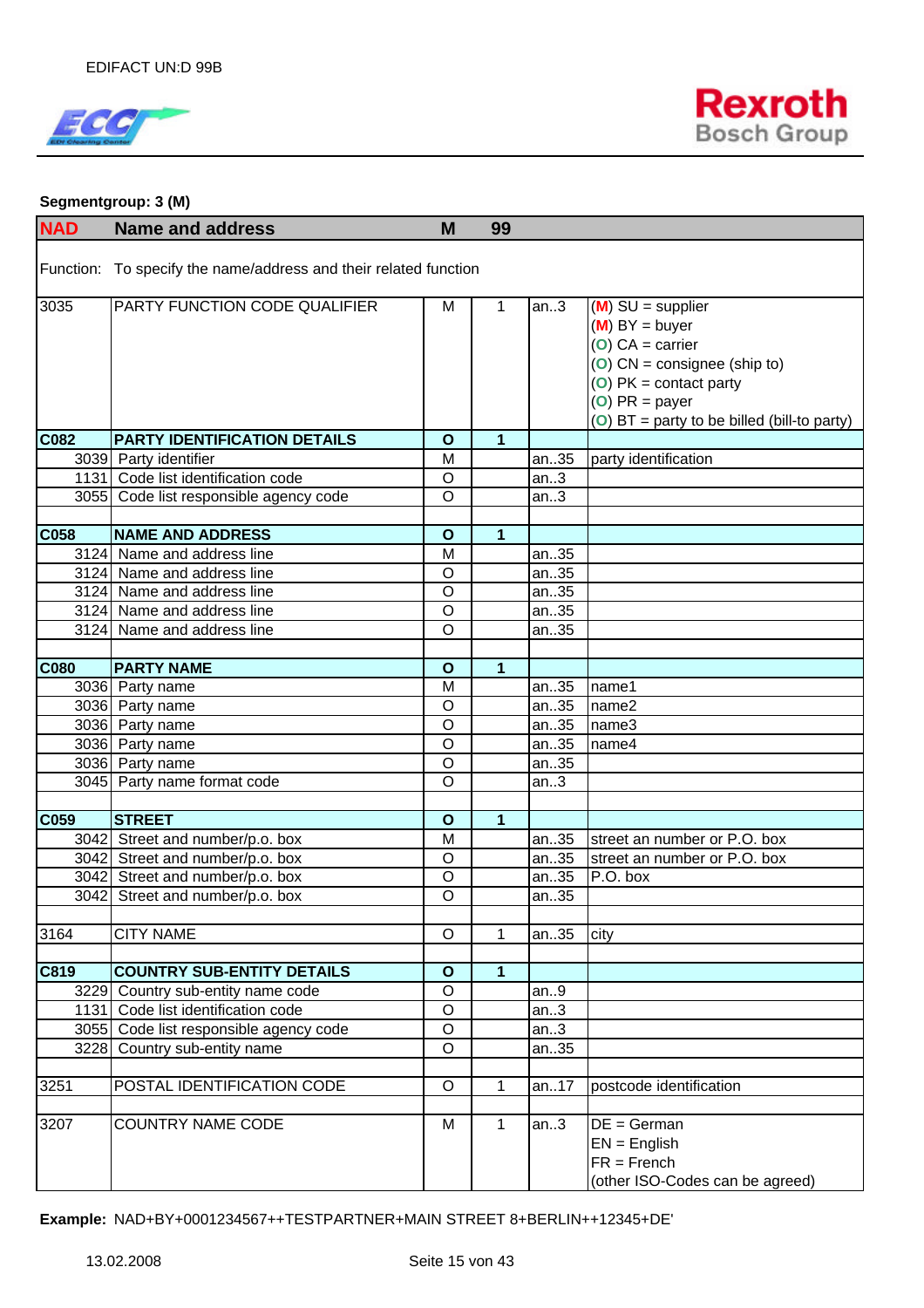



| <b>LOC</b>                | <b>Place/location identification</b>        | O            | 25 |       |                             |
|---------------------------|---------------------------------------------|--------------|----|-------|-----------------------------|
|                           | Function: To identify a place or a location |              |    |       |                             |
| 3227                      | LOCATION FUNCTION CODE QUALIFIER            | м            |    | an.3  | $7$ = place of delivery     |
|                           |                                             |              |    |       |                             |
| C517                      | <b>LOCATION IDENTIFICATION</b>              | O            | 1  |       |                             |
|                           | 3225 Location name code                     | М            |    | an25  | place of location           |
|                           | 1131 Code list identification code          | С            |    | an.3  |                             |
|                           | 3055 Code list responsible agency code      | С            |    | an.3  |                             |
|                           | 3224 Location name                          | С            |    | an256 |                             |
|                           |                                             |              |    |       |                             |
| C519                      | <b>RELATED LOCATION ONE IDENTIFICATION</b>  | $\mathbf{o}$ | 1  |       |                             |
| 3223                      | Related place/location one identification   | O            |    | an25  |                             |
| 1131                      | Code list identification code               | O            |    | an.3  |                             |
|                           | 3055 Code list responsible agency code      | M            |    | an.3  | $92$ = assigned by customer |
|                           | 3222 Related place/location one             | O            |    | an70  |                             |
|                           |                                             |              |    |       |                             |
| $\overline{\text{C}}$ 553 | <b>RELATED LOCATION TWO IDENTIFICATION</b>  | $\mathbf{o}$ | 1  |       |                             |
| 3233                      | Related place/location two identification   | O            |    | an25  |                             |
| 1131                      | Code list identification code               | O            |    | an.3  |                             |
| 3055                      | Code list responsible agency code           | O            |    | an.3  |                             |
| 3232                      | Related place/location two                  | O            |    | an70  |                             |
|                           |                                             |              |    |       |                             |
| 5479                      | <b>RELATION, CODED</b>                      | O            |    | lan3  |                             |

**Example:** LOC+7+W123+92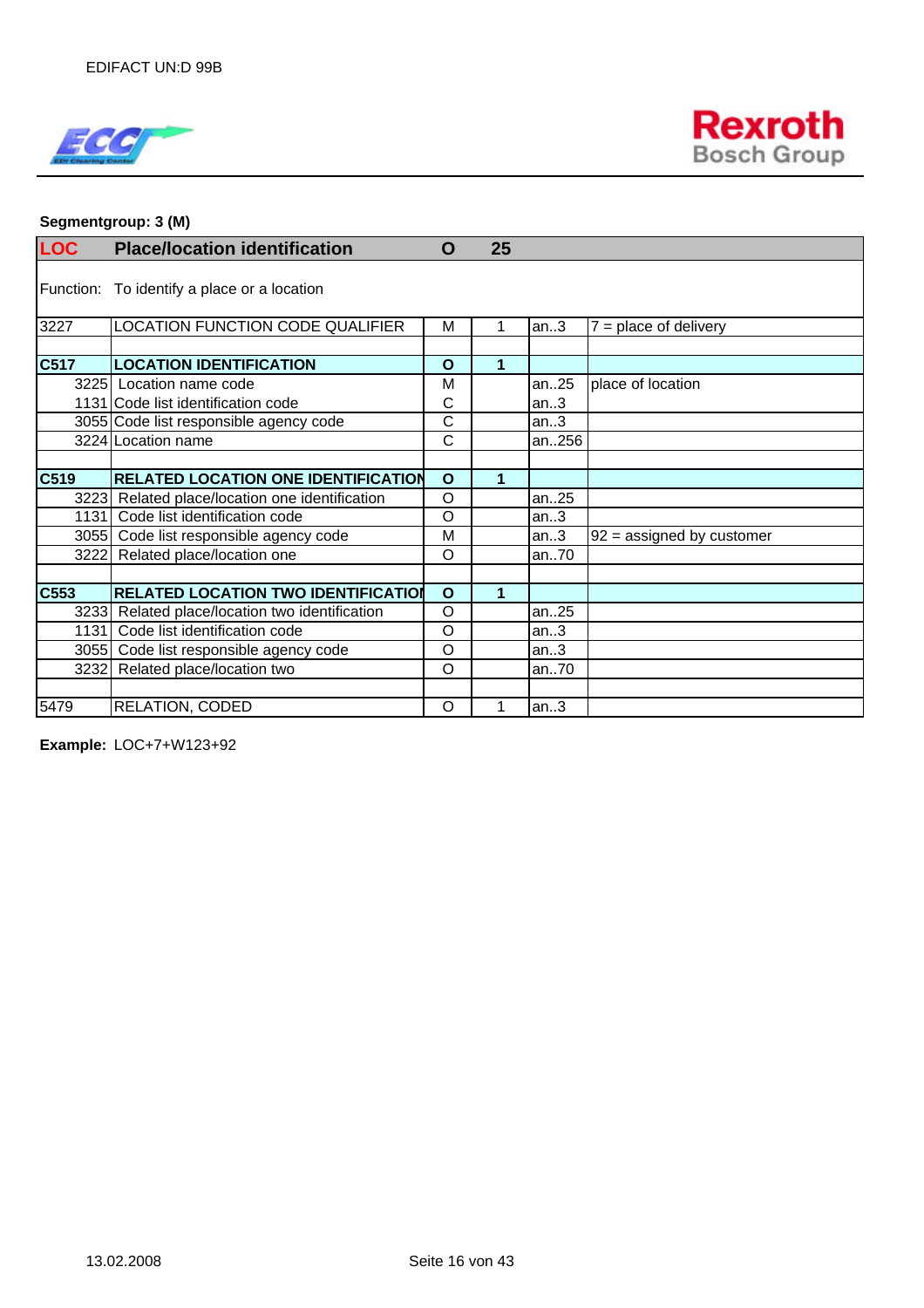



# **Segmentgroup: 4 (O)**

| <b>RFF</b> | <b>Reference</b>                       | M | 99 |        |                                                                                                                                                                                                                                                                                                                 |
|------------|----------------------------------------|---|----|--------|-----------------------------------------------------------------------------------------------------------------------------------------------------------------------------------------------------------------------------------------------------------------------------------------------------------------|
|            | Function: To specify a reference.      |   |    |        |                                                                                                                                                                                                                                                                                                                 |
| C506       | <b>REFERENCE</b>                       | M |    |        |                                                                                                                                                                                                                                                                                                                 |
|            | 1153 Reference function code qualifier | м |    | an.3   | SD = Sales Department<br>ADT = Group Account<br>$ADJ =$ disposing office<br>$ADK =$ delivering plant<br>$TN =$ transaction reference number<br>$IT = internal customer number$<br>$BR =$ broker or sales office<br>$BN = company code$<br>AEU = supplier control number<br>AEF = customer process specification |
|            | 1154 Reference identifier              | М |    | an35   | reference id                                                                                                                                                                                                                                                                                                    |
|            | 1156 Line number                       | O |    | an.6   |                                                                                                                                                                                                                                                                                                                 |
|            | 4000 Reference version identifier      | O |    | an35   |                                                                                                                                                                                                                                                                                                                 |
|            | 1060 Revision number                   | O |    | an $6$ |                                                                                                                                                                                                                                                                                                                 |

**Example:** RFF+TN:10'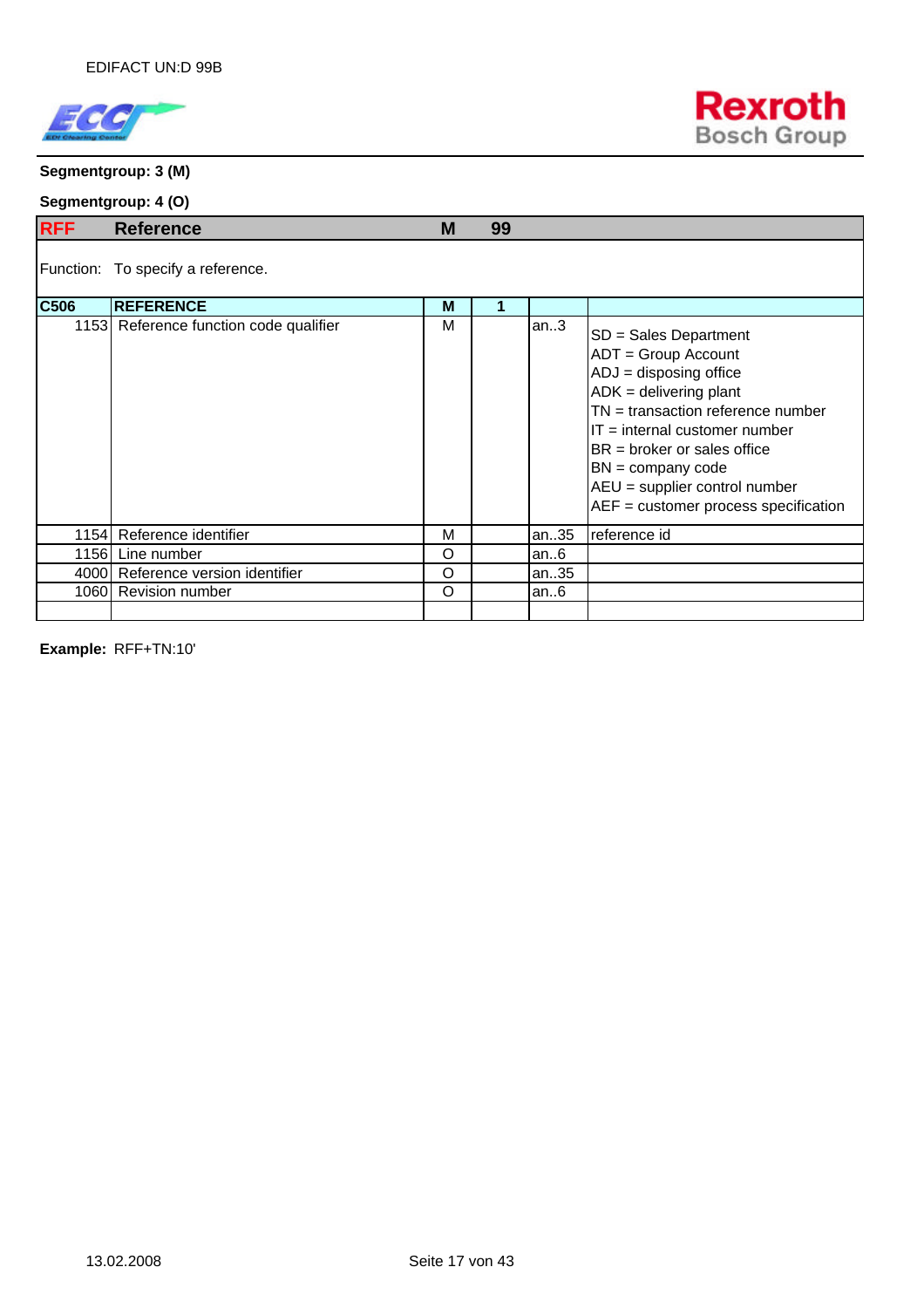



# **Segmentgroup: 6 (O)**

| <b>CTA</b> | <b>Contact information</b>                     | M |       |                            |
|------------|------------------------------------------------|---|-------|----------------------------|
|            | Function: To identify a person or a department |   |       |                            |
|            | 3139 CONTACT FUNCTION CODE                     | м | lan3  | $IC = Information contact$ |
|            |                                                |   |       |                            |
| C056       | <b>IDEPARTMENT OR EMPLOYEE DETAILS</b>         | M |       |                            |
|            | 3413 Department or employee identification     | м | lan17 | Iname or identification    |
|            | 3412 Department or employee                    | O | lan35 |                            |

**Example:** CTA+IC+Bauer'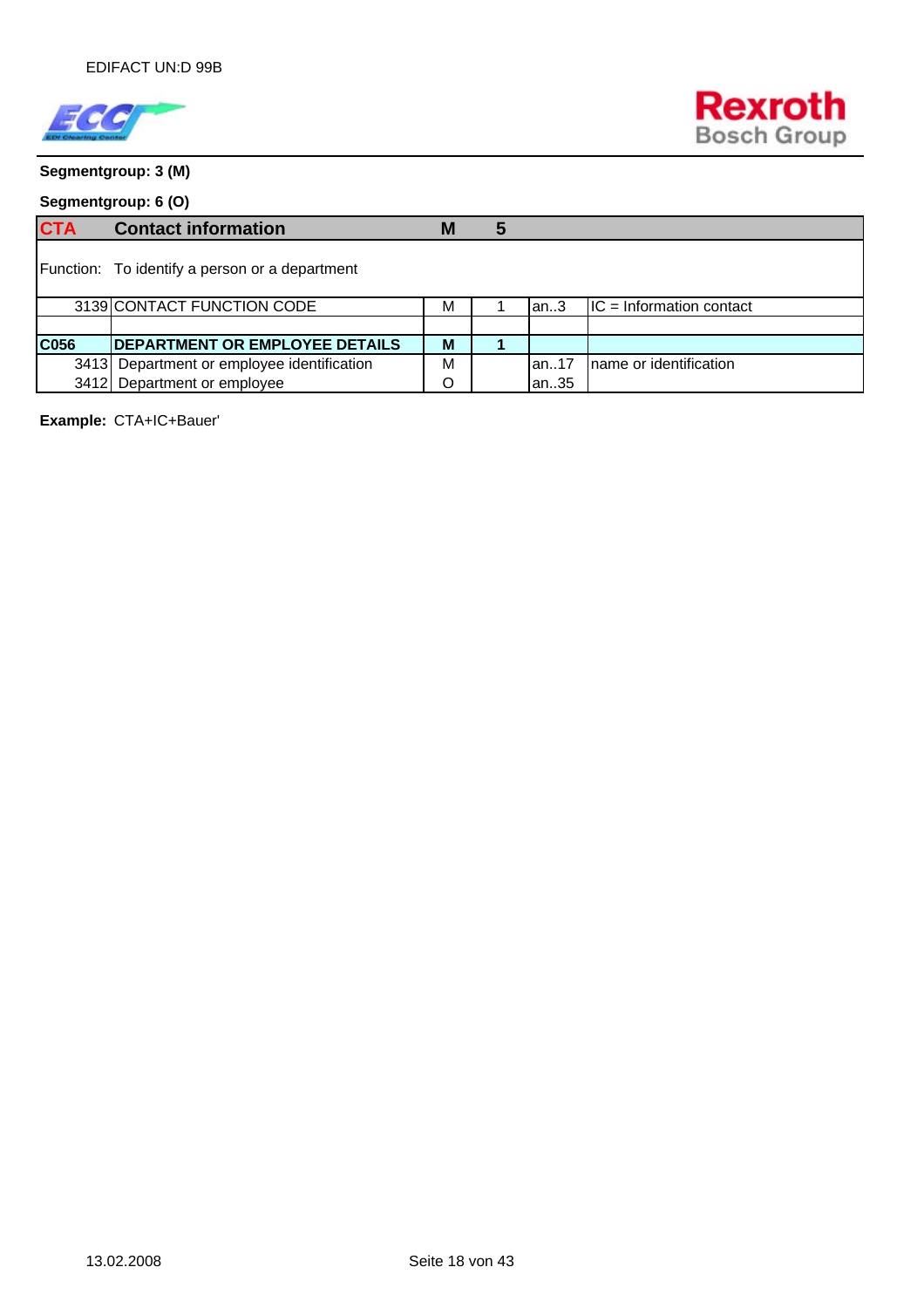



#### **Segmentgroup: 6 (O)**

| <b>COM</b>  | <b>Communication contact</b>                 |   | 5 |              |                        |
|-------------|----------------------------------------------|---|---|--------------|------------------------|
|             | Function: To identify a communication number |   |   |              |                        |
| <b>C076</b> | <b>COMMUNICATION CONTACT</b>                 | M |   |              |                        |
|             | 3148 Communication number                    | М |   | lan512 Phone |                        |
|             |                                              |   |   |              | <b>IFax</b>            |
|             |                                              |   |   |              | E-Mail                 |
|             | 3155 Communication number code qualifier     | М |   | an.3         | $FX = fax$             |
|             |                                              |   |   |              | $TE = telephone$       |
|             |                                              |   |   |              | $EM =$ electronic mail |

**Example:** COM+09352 18 1845:TE'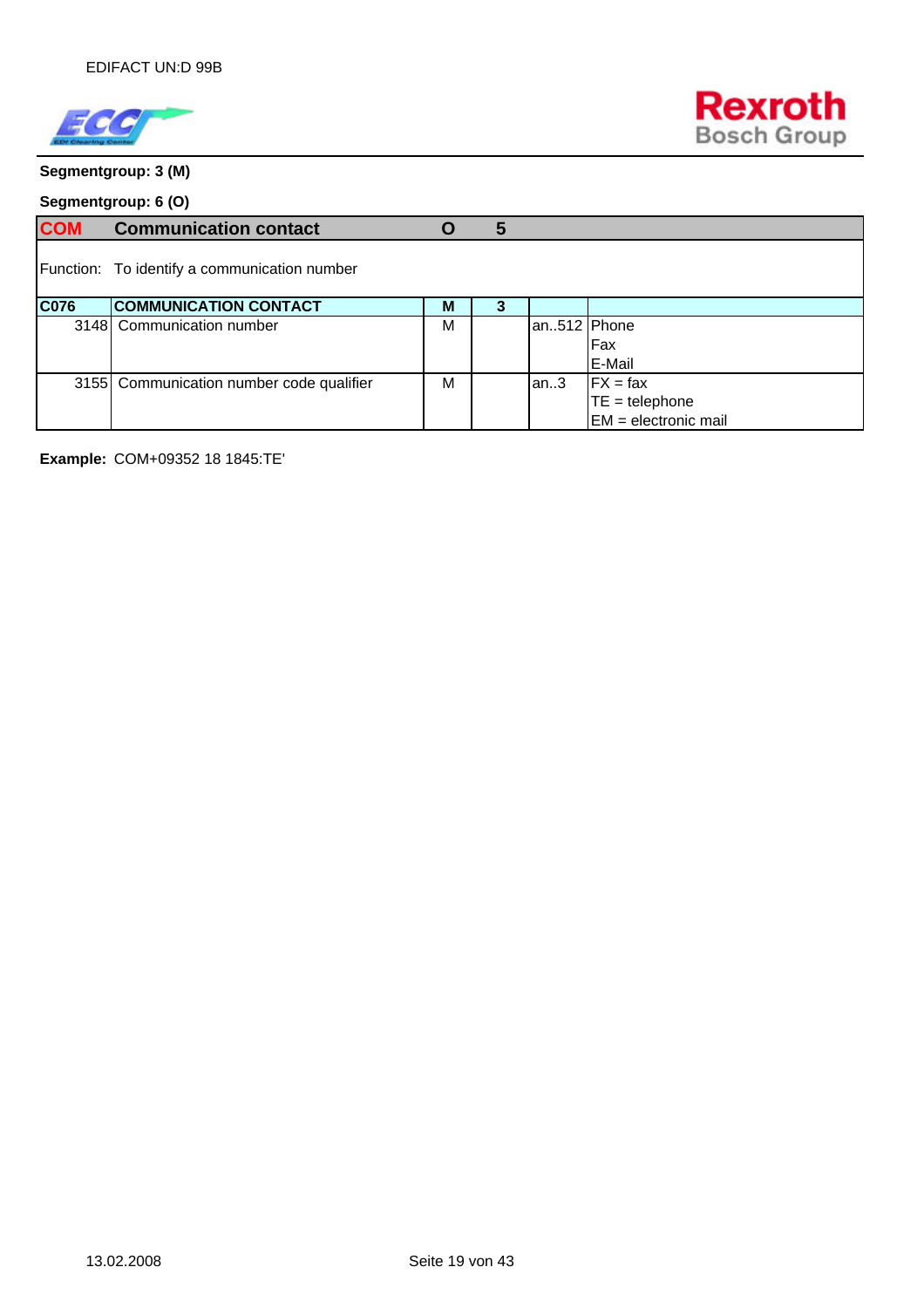

# **Segmentgroup: 8 (O)**

| <b>CUX</b> | <b>Currencies</b>                                       | M | 5 |      |                           |
|------------|---------------------------------------------------------|---|---|------|---------------------------|
|            | Function: To specify currencies used in the transaction |   |   |      |                           |
| C504       | <b>CURRENCY DETAILS</b>                                 | O |   |      |                           |
|            | 6347 Currency details qualifier                         | М |   | an.3 | $2$ = reference currency  |
|            | 6345 Currency identification code                       | М |   | an.3 | EUR = Euro (all ISO-codes |
|            |                                                         |   |   |      | can be used)              |
|            | 6343 Currency qualifier                                 | М |   | an.3 | $9 =$ order currency      |
|            | 6348 Currency rate base                                 | O |   | n.A  |                           |
|            |                                                         |   |   |      |                           |
| C504       | <b>CURRENCY DETAILS</b>                                 | O | 1 |      |                           |
| 6347       | Currency details qualifier                              | М |   | an.3 |                           |
|            | 6345 Currency identification code                       | O |   | an.3 |                           |
|            | 6343 Currency qualifier                                 | O |   | an.3 |                           |
|            | 6348 Currency rate base                                 | O |   | n.4  |                           |
|            |                                                         |   |   |      |                           |
| 5402       | RATE OF EXCHANGE                                        | O |   | n.12 |                           |
|            |                                                         |   |   |      |                           |
| 6341       | EXCHANGE RATE CURR. MARKET IDENTIFIER                   | O |   | an.3 |                           |

**Example:** CUX+2:EUR:9'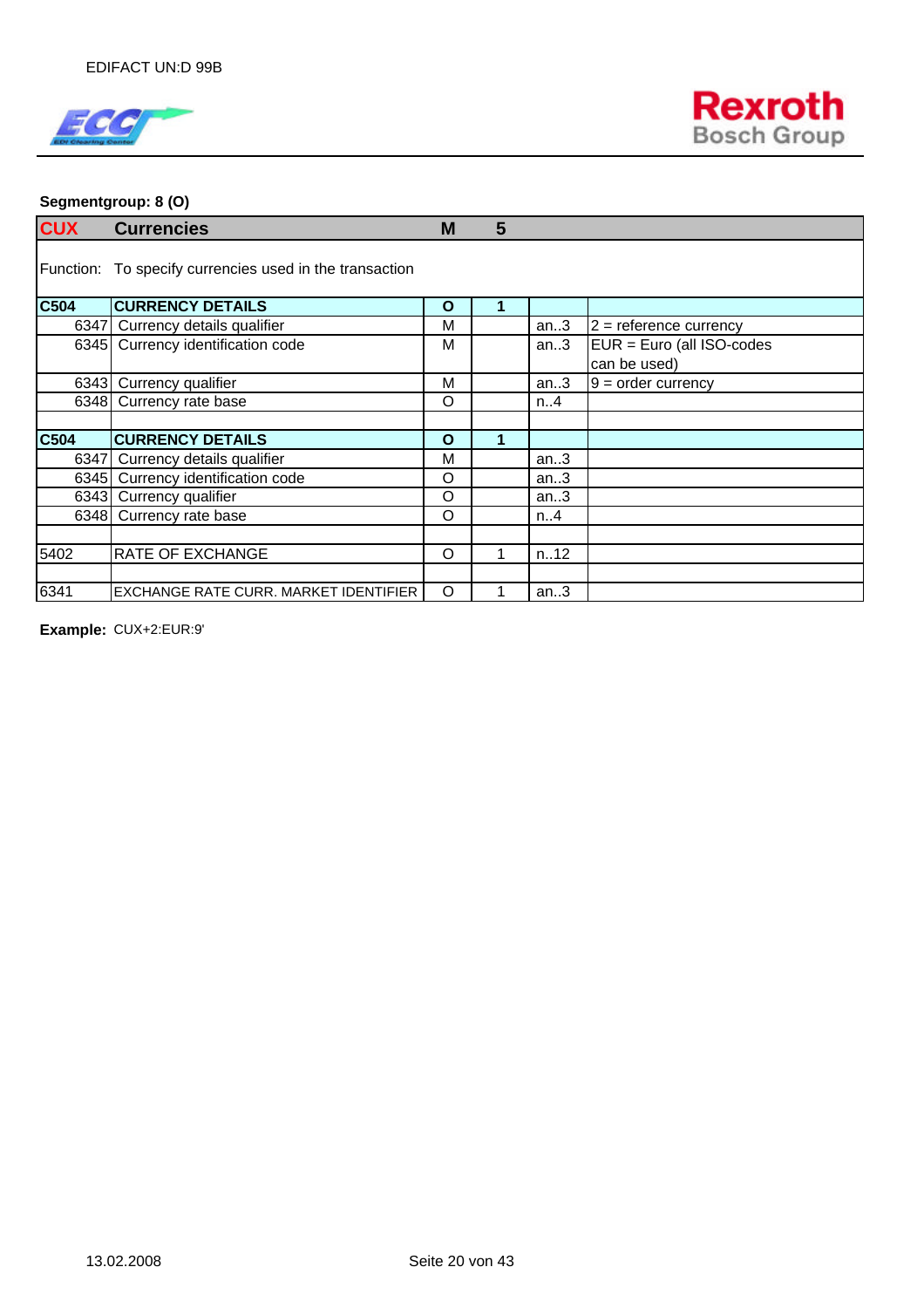



| Segment Group 10 (O) |                                                                   |                    |                |      |                                                                                                                 |  |  |
|----------------------|-------------------------------------------------------------------|--------------------|----------------|------|-----------------------------------------------------------------------------------------------------------------|--|--|
| <b>TDT</b>           | <b>Details of transport</b>                                       | O                  | 1              |      |                                                                                                                 |  |  |
|                      | Function: To specify the transport details                        |                    |                |      |                                                                                                                 |  |  |
| 8051                 | TRANSPORT STAGE CODE QUALIFIER                                    | M                  | 1              | an.3 | "XX" - fix value                                                                                                |  |  |
| 8028                 | CONVEYANCE REFERENCE NUMBER                                       | O                  | 1              | an17 |                                                                                                                 |  |  |
|                      |                                                                   |                    |                |      |                                                                                                                 |  |  |
| C220                 | <b>MODE OF TRANSPORT</b>                                          | $\mathbf{o}$       | $\overline{1}$ |      |                                                                                                                 |  |  |
| 8067                 | Transport mode name code                                          | M                  |                | an.3 | $1 =$ seafreight<br>$2 = \text{train}$<br>$3 =$ truck<br>$4 =$ airfreight<br>$5 = \text{mail}$<br>$9 =$ express |  |  |
|                      | 8066 Transport mode name                                          | M                  |                | an17 | transport mode - short text                                                                                     |  |  |
|                      |                                                                   |                    |                |      |                                                                                                                 |  |  |
| C228                 | <b>TRANSPORT MEANS</b>                                            | $\mathbf{o}$       | 1              |      |                                                                                                                 |  |  |
|                      | 8179 Transport means description code                             | $\circ$            |                | an.8 |                                                                                                                 |  |  |
|                      | 8178 Transport means description                                  | O                  |                | an17 |                                                                                                                 |  |  |
|                      | <b>CARRIER</b>                                                    |                    |                |      |                                                                                                                 |  |  |
| <b>C040</b>          |                                                                   | $\mathbf{o}$       | $\mathbf{1}$   |      |                                                                                                                 |  |  |
|                      | 3127 Carrier identification<br>1131 Code list identification code | $\circ$<br>$\circ$ |                | an17 |                                                                                                                 |  |  |
|                      |                                                                   |                    |                | an.3 |                                                                                                                 |  |  |
|                      | 3055 Code list responsible agency code                            | $\circ$            |                | an.3 |                                                                                                                 |  |  |
|                      | 3128 Carrier name                                                 | $\circ$            |                | an35 |                                                                                                                 |  |  |
| 8101                 | TRANSIT DIRECTION INDICATOR CODE                                  | $\circ$            | 1              | an.3 |                                                                                                                 |  |  |
|                      |                                                                   |                    |                |      |                                                                                                                 |  |  |
| C401                 | <b>EXCESS TRANSPORTATION INFORMATION</b>                          | $\mathbf{o}$       | $\overline{1}$ |      |                                                                                                                 |  |  |
|                      | 8457 Excess transportation reason, coded                          | M                  |                | an.3 |                                                                                                                 |  |  |
| 8459                 | Excess transportation responsibility,                             |                    |                |      |                                                                                                                 |  |  |
|                      | coded                                                             | M                  |                | an.3 |                                                                                                                 |  |  |
| 7130                 | Customer authorization number                                     | $\circ$            |                | an17 |                                                                                                                 |  |  |
|                      |                                                                   |                    |                |      |                                                                                                                 |  |  |
| C222                 | <b>TRANSPORT IDENTIFICATION</b>                                   | $\mathbf{o}$       | $\overline{1}$ |      |                                                                                                                 |  |  |
| 8213                 | Transport means identification name                               |                    |                |      |                                                                                                                 |  |  |
|                      | identifier                                                        | O                  |                | an.9 |                                                                                                                 |  |  |
| 1131                 | Code list identification code                                     | $\circ$            |                | an.3 |                                                                                                                 |  |  |
|                      | 3055 Code list responsible agency code                            | $\circ$            |                | an.3 |                                                                                                                 |  |  |
|                      | 8212 Transport means identification name                          | $\circ$            |                | an35 |                                                                                                                 |  |  |
|                      | 8453 Nationality of means of transport, coded                     | $\circ$            |                | an.3 |                                                                                                                 |  |  |
|                      |                                                                   |                    |                |      |                                                                                                                 |  |  |

**Example:** TDT+XX++01:seafreight'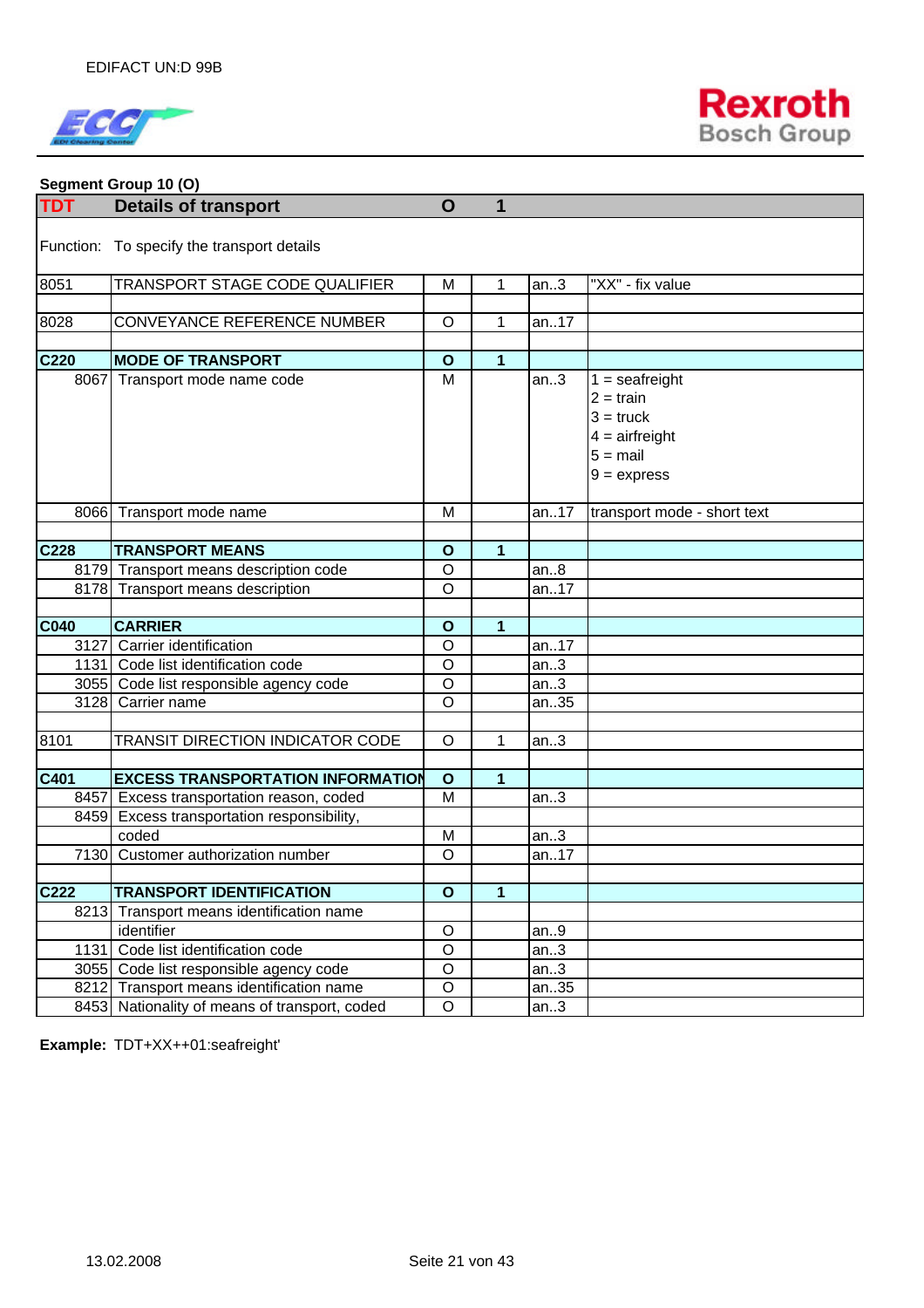

| <b>LIN</b> | Line item                                           | M | 9999 |                |                            |
|------------|-----------------------------------------------------|---|------|----------------|----------------------------|
|            |                                                     |   |      |                |                            |
|            | Function: To identify a line item and configuration |   |      |                |                            |
| 1082       | LINE ITEM NUMBER                                    | м |      | an.6           | line item number           |
|            |                                                     |   |      |                |                            |
| 1229       | <b>ACTION DESCRIPTION CODE</b>                      | М |      | an.3           | 001                        |
| C212       | <b>ITEM NUMBER IDENTIFICATION</b>                   | O | 1    |                |                            |
|            | 7140 Item number                                    | М |      | an35           | customer article number    |
|            | 7143 Item type identification code                  | М |      | an.3           | "BP" = buyer's part number |
| 1131 l     | Code list identification code                       | O |      | an.3           |                            |
|            | 3055 Code list responsible agency code              | O |      | an.3           |                            |
|            |                                                     |   |      |                |                            |
| C829       | <b>SUB-LINE INFORMATION</b>                         | O | 1    |                |                            |
| 5495I      | Sub-line indicator, coded                           | O |      | an.3           | $=$ sub line information   |
| 1082I      | Line item number                                    | O |      | an $6$         | line number                |
| 1222       | <b>CONFIGURATION LEVEL</b>                          | O |      | n <sub>2</sub> |                            |
|            |                                                     |   |      |                |                            |
| 7083       | CONFIGURATION, CODED                                | O |      | an.3           |                            |

**Example:** LIN+1+1+R123456789:BP'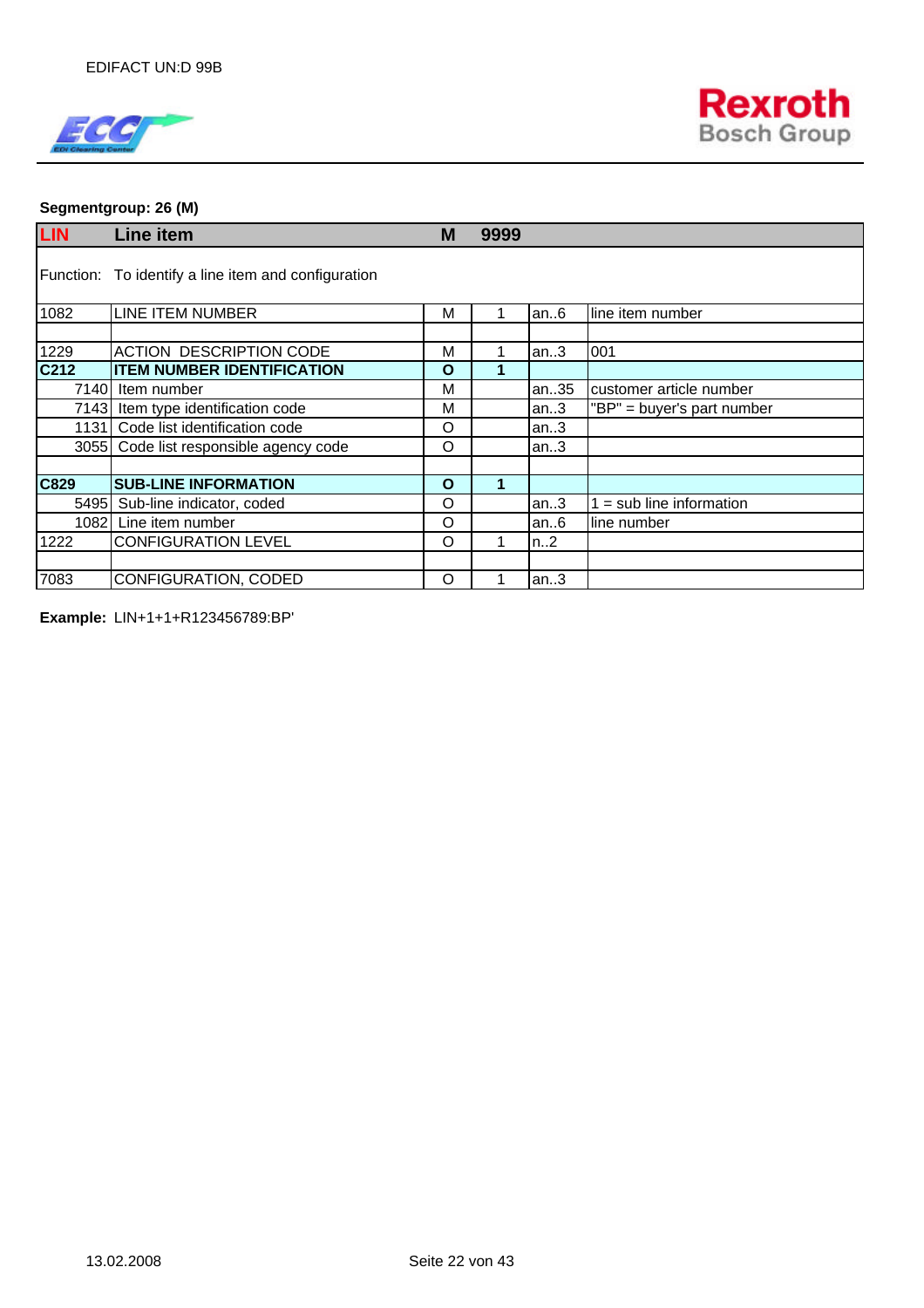

| <b>PIA</b>       | <b>Additional product id</b>                                                | $\mathbf O$  | 25             |      |                                  |  |  |  |  |  |  |
|------------------|-----------------------------------------------------------------------------|--------------|----------------|------|----------------------------------|--|--|--|--|--|--|
|                  | Function: To specify additional or substitutional item identification codes |              |                |      |                                  |  |  |  |  |  |  |
| 4347             | PRODUCT ID. FUNCTION QUALIFIER                                              | М            | 1              | an.3 | $5 =$ product identification     |  |  |  |  |  |  |
|                  |                                                                             |              |                |      |                                  |  |  |  |  |  |  |
| C <sub>212</sub> | <b>ITEM NUMBER IDENTIFICATION</b>                                           | M            | $\overline{1}$ |      |                                  |  |  |  |  |  |  |
|                  | 7140 Item number                                                            | М            |                | an35 | item number of vendor            |  |  |  |  |  |  |
|                  | 7143 Item type identification code                                          | M            |                | an.3 | "SA" = supplier's article number |  |  |  |  |  |  |
|                  | 1131 Code list identification code                                          | O            |                | an.3 |                                  |  |  |  |  |  |  |
|                  | 3055 Code list responsible agency code                                      | $\circ$      |                | an.3 |                                  |  |  |  |  |  |  |
|                  |                                                                             |              |                |      |                                  |  |  |  |  |  |  |
| C <sub>212</sub> | <b>ITEM NUMBER IDENTIFICATION</b>                                           | $\mathbf{o}$ | $\mathbf{1}$   |      |                                  |  |  |  |  |  |  |
|                  | 7140 Item number                                                            | $\circ$      |                | an35 |                                  |  |  |  |  |  |  |
|                  | 7143 Item type identification code                                          | $\circ$      |                | an.3 |                                  |  |  |  |  |  |  |
|                  | 1131 Code list identification code                                          | O            |                | an.3 |                                  |  |  |  |  |  |  |
|                  | 3055 Code list responsible agency code                                      | O            |                | an.3 |                                  |  |  |  |  |  |  |
|                  |                                                                             |              |                |      |                                  |  |  |  |  |  |  |
| C <sub>212</sub> | <b>ITEM NUMBER IDENTIFICATION</b>                                           | $\mathbf{o}$ | 1              |      |                                  |  |  |  |  |  |  |
|                  | 7140 Item number                                                            | $\circ$      |                | an35 |                                  |  |  |  |  |  |  |
|                  | 7143 Item type identification code                                          | O            |                | an.3 |                                  |  |  |  |  |  |  |
|                  | 1131 Code list identification code                                          | $\circ$      |                | an.3 |                                  |  |  |  |  |  |  |
|                  | 3055 Code list responsible agency code                                      | $\circ$      |                | an.3 |                                  |  |  |  |  |  |  |
|                  |                                                                             |              |                |      |                                  |  |  |  |  |  |  |
| C <sub>212</sub> | <b>ITEM NUMBER IDENTIFICATION</b>                                           | $\mathbf{o}$ | $\overline{1}$ |      |                                  |  |  |  |  |  |  |
|                  | 7140 Item number                                                            | $\circ$      |                | an35 |                                  |  |  |  |  |  |  |
|                  | 7143 Item type identification code                                          | O            |                | an.3 |                                  |  |  |  |  |  |  |
|                  | 1131 Code list identification code                                          | O            |                | an.3 |                                  |  |  |  |  |  |  |
|                  | 3055 Code list responsible agency code                                      | $\circ$      |                | an.3 |                                  |  |  |  |  |  |  |
|                  |                                                                             |              |                |      |                                  |  |  |  |  |  |  |
| C212             | <b>ITEM NUMBER IDENTIFICATION</b>                                           | $\mathbf O$  | 1              |      |                                  |  |  |  |  |  |  |
|                  | 7140 Item number                                                            | O            |                | an35 |                                  |  |  |  |  |  |  |
|                  | 7143 Item type identification code                                          | O            |                | an.3 |                                  |  |  |  |  |  |  |
|                  | 1131 Code list identification code                                          | O            |                | an.3 |                                  |  |  |  |  |  |  |
|                  | 3055 Code list responsible agency code                                      | O            |                | an.3 |                                  |  |  |  |  |  |  |

**Example:** PIA+5+246810:SA'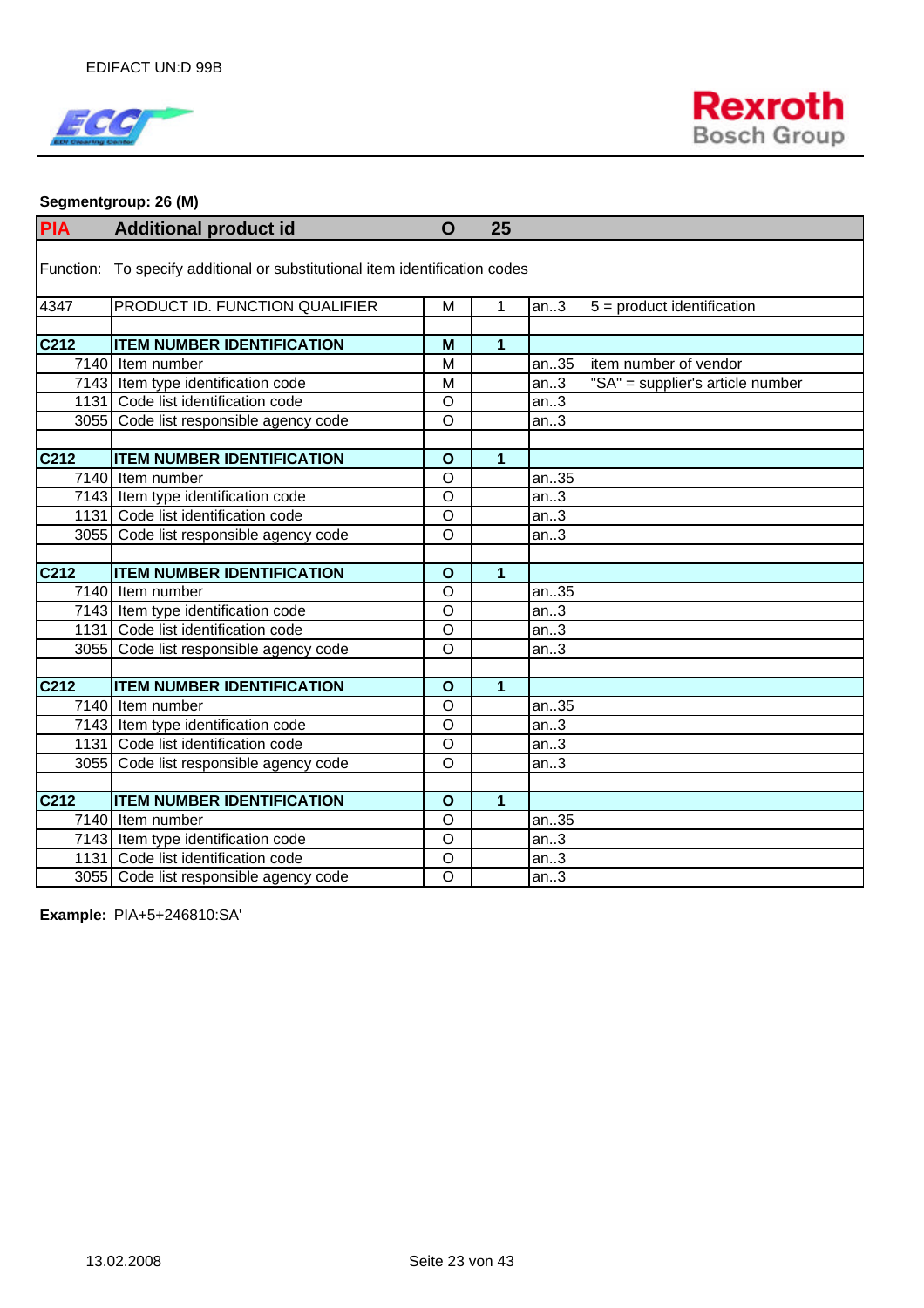



| <b>IMD</b>       | <b>Item description</b>                | О | 99 |      |                           |
|------------------|----------------------------------------|---|----|------|---------------------------|
|                  | Function: To describe an item          |   |    |      |                           |
|                  | 7077 ITEM DESCRIPTION TYPE, CODED      | М |    | an.3 | $"F" = free-form$         |
|                  |                                        |   |    |      |                           |
| C272             | <b>ITEM CHARACTERISTIC</b>             | M | 1  |      |                           |
|                  | 7081 Item characteristic code          | М |    | an.3 | $"8" = product$           |
|                  | 1131 Code list identification code     | O |    | an.3 |                           |
|                  | 3055 Code list responsible agency code | М |    | an.3 | $91 =$ assigned by seller |
| C <sub>273</sub> | <b>ITEM DESCRIPTION</b>                | O | 1  |      |                           |
|                  | 7009 Item description identification   | O |    | an17 |                           |
|                  | 1131 Code list identification code     | O |    | an.3 |                           |
|                  | 3055 Code list responsible agency code | O |    | an.3 |                           |
|                  | 7008 Item description                  | М |    |      | an256 Item describition   |
|                  | 7008 Item description                  | O |    |      | an256 Item describtion    |
|                  | 3453 Language name code                | O |    | an.3 |                           |
|                  |                                        |   |    |      |                           |
| 7383             | SURFACE/LAYER CODE                     | O |    | an.3 |                           |

**Example:** IMD+F+8::91+:::TESTMATERIAL'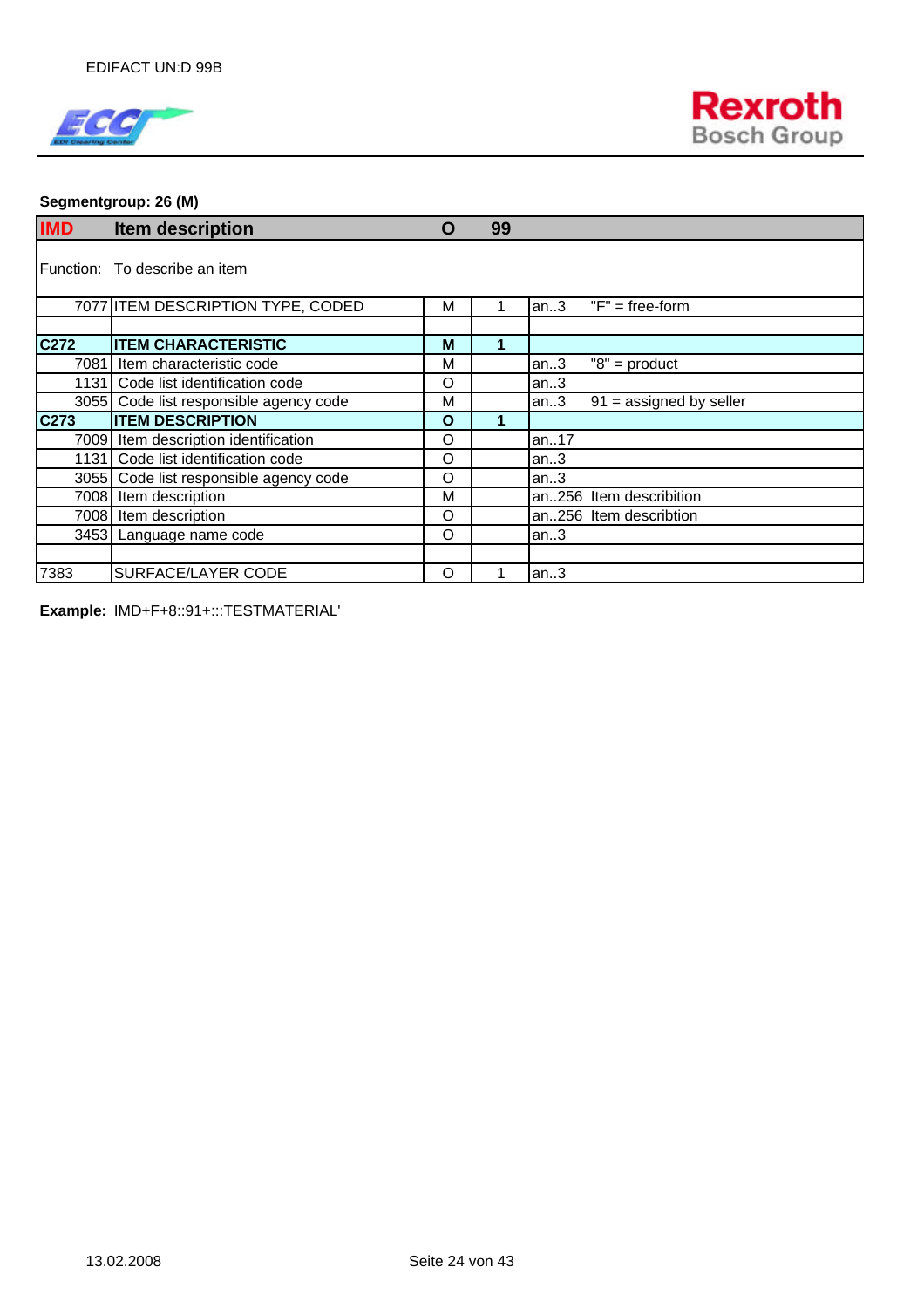

| <b>QTY</b>       | Quantity                          | M | 99 |      |                               |
|------------------|-----------------------------------|---|----|------|-------------------------------|
|                  | Function: To specify a quantity   |   |    |      |                               |
| C <sub>186</sub> | <b>QUANTITY DETAILS</b>           | M |    |      |                               |
|                  | 6063 Quantity type code qualifier | М |    | an.3 | $\phi$ 21 = ordered quantity  |
|                  |                                   |   |    |      | $(M)$ 131 = delivery quantity |
|                  | 6060 Quantity                     | M |    | an35 |                               |
|                  | 6411 Measurement unit code        | M |    | an.3 | CMT = centimeter              |
|                  |                                   |   |    |      | $GRM = gram$                  |
|                  |                                   |   |    |      | $LTR =$ litre                 |
|                  |                                   |   |    |      | $MTR = metre$                 |
|                  |                                   |   |    |      | $IMLT = millimeter$           |
|                  |                                   |   |    |      | $NMP = package$               |
|                  |                                   |   |    |      | $NPL = \text{parcel}$         |
|                  |                                   |   |    |      | $PCE = piece$                 |
|                  |                                   |   |    |      | $BAR = plate$                 |
|                  |                                   |   |    |      | $KGM = kilogram$              |
|                  |                                   |   |    |      |                               |

**Example:** QTY+21:2:PCE'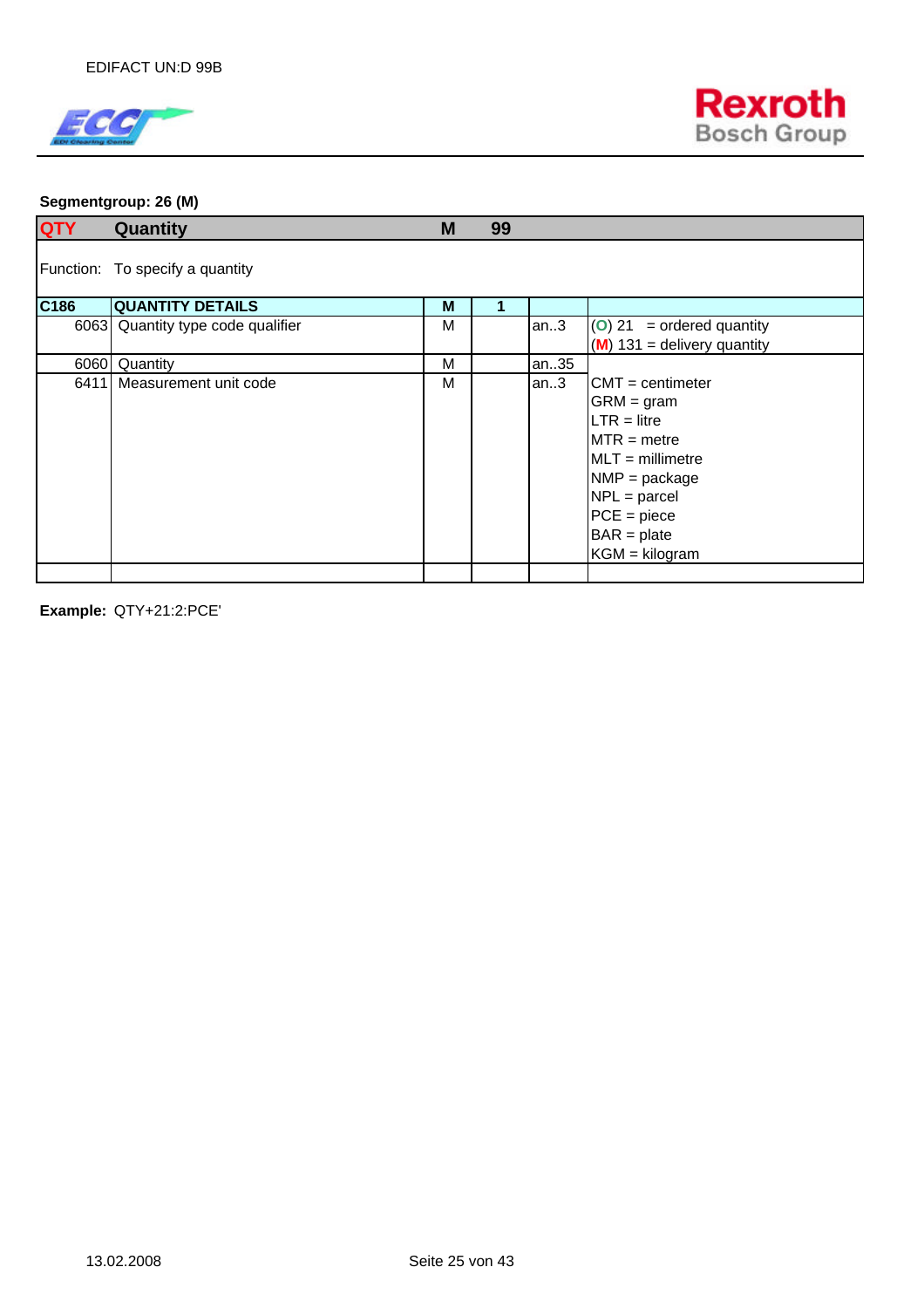

| <b>DTM</b>       | Date / Time / Period                               |   | 35 |      |                                      |
|------------------|----------------------------------------------------|---|----|------|--------------------------------------|
|                  | Function: To specify date, and/or time, or period. |   |    |      |                                      |
| C <sub>507</sub> | DATE/TIME/PERIOD                                   | м |    |      |                                      |
|                  |                                                    |   |    |      | $(M)$ 2 = requested delivery date    |
|                  | 2005 Date/time/period function code qualifier      | М |    | lan3 | $(M)$ 69 = promised delivery date    |
|                  |                                                    |   |    |      | $(O)$ 97 = transaction creation date |
| 2380 <b>1</b>    | Date/time/period value                             | М |    | an35 |                                      |
|                  | 2379 Date/time/period format code                  | М |    | an.3 | l"102" = YYYYMMDD                    |

**Example:** DTM+2:20031224:102'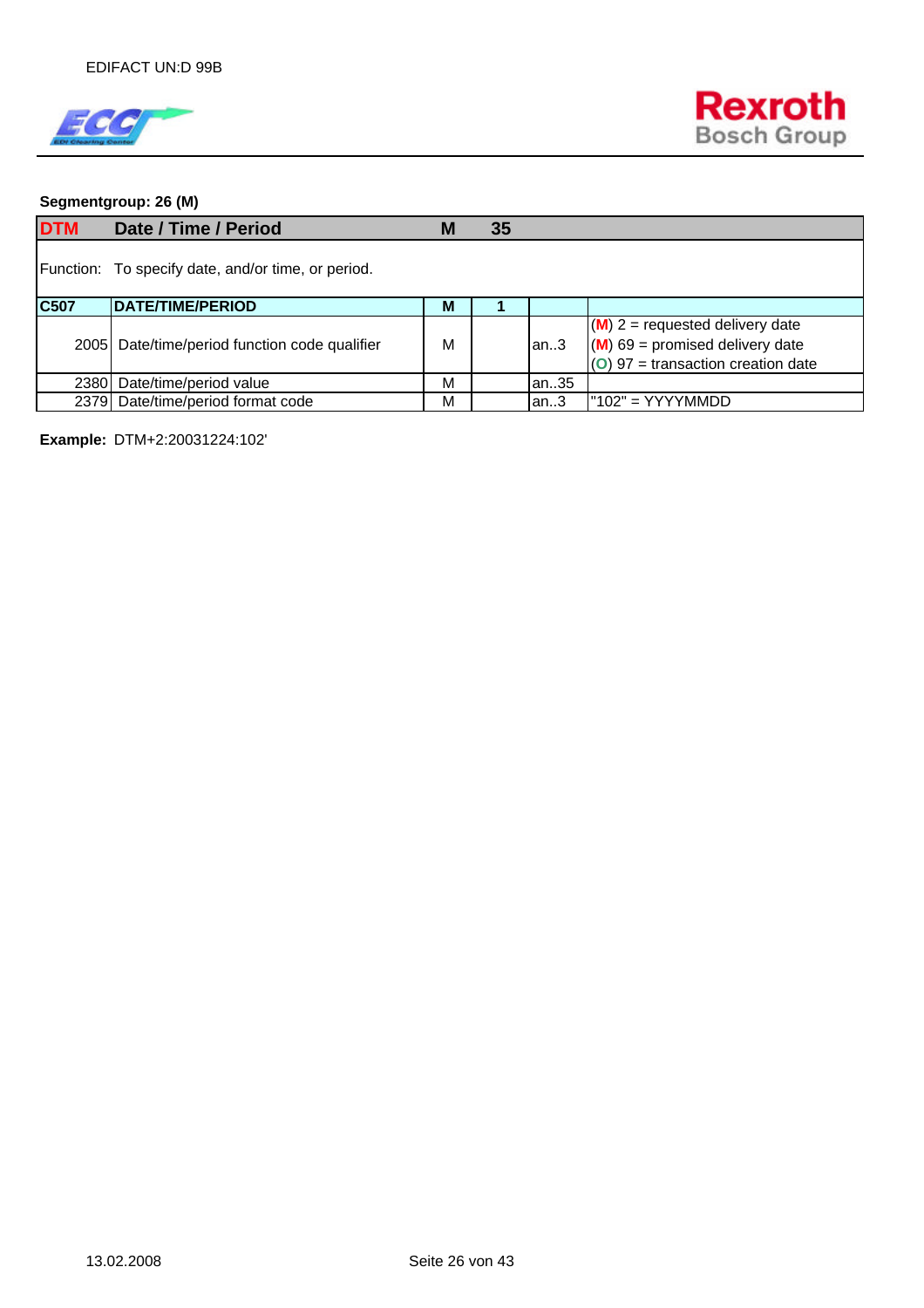

| <b>MOA</b> | <b>Monetary amount</b>                   |   | 10 |      |                           |
|------------|------------------------------------------|---|----|------|---------------------------|
|            | Function: To specify a monetary amount   |   |    |      |                           |
| C516       | <b>MONETARY AMOUNT</b>                   | м |    |      |                           |
|            | 5025 Monetary amount type code qualifier | М |    | an.3 | "203" = line item ammount |
|            | 5004 Monetary amount value               | М |    | n35  | amount                    |
|            | 6345 Currency identification code        |   |    | an.3 |                           |
|            | 6343 Currency qualifier                  | Ω |    | an.3 |                           |
|            | 4405 Status description code             | O |    | an.3 |                           |

**Example:** MOA+203:147.50'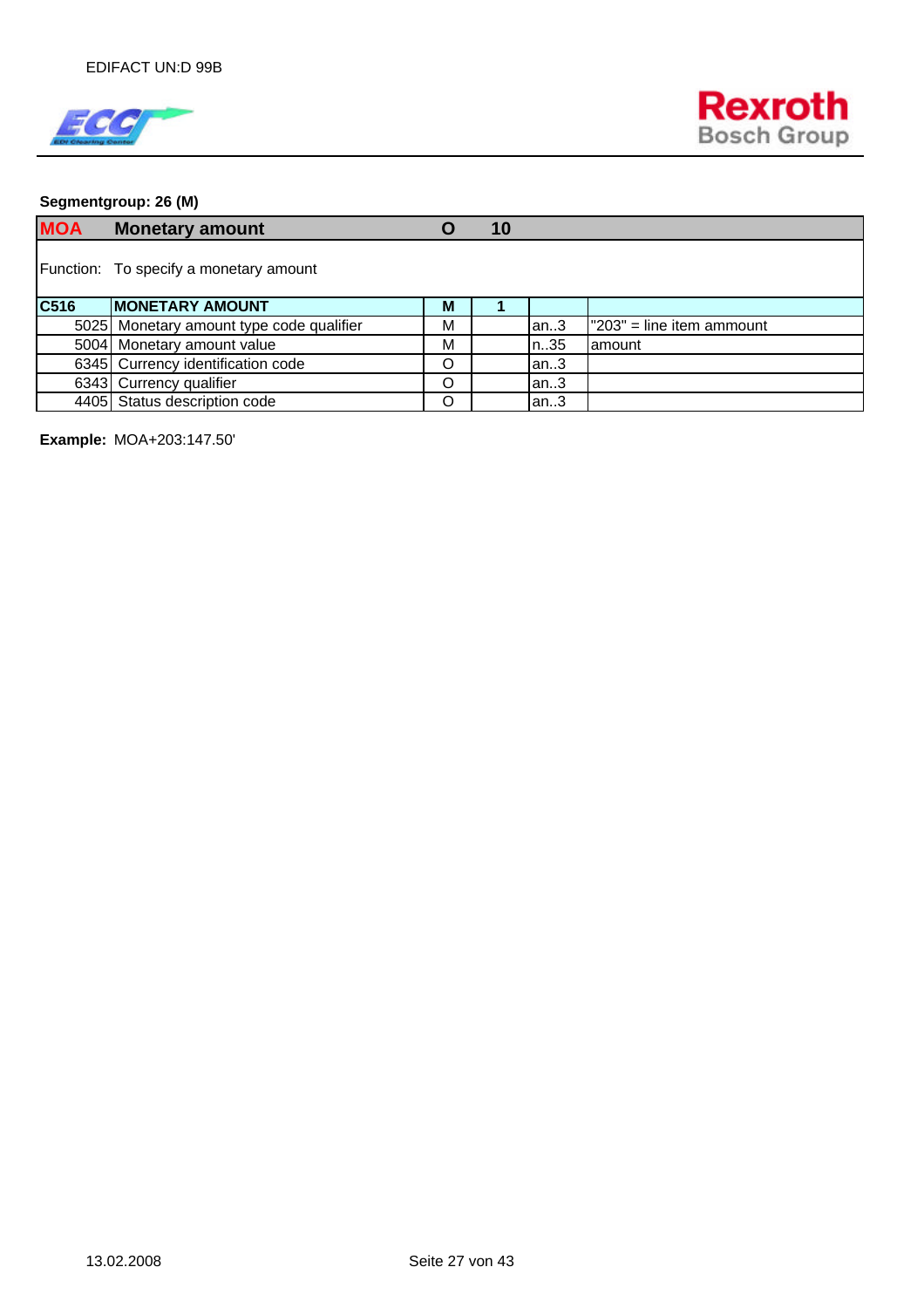



| <b>FTX</b>          | <b>Free text</b>                   | O           | 99 |        |                             |
|---------------------|------------------------------------|-------------|----|--------|-----------------------------|
| Function: Free text |                                    |             |    |        |                             |
| 4451                | <b>TEXT SUBJECT CODE QUALIFIER</b> | М           |    | an.3   | $LIN = line item text$      |
| 4453                | TEXT FUNCTION, CODED               | М           |    | an $3$ |                             |
|                     |                                    |             |    |        |                             |
| C <sub>107</sub>    | <b>TEXT REFERENCE</b>              | O           | 1  |        |                             |
| 44411               | Free text value code               | М           |    | an17   |                             |
| 1131                | Code list identification code      | O           |    | an.3   |                             |
| 3055                | Code list responsible agency code  | O           |    | an.3   |                             |
|                     |                                    |             |    |        |                             |
| C108                | <b>TEXT LITERAL</b>                | $\mathbf O$ | 1  |        |                             |
|                     | 4440 Free text value               | М           |    |        | an512 additonal text        |
|                     | 4440 Free text value               | O           |    |        | an512 additonal text        |
|                     | 4440 Free text value               | O           |    |        | an512 additonal text        |
|                     | 4440 Free text value               | O           |    |        | an512 additonal text        |
|                     | 4440 Free text value               | O           |    |        | an512 additonal text        |
| 3453                | <b>LANGUAGE NAME CODE</b>          | М           | 1  | an.3   | $DE = German$               |
|                     |                                    |             |    |        | $EN = English$              |
|                     |                                    |             |    |        | $FR =$ French               |
|                     |                                    |             |    |        | (other ISO-Codes agreeable) |
| 4447                | TEXT FORMATTING, CODED             | O           |    | an.3   |                             |

**Example:** FTX+LIN+++SOME COMMENTS+DE'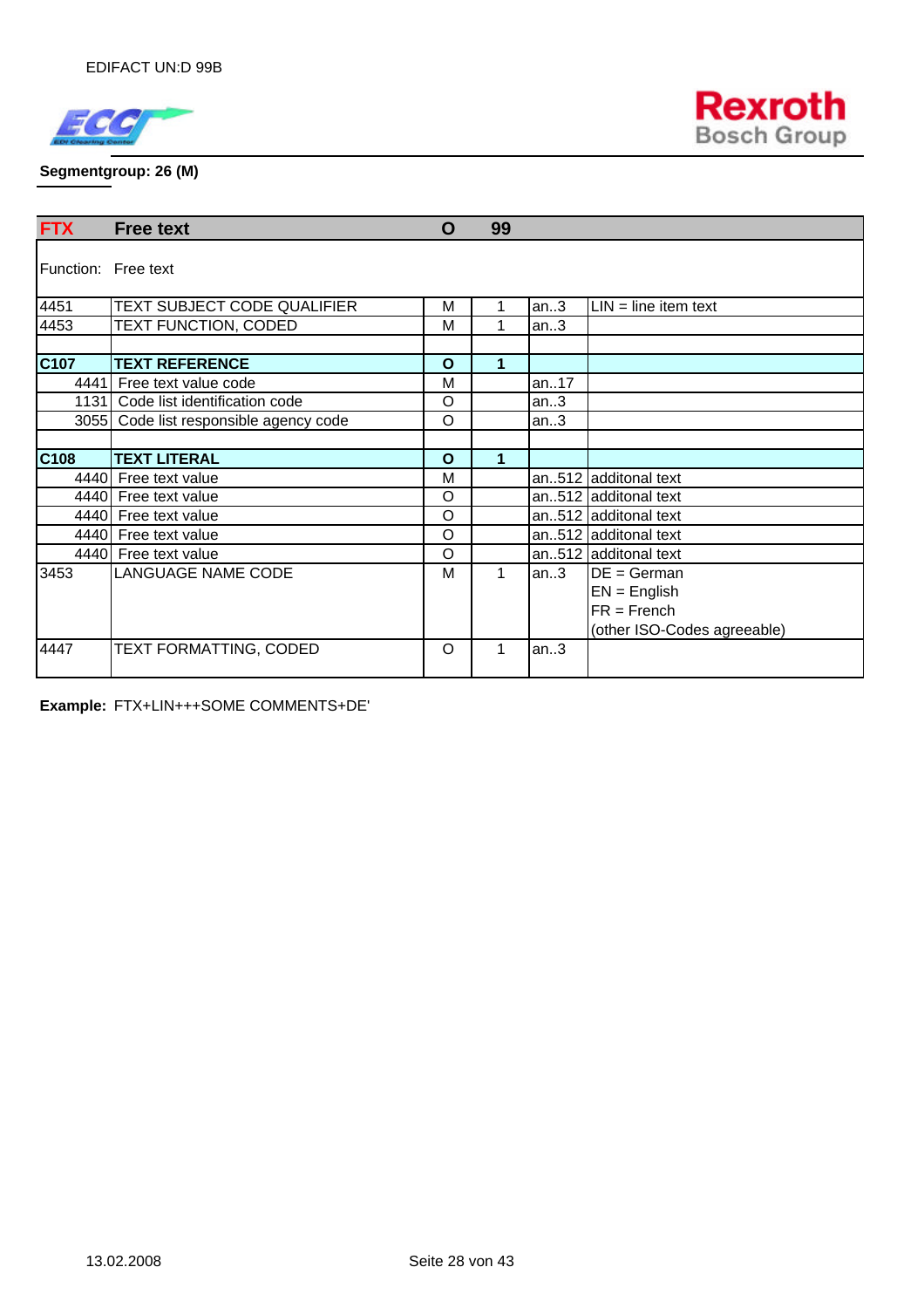



#### **Segmentgroup: 27 (O)**

| <b>CCI</b> | <b>Characteristic/class id</b>                               | M | 999 |      |                                                         |
|------------|--------------------------------------------------------------|---|-----|------|---------------------------------------------------------|
|            | Function: To identify and describe a specific characteristic |   |     |      |                                                         |
| 7059       | <b>CLASS TYPE CODE</b>                                       | м |     | an.3 | $3 =$ component of measurable<br>quantity               |
| C502       | <b>MEASUREMENT DETAILS</b>                                   | O | 1   |      |                                                         |
|            | 6313 Measured attribute code                                 | М |     | an.3 | ZZZ = mutual definied<br>( further codes can be agreed) |
|            | 6321 Measurement significance, coded                         | O |     | an.3 | $4 =$ equal to $(=)$                                    |
|            | 6155 Non-discrete measurement name code                      | O |     | an17 |                                                         |
|            | 6154 Non-discrete measurement name                           | М |     | an70 | text                                                    |
|            |                                                              |   |     |      |                                                         |
| C240       | <b>PRODUCT CHARACTERISTIC</b>                                | O | 1   |      |                                                         |
|            | 7037 Characteristic description code                         | М |     | an17 |                                                         |
|            | 1131 Code list identification code                           | O |     | an.3 |                                                         |
|            | 3055 Code list responsible agency code                       | O |     | an.3 |                                                         |
|            | 7036 Characteristic description                              | O |     | an35 |                                                         |
|            | 7036 Characteristic description                              | O |     | an35 |                                                         |
|            |                                                              |   |     |      |                                                         |
| 4051       | CHARACTERISTIC RELEVANCE, CODED                              | M |     | an.3 | $2$ = required within orders                            |

**Example:** CCI+3+ZZZ:4::stroke++2'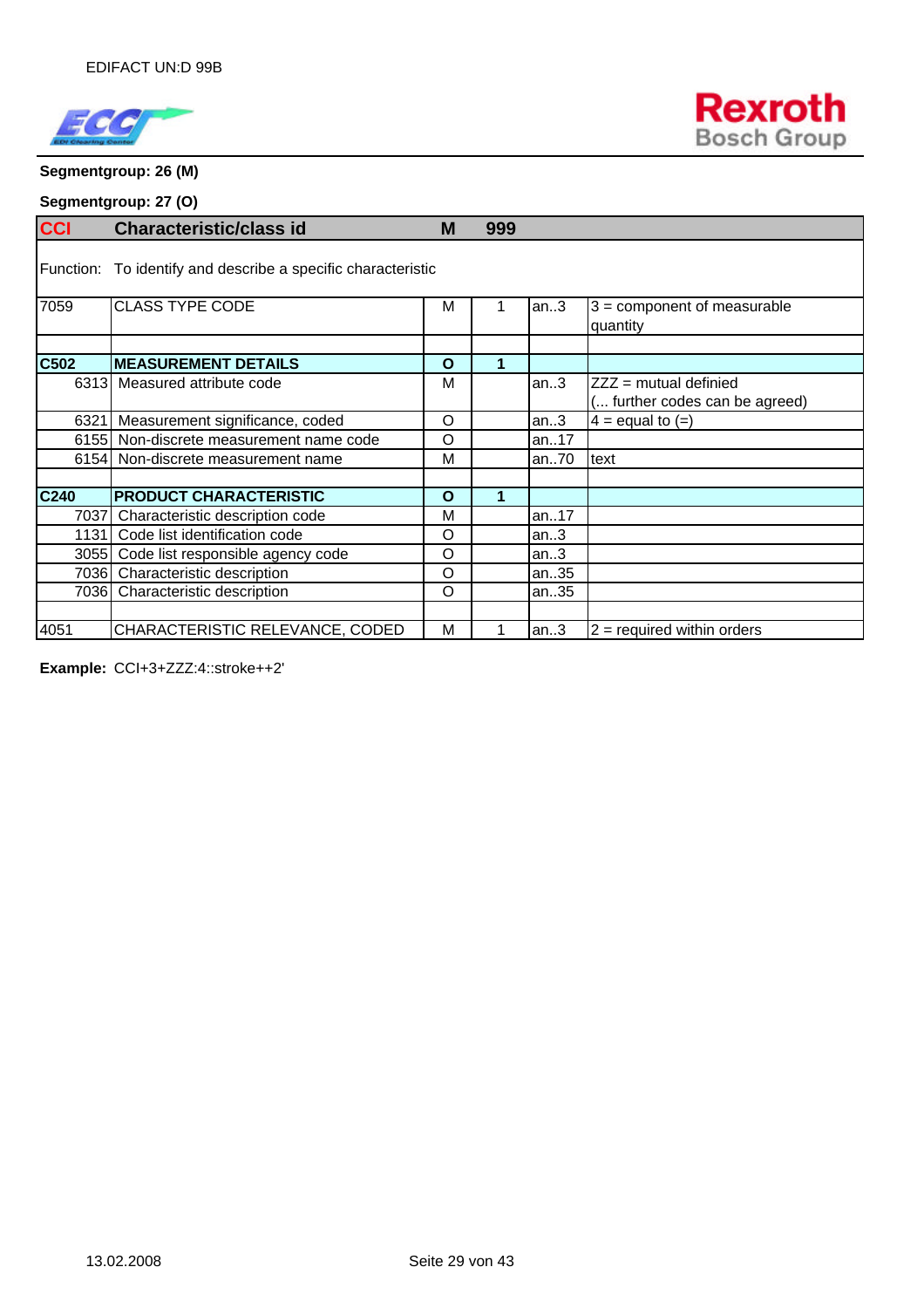



# **Segmentgroup: 27 (O)**

| <b>CAV</b> | <b>Characteristic value</b>                        | M | 10 |       |                           |
|------------|----------------------------------------------------|---|----|-------|---------------------------|
|            | Function: To provide the value of a characteristic |   |    |       |                           |
| C889       | <b>CHARACTERISTIC VALUE</b>                        | M |    |       |                           |
|            | 7111 Characteristic value, coded                   | O |    | an.3  |                           |
| 1131       | Code list identification code                      | O |    | an.3  |                           |
|            | 3055 Code list responsible agency code             | M |    | an.3  | $91 =$ assigned by seller |
|            |                                                    |   |    |       | $92 =$ assigned by buyer  |
| 7110L      | Characteristic value                               | M |    | lan35 | value                     |
|            | 7110 Characteristic value                          | Ω |    | an35  |                           |

**Example:** CAV+::92:1200'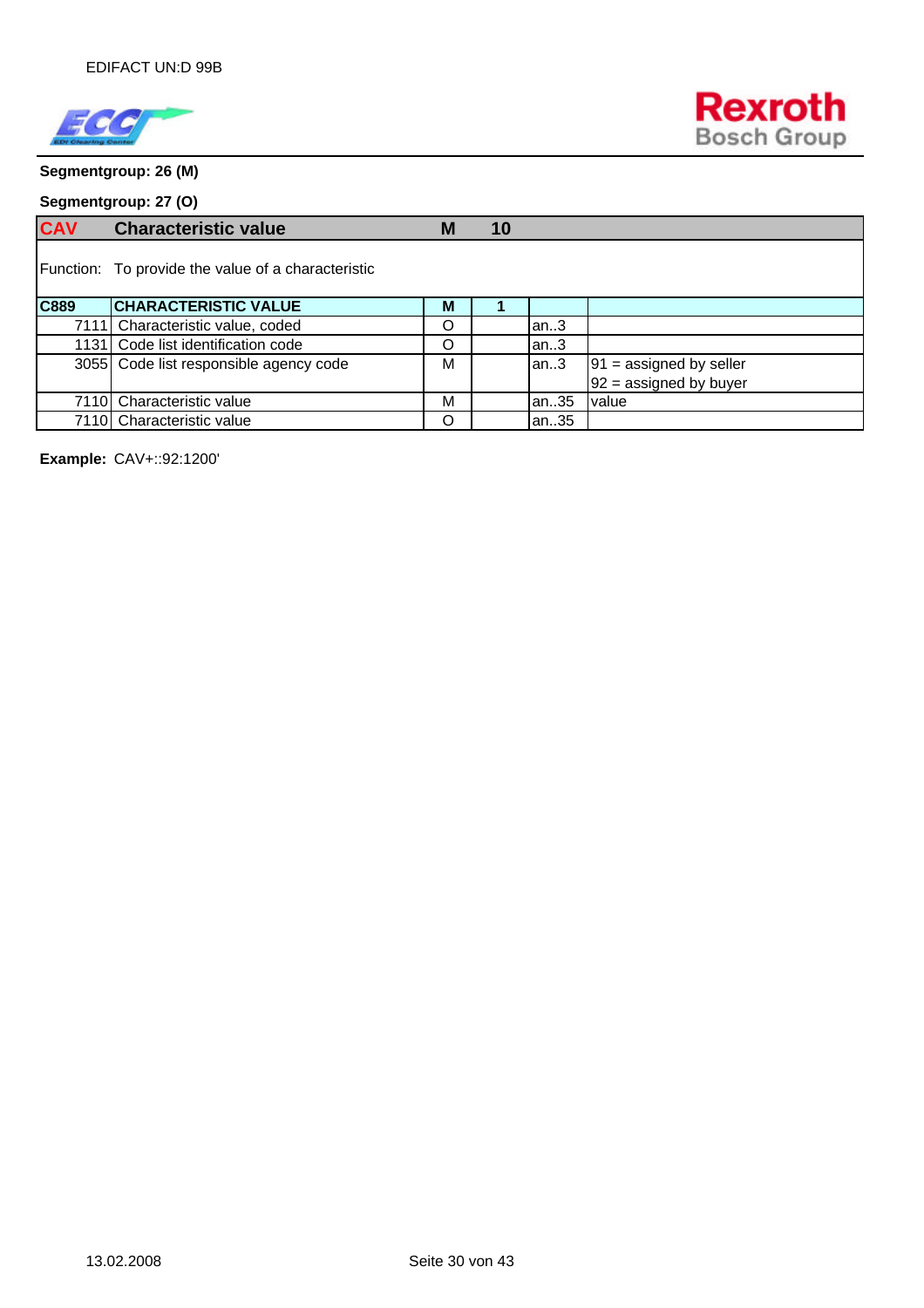



# **Segmentgroup: 27 (O)**

| <b>MEA</b> | <b>Measurements</b>                                          | O            | 10           |      |                                                                                                                                                                                              |
|------------|--------------------------------------------------------------|--------------|--------------|------|----------------------------------------------------------------------------------------------------------------------------------------------------------------------------------------------|
|            | Function: To identify and describe a specific characteristic |              |              |      |                                                                                                                                                                                              |
| 6311       | MEASUREMENT ATTRIBUTE CODE                                   | M            | 1            | an.3 | AAA = line item measurement                                                                                                                                                                  |
|            |                                                              |              |              |      |                                                                                                                                                                                              |
| C502       | <b>MEASUREMENT DETAILS</b>                                   | $\mathbf{o}$ | $\mathbf{1}$ |      |                                                                                                                                                                                              |
|            | 6313 Measured attribute code                                 | $\circ$      |              | an.3 |                                                                                                                                                                                              |
|            | 6321 Measurement significance, coded                         | $\circ$      |              | an.3 |                                                                                                                                                                                              |
|            | 6155 Non-discrete measurement name code                      | $\circ$      |              | an.1 | $CMT = centimeter$<br>$GRM = gram$<br>$LTR =$ litre<br>$MTR = metre$<br>$MLT = millimetre$<br>$NMP = package$<br>$NPL = \text{parcel}$<br>$PCE = piece$<br>$BAR = plate$<br>$KGM = kilogram$ |
| 6154       | Non-discrete measurement name                                | O            |              | an.7 |                                                                                                                                                                                              |
|            |                                                              |              |              |      |                                                                                                                                                                                              |
| C174       | <b>VALUE/RANGE</b>                                           | $\mathbf O$  | $\mathbf{1}$ |      |                                                                                                                                                                                              |
| 6411       | Measurement unit code                                        | M            |              | an.3 |                                                                                                                                                                                              |
|            | 6314 Measurement value                                       | $\circ$      |              | an18 |                                                                                                                                                                                              |
|            | 6162 Range minimum                                           | $\circ$      |              | n.18 |                                                                                                                                                                                              |
|            | 6152 Range maximum                                           | $\circ$      |              | n.18 |                                                                                                                                                                                              |
|            | 6432 Significant digits                                      | $\circ$      |              | n.2  |                                                                                                                                                                                              |
|            |                                                              |              |              |      |                                                                                                                                                                                              |
| 7383       | SURFACE/LAYER CODE                                           | $\circ$      | 1            | an.3 |                                                                                                                                                                                              |
|            |                                                              |              |              |      |                                                                                                                                                                                              |

**Example:** MEA+AAA+::MLT'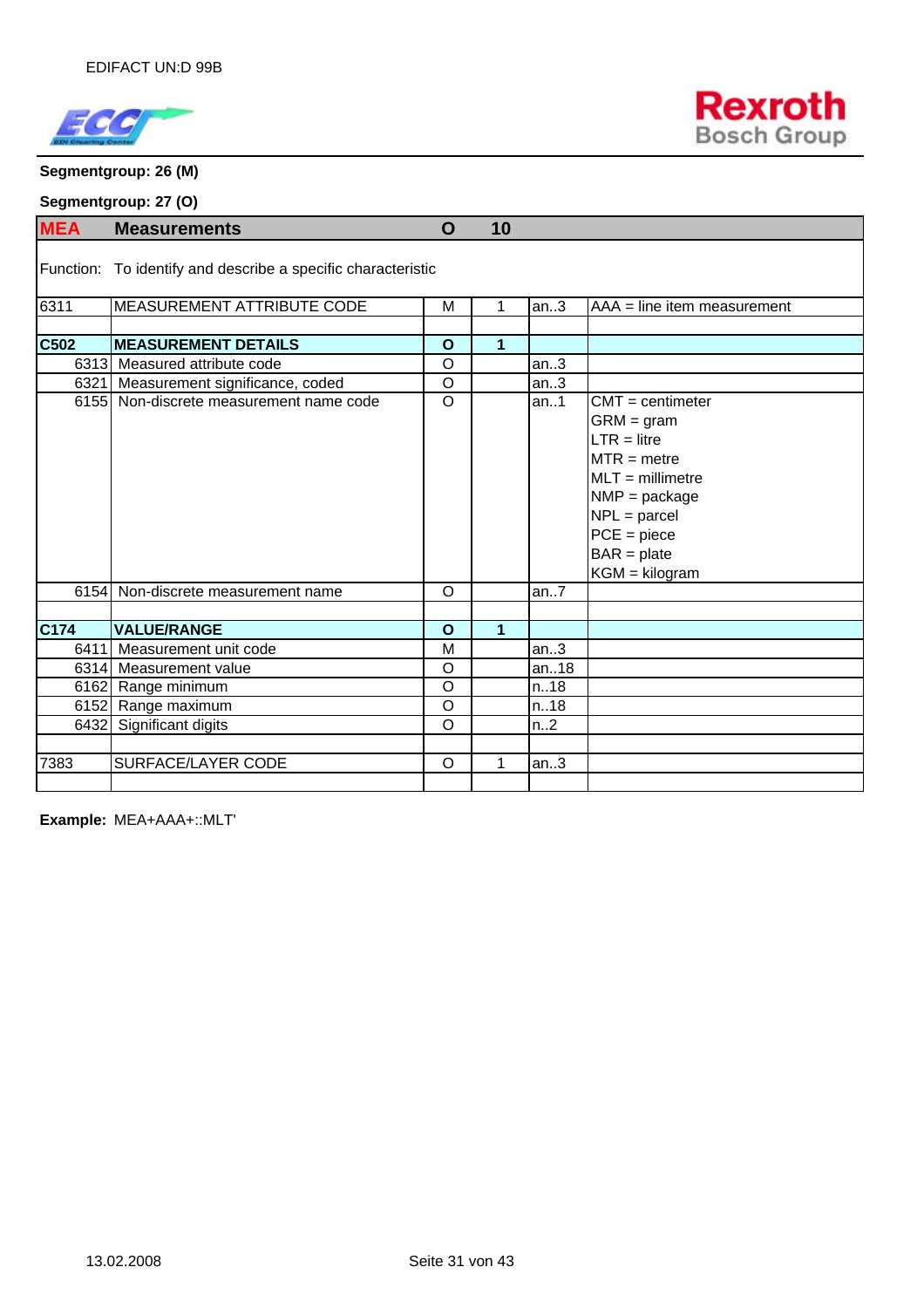



## **Segmentgroup: 30 (O)**

| PRI              | <b>Price details</b>                    | M | 25 |      |                   |
|------------------|-----------------------------------------|---|----|------|-------------------|
|                  | Function: To specify price information. |   |    |      |                   |
| C <sub>509</sub> | <b>PRICE INFORMATION</b>                | M |    |      |                   |
|                  | 5125 Price qualifier                    | М |    | an.3 | $AAA = net price$ |
|                  | 5118 Price                              | м |    | n.15 |                   |
|                  | 5375 Price type, coded                  | O |    | an.3 |                   |
|                  | 5387 Price specification code           | O |    | an.3 |                   |
|                  | 5284 Unit price basis                   | М |    | n.9  |                   |
| 6411             | Measurement unit code                   | М |    | an.3 |                   |
|                  |                                         |   |    |      |                   |
| 5213             | SUB-LINE PRICE CHANGE, CODED            | O |    | an.3 |                   |

**Example:** PRI+AAA:4342.84:::1:PCE'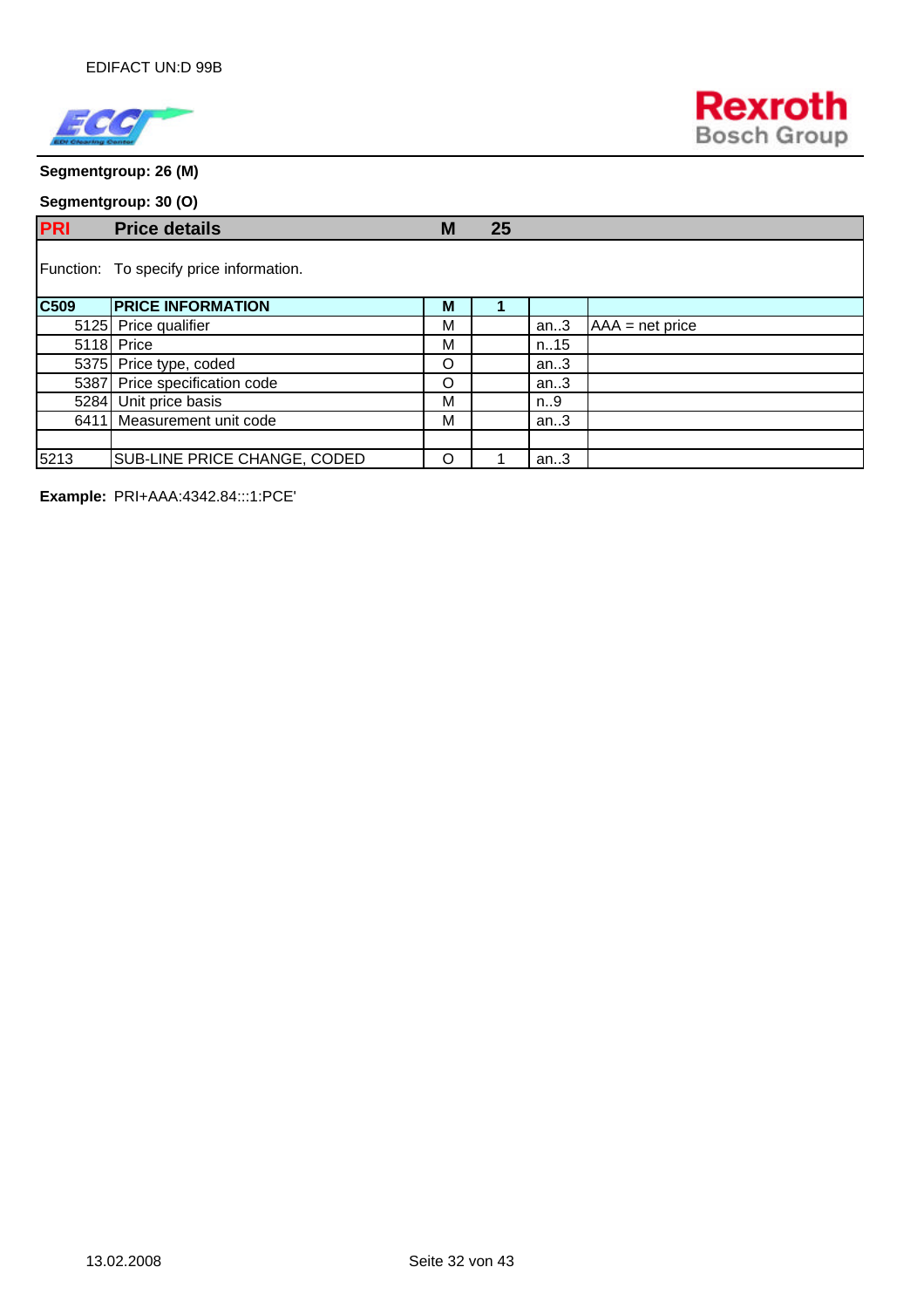



| Segmentgroup: 31 (M) |                                        |   |      |      |                                                                                                                                                                                                                      |  |  |
|----------------------|----------------------------------------|---|------|------|----------------------------------------------------------------------------------------------------------------------------------------------------------------------------------------------------------------------|--|--|
| <b>RFF</b>           | <b>Reference</b>                       | M | 9999 |      |                                                                                                                                                                                                                      |  |  |
|                      | Function: To specify a reference.      |   |      |      |                                                                                                                                                                                                                      |  |  |
| <b>C506</b>          | <b>REFERENCE</b>                       | М |      |      |                                                                                                                                                                                                                      |  |  |
|                      | 1153 Reference function code qualifier | M |      | an.3 | $(O)$ AAG = offer number<br>$(O)$ ACE = related document no.<br>( $O$ ) OP = original purchase order<br>$(M) ON = order number (customer)$<br>$(M)$ VN = order number (vendor)<br>$(O)$ SRN = shipment reference no. |  |  |
|                      | 1154 Reference identifier              | М |      | an35 | offer number, shipment ref.,                                                                                                                                                                                         |  |  |
|                      | 1156 Line number                       | М |      | an.6 | line number                                                                                                                                                                                                          |  |  |
|                      | 4000 Reference version identifier      | O |      | an35 |                                                                                                                                                                                                                      |  |  |
|                      | 1060 Revision number                   | O |      | an6  |                                                                                                                                                                                                                      |  |  |
|                      |                                        |   |      |      |                                                                                                                                                                                                                      |  |  |

**Example:** RFF+ON:4500012345:10'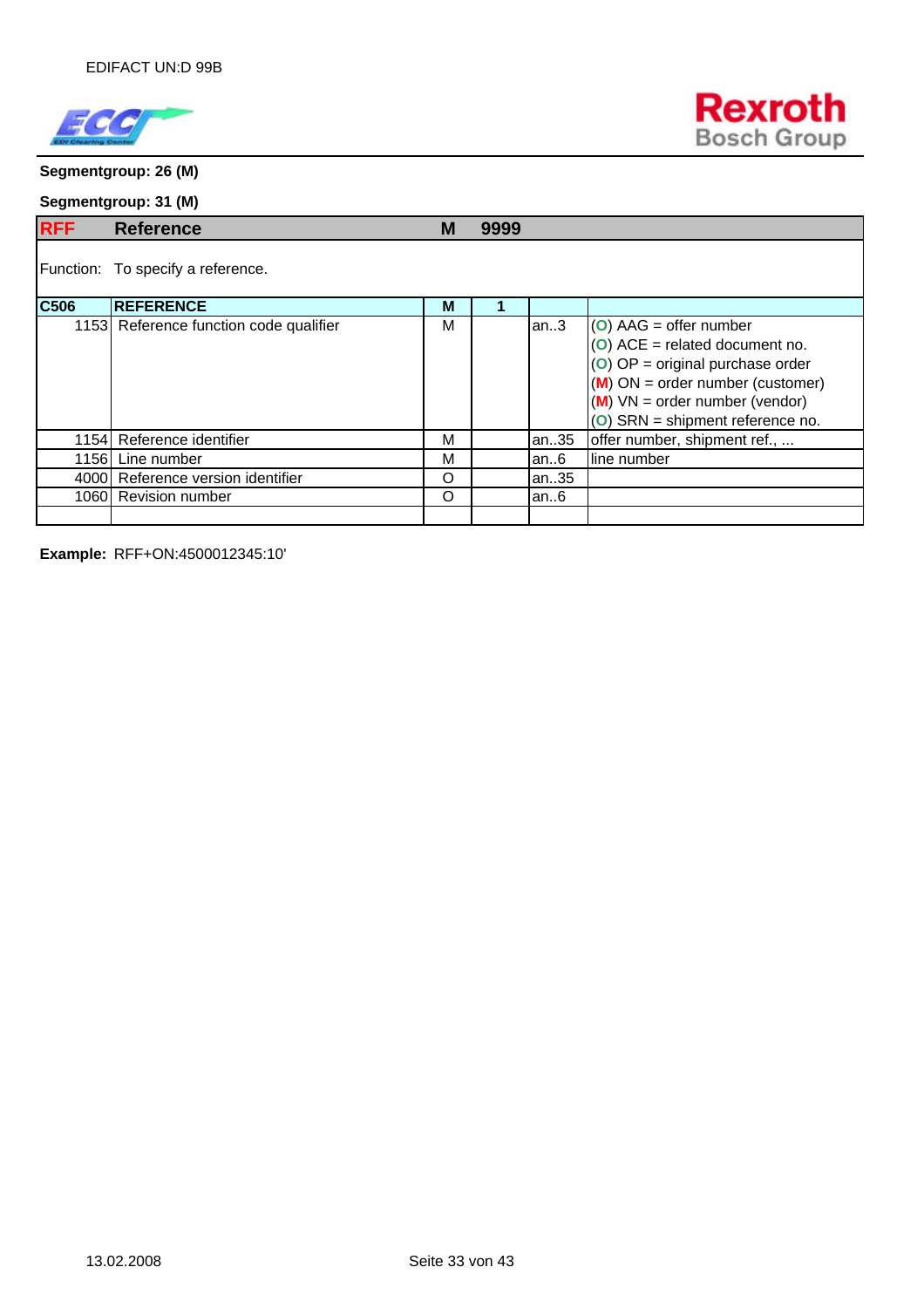

#### **Segmentgroup: 31 (O)**

| $U_{\mathcal{G}}$ |                                                    |   |  |       |                               |  |  |
|-------------------|----------------------------------------------------|---|--|-------|-------------------------------|--|--|
| <b>DTM</b>        | Date / Time / Period                               |   |  |       |                               |  |  |
|                   | Function: To specify date, and/or time, or period. |   |  |       |                               |  |  |
| C507              | DATE/TIME/PERIOD                                   | M |  |       |                               |  |  |
|                   | 2005 Date/time/period function code qualifier      | М |  | lan3  | $137$ = document/message date |  |  |
|                   | 2380 Date/time/period value                        | М |  | lan35 | Idate                         |  |  |
|                   | 2379 Date/time/period format code                  | М |  | an.3  | $1"102" = YYYYMMDD$           |  |  |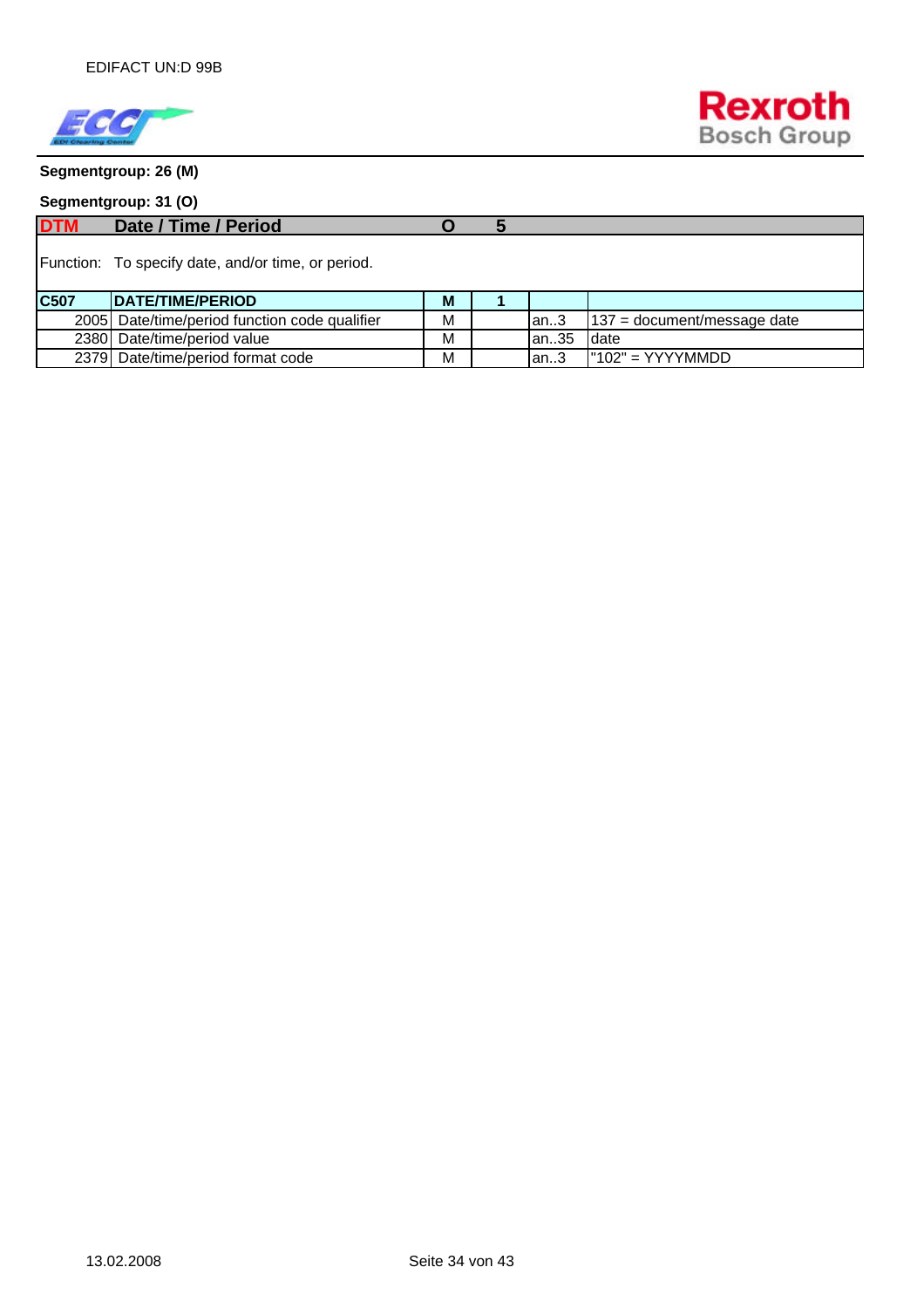



#### **Segmentgroup: 51 (O) (only to be used in case of shared deliveries)**

| <b>SCC</b> | <b>Scheduling conditions</b>                                 |        | 999 |      |          |
|------------|--------------------------------------------------------------|--------|-----|------|----------|
|            | Function: Scheduling conditions especial for shared delivery |        |     |      |          |
| 4017       | Delivery plan status indicator, coded                        | м      |     | an3  | $=$ Firm |
| 4493       | Delivery requirements, coded                                 | С      |     | an.3 |          |
| C329       | <b>PATTERN DESCRIPTION</b>                                   | C      |     |      |          |
|            | 2013 Frequency, coded                                        | ⌒<br>◡ |     | an.3 |          |
|            | 2015 Despatch pattern, coded                                 | С      |     | an.3 |          |
|            | 2017 Despatch pattern timing, coded                          | ⌒<br>ັ |     | an.3 |          |

**Example:** SCC+1'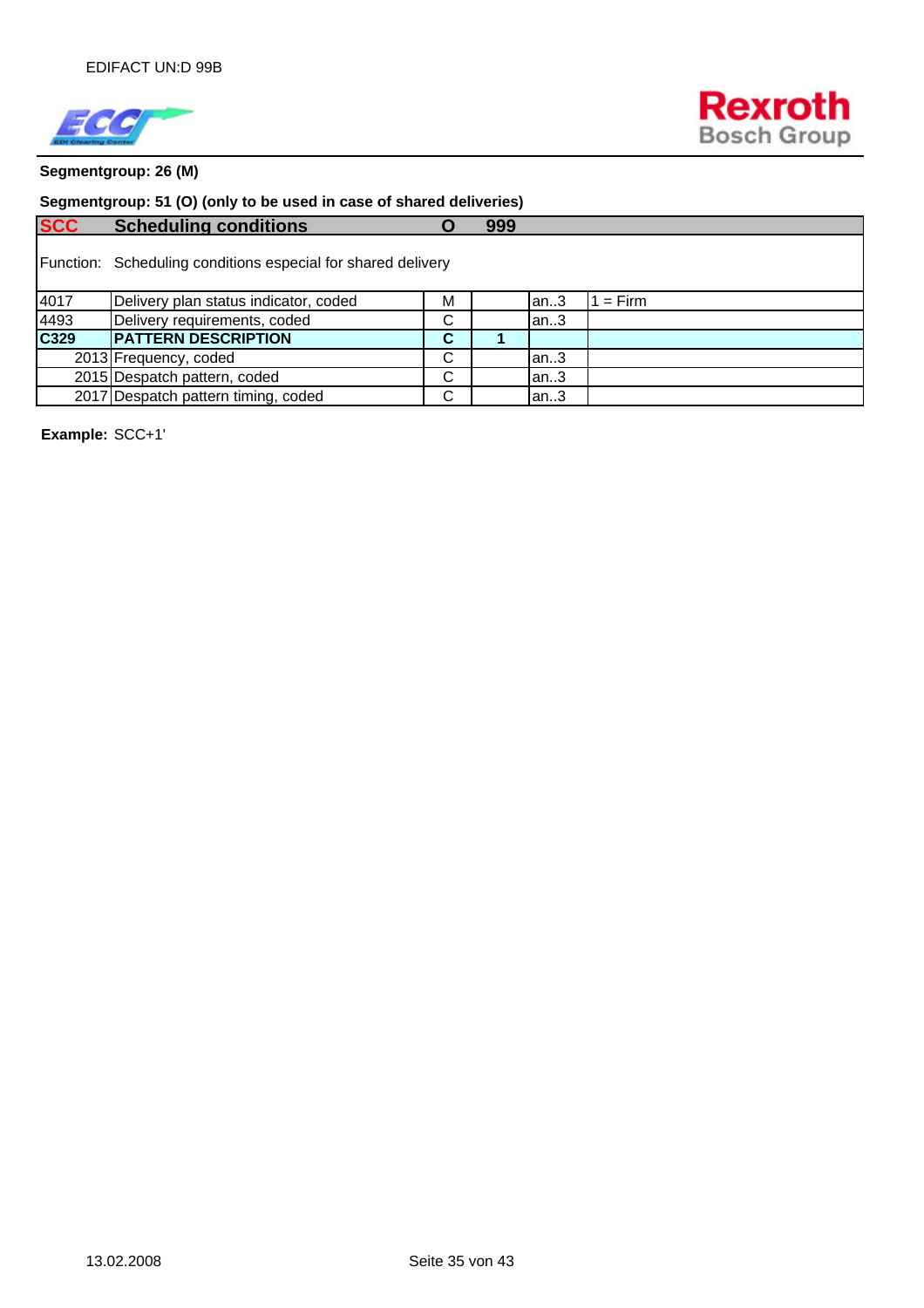



**Segmentgroup: 51 (O)**

**Segmentgroup: 52 (O) (only to be used in case of shared delvieries)**

| Segmentyroup. 32 (O) (only to be used in case or shared dervienes) |                                 |         |  |      |                                                                                                                                                                                                              |  |  |
|--------------------------------------------------------------------|---------------------------------|---------|--|------|--------------------------------------------------------------------------------------------------------------------------------------------------------------------------------------------------------------|--|--|
| <b>QTY</b>                                                         | Quantity                        | O       |  |      |                                                                                                                                                                                                              |  |  |
|                                                                    | Function: To specify a quantity |         |  |      |                                                                                                                                                                                                              |  |  |
| C <sub>186</sub>                                                   | <b>QUANTITY DETAILS</b>         | M       |  |      |                                                                                                                                                                                                              |  |  |
| 6063                                                               | Quantity type code qualifier    | М       |  | an.3 | $131$ = delivery quantity                                                                                                                                                                                    |  |  |
| 6060                                                               | Quantity                        | М       |  | an35 |                                                                                                                                                                                                              |  |  |
| 6411                                                               | Measurement unit code           | $\circ$ |  | an.3 | $CMT =$ centimeter<br>$GRM = gram$<br>$LTR =$ litre<br>$MTR = metre$<br>$MLT =$ millimetre<br>$NMP = package$<br>$NPL = \text{parcel}$<br>$PCE = piece$<br>$BAR = plate$<br>$KGM = kilogram$<br>any ISO-Code |  |  |

**Example:** QTY+131:2:PCE'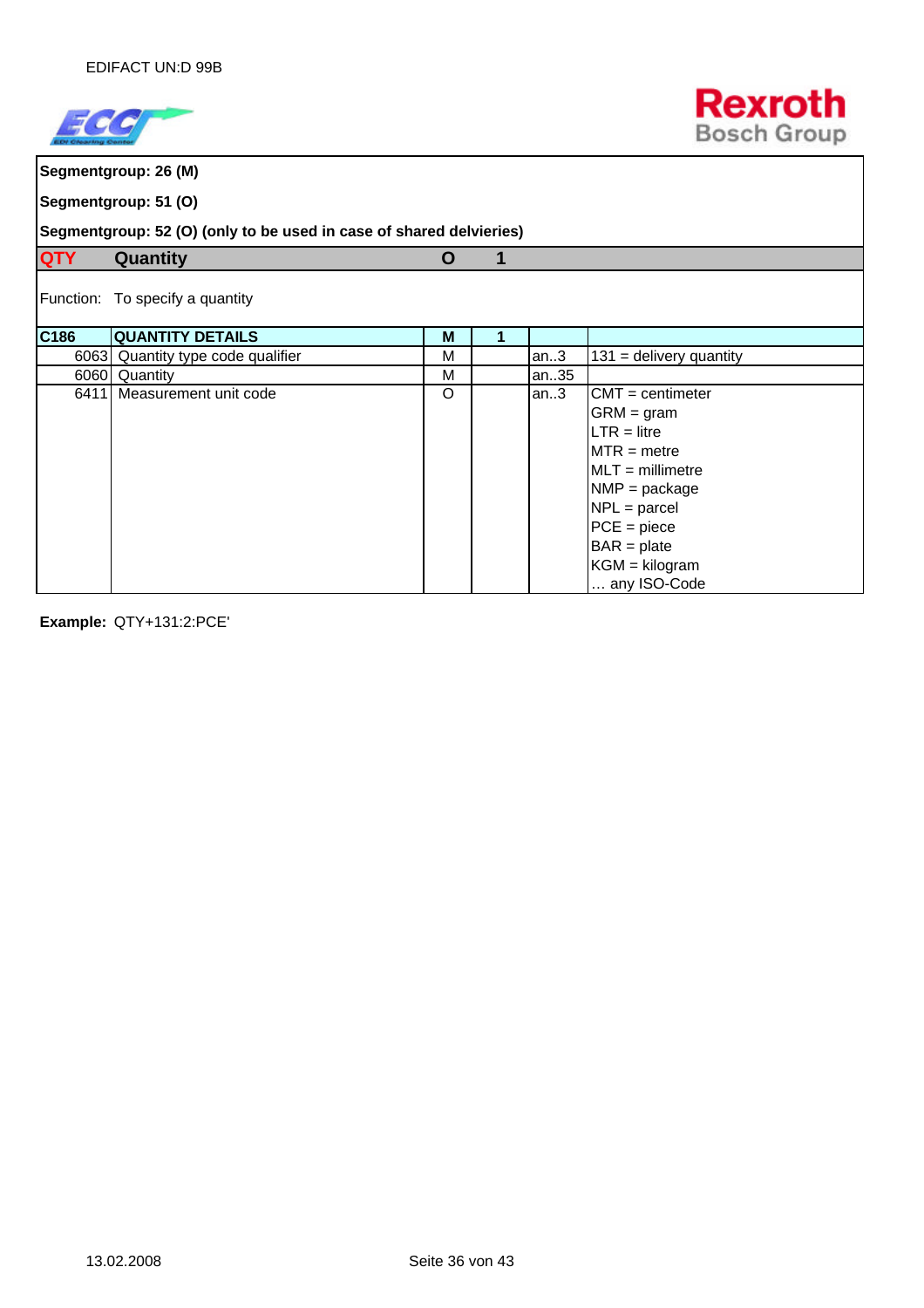



**Segmentgroup: 51 (O)**

**Segmentgroup: 52 (O) (only to be used in case of shared delvieries)**

Function: To specify date, and/or time, or period.

| C507 | <b>IDATE/TIME/PERIOD</b>                      | М |       |                               |
|------|-----------------------------------------------|---|-------|-------------------------------|
|      | 2005 Date/time/period function code qualifier | м | l'an… | $69$ = promised delivery date |
|      | 2380 Date/time/period value                   | м | lan35 |                               |
|      | 2379 Date/time/period format code             | м | ⊒anJ  | $l$ "102" = YYYYMMDD          |

**Example:** DTM+69:20031224:102'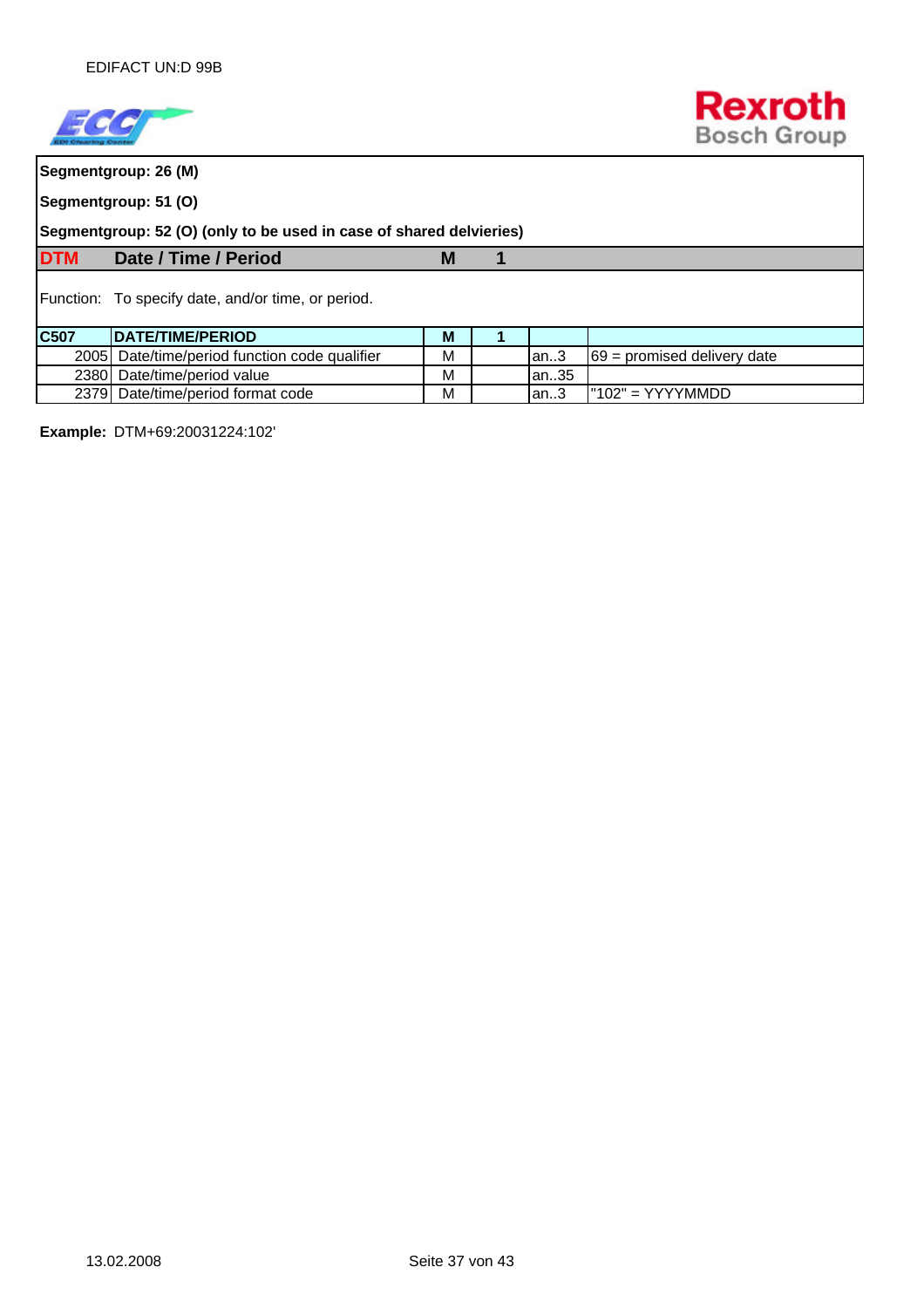



| <b>UNS</b> | <b>Section control</b>      | M |                                         |
|------------|-----------------------------|---|-----------------------------------------|
|            | Function: Section Control   |   |                                         |
|            | 0081 Section identification | M | $1\text{S}$ = detail/summary separation |

**Example:** UNS+S'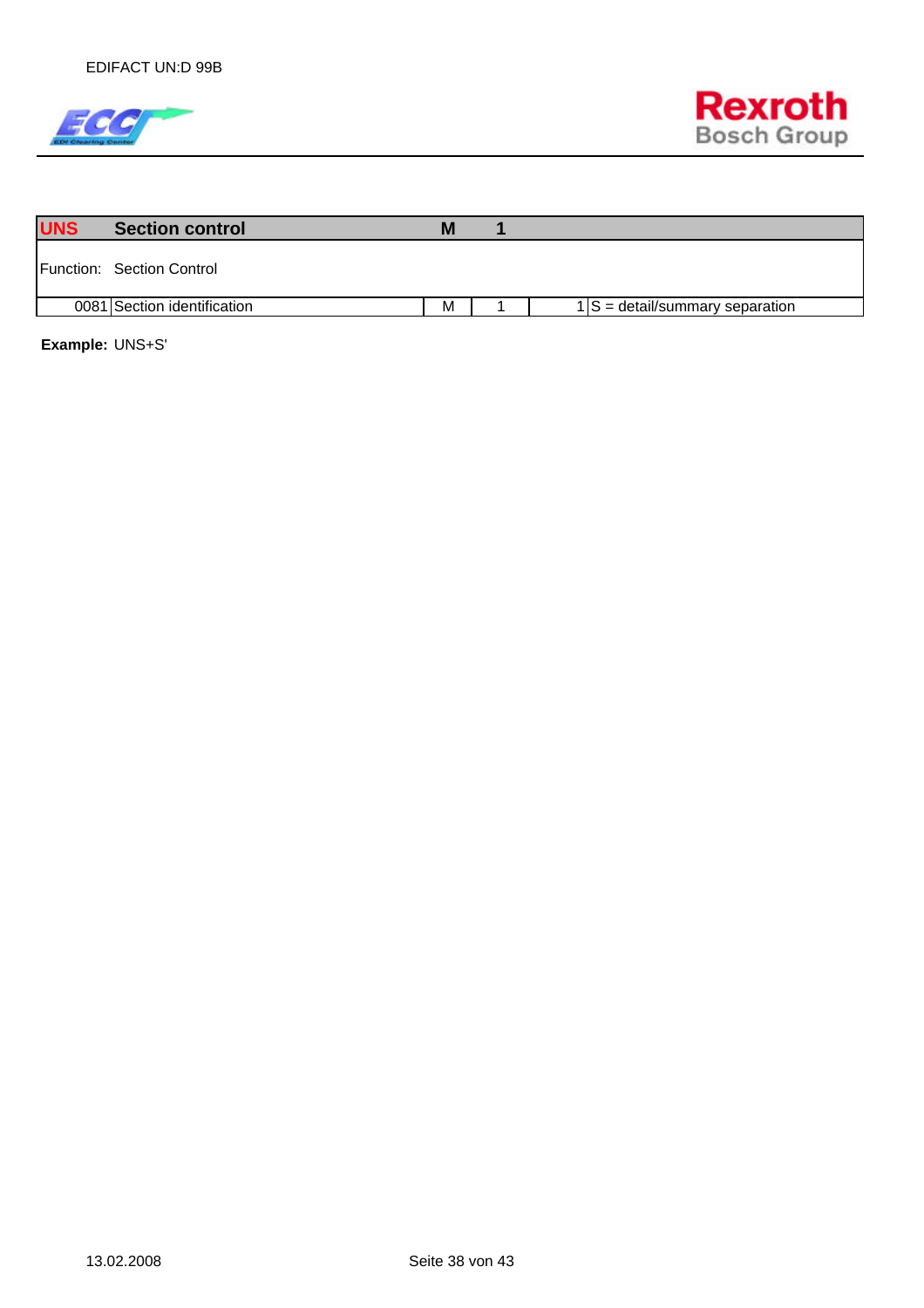



| <b>MOA</b> | <b>Monetary amount</b>                   |   | 12 |      |                               |
|------------|------------------------------------------|---|----|------|-------------------------------|
|            | Function: Monetary amount                |   |    |      |                               |
| C516       | <b>MONETARY AMOUNT</b>                   | M |    |      |                               |
|            | 5025 Monetary amount type code qualifier | М |    | an.3 | $170$ = document amount (net) |
|            | 5004 Monetary amount value               | M |    | n.35 | lamount                       |
|            | 6345 Currency identification code        | O |    | an.3 |                               |
|            | 6343 Currency qualifier                  | Ω |    | lan3 |                               |
|            | 4405 Status description code             | ◠ |    | an.3 |                               |

**Example:** MOA+170:123.50'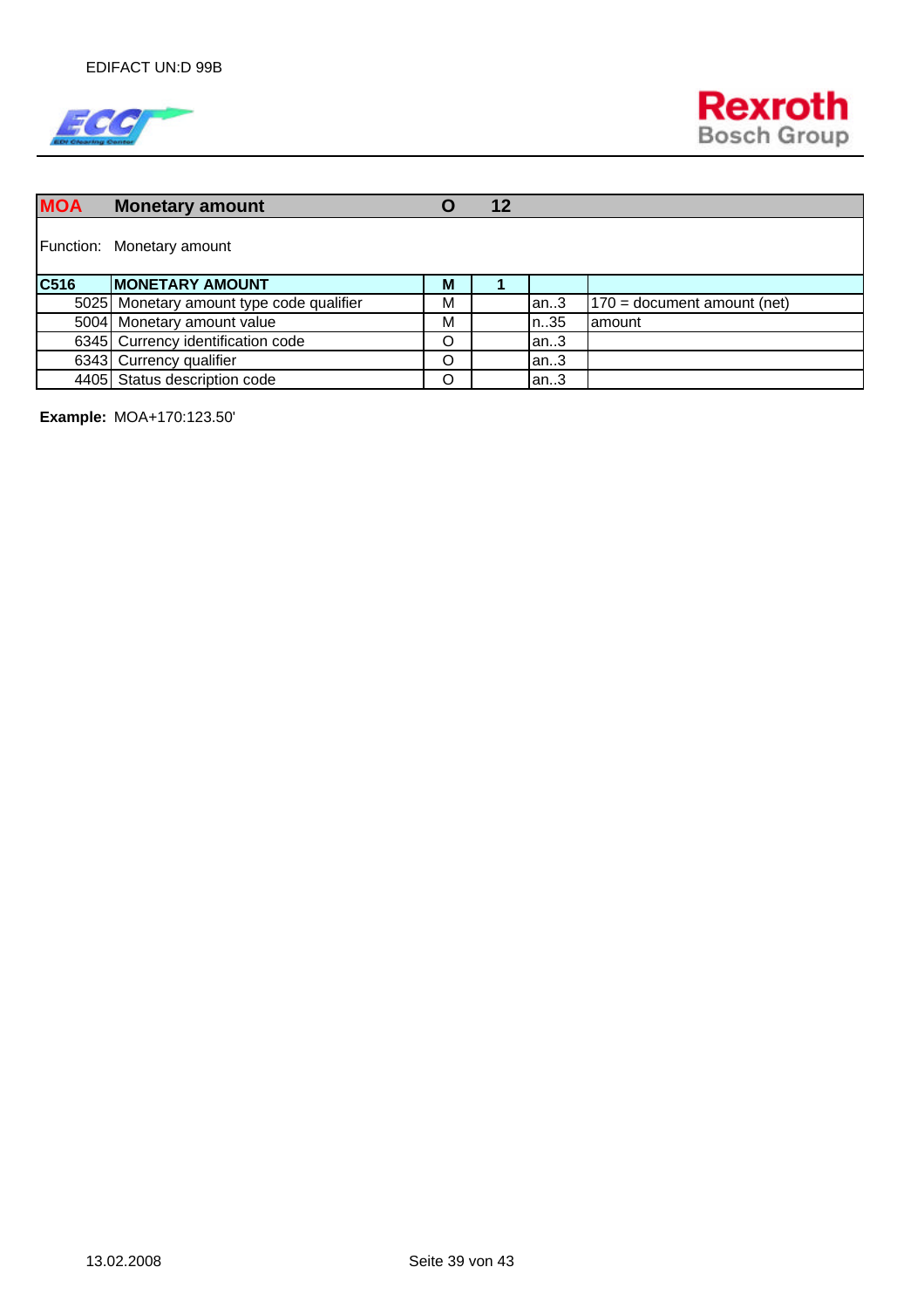

| <b>CNT</b> | <b>Control total</b>                   |   | 10 |      |                            |
|------------|----------------------------------------|---|----|------|----------------------------|
|            | IFunction: number of line items        |   |    |      |                            |
| C270       | <b>CONTROL</b>                         | M |    |      |                            |
|            | 6069 Control total type code qualifier | M |    | an.3 | $2 =$ number of line items |
|            | 6066 Control value                     | M |    | n.18 |                            |
| 6411       | Measurement unit code                  |   |    | an.3 |                            |

**Example:** CNT+2:1'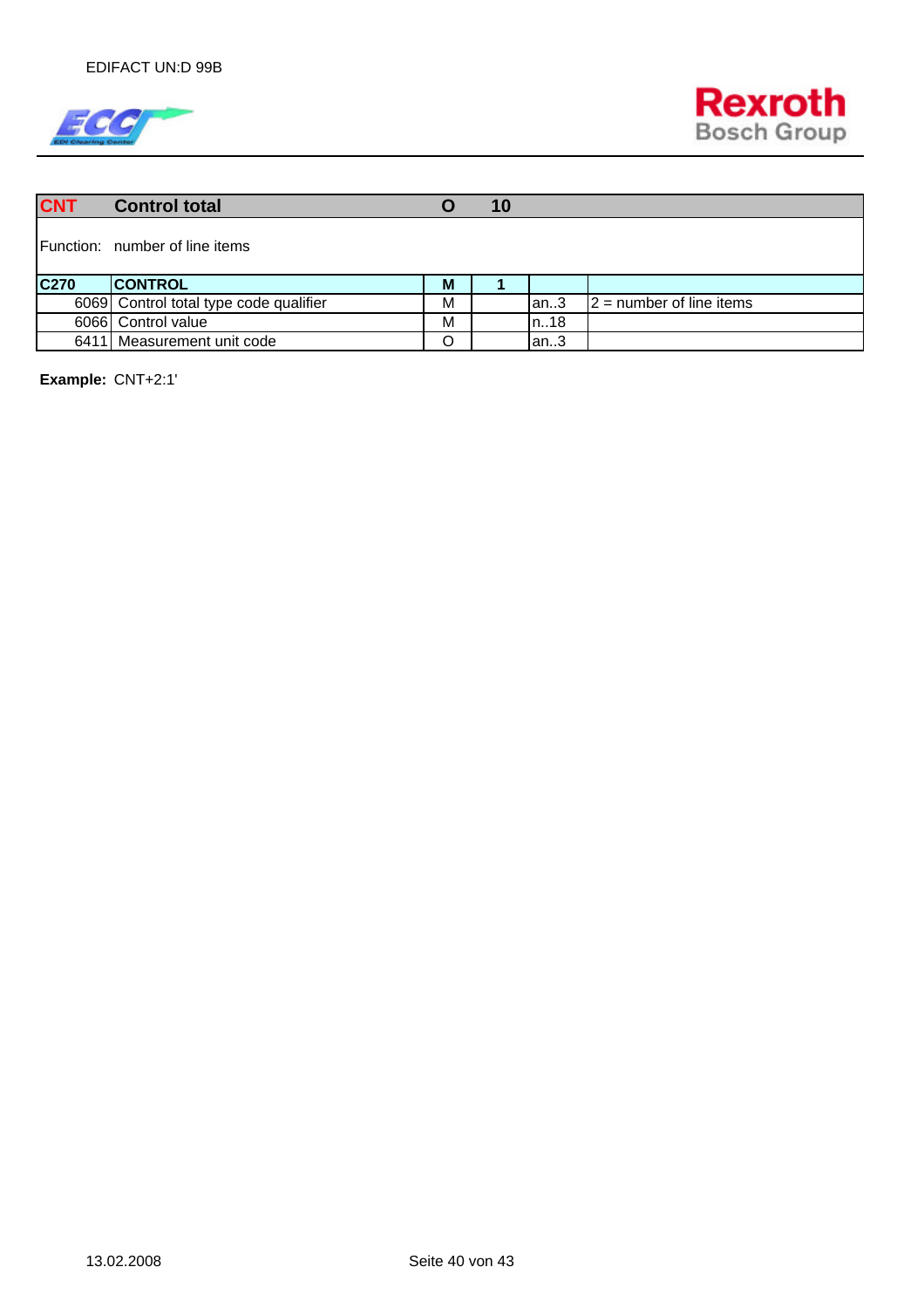



| <b>UNT</b> | Message trailer                                          |   |       |                              |
|------------|----------------------------------------------------------|---|-------|------------------------------|
|            | Function: To end and check the completeness of a message |   |       |                              |
| 0074       | NUMBER OF SEGMENTS IN THE MESSAGE                        | M | ln6   | number of segments           |
|            |                                                          |   |       |                              |
| 0062       | <b>IMESSAGE REFERECNCE NUMBER</b>                        | M | lan14 | message reference (like UNH) |

**Example:** UNT+76+00002406000001'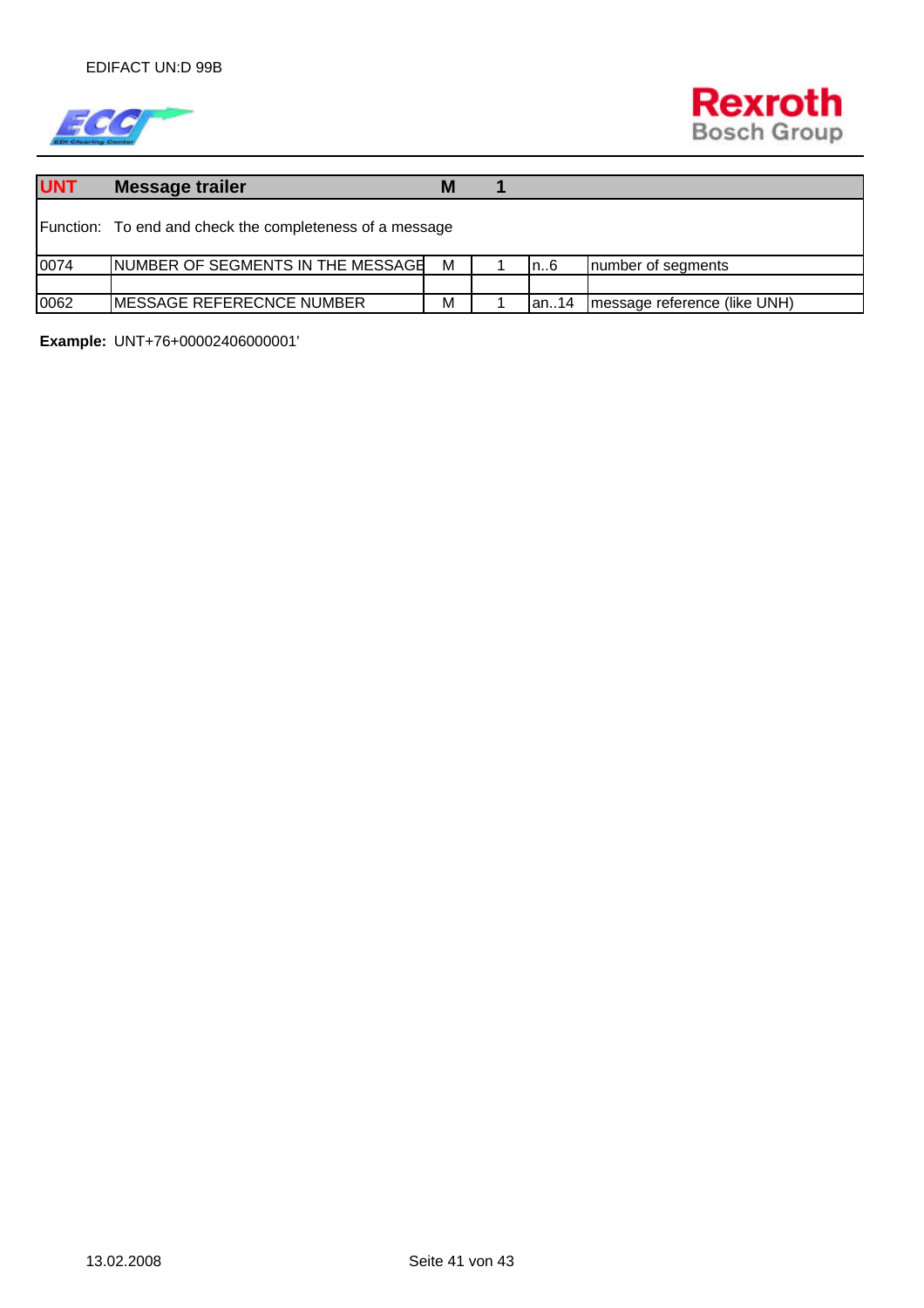



| <b>UNZ</b> | Interchange trailer                                           | M |    |                                |
|------------|---------------------------------------------------------------|---|----|--------------------------------|
|            | Function: To end and check the completeness of an interchange |   |    |                                |
| 0036       | INTERCHANGE CONTROL COUNT                                     | М | n6 | The count of the number of     |
|            |                                                               |   |    | messages                       |
|            |                                                               |   |    |                                |
| 0020       | INTERCHANGE CONTROL REFERENCE                                 | М |    | an14 lidentical to 0020 in UNB |
|            |                                                               |   |    |                                |

**Example:** UNZ+2+1024'